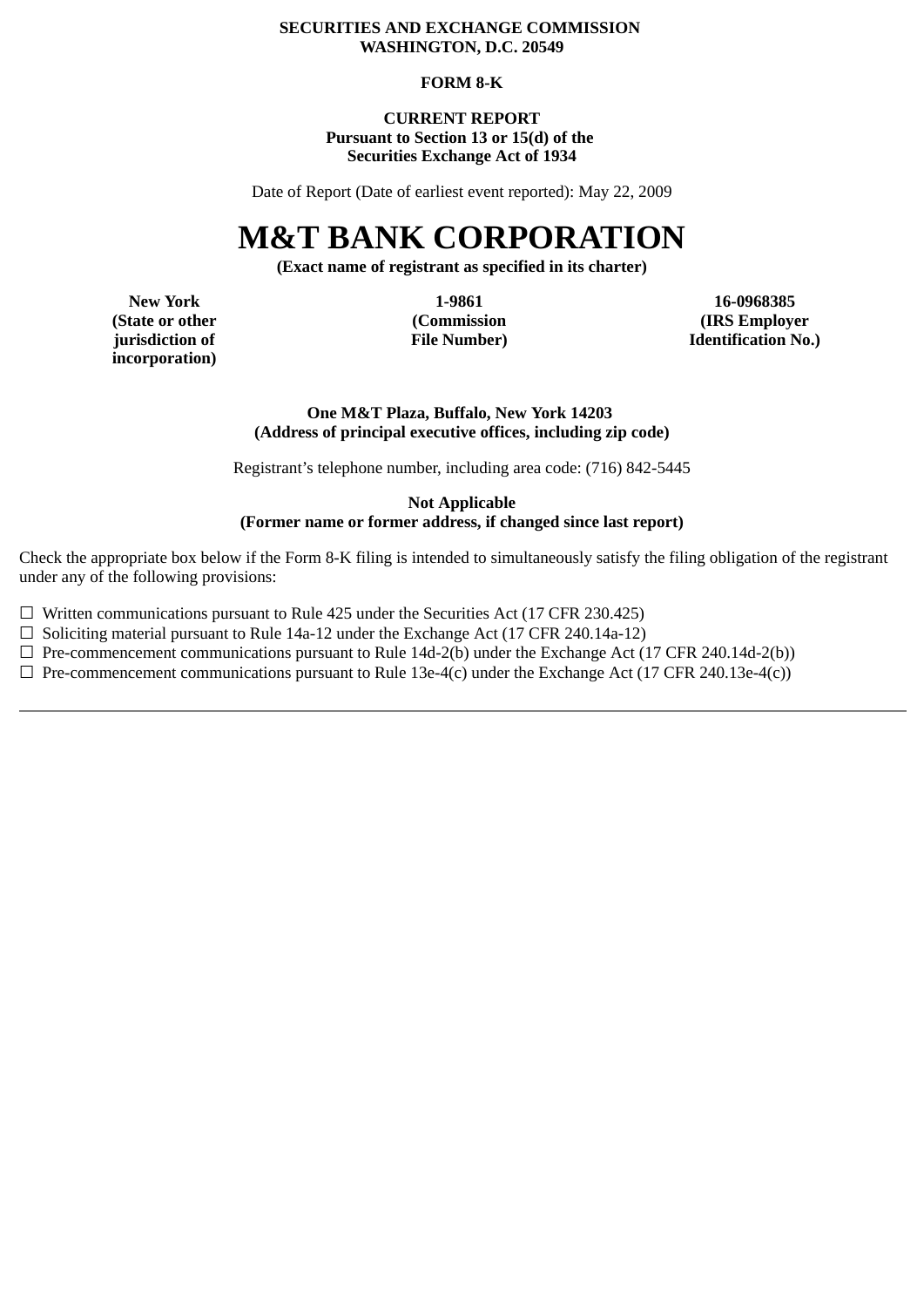#### **Item 3.03. Material Modification to Rights of Security Holders**

 Pursuant to the terms and conditions of the Agreement and Plan of Merger (the "Merger Agreement"), dated as of December 18, 2008, by and among Provident Bankshares Corporation ("Provident"), M&T Bank Corporation ("M&T"), and First Empire State Holding Company, a Maryland corporation and wholly-owned subsidiary of M&T ("Merger Sub"), Provident merged with and into Merger Sub (the "Merger"), with Merger Sub continuing as the surviving corporation and a wholly owned subsidiary of M&T. The Merger became effective at 12:01 a.m., Eastern Standard Time, on May 23, 2009.

 As a result of the Merger, except for Exception Shares as defined in the Merger Agreement, (i) each outstanding share of Provident common stock, par value \$1.00 per share (the "Provident Common Stock"), was converted into the right to receive 0.171625 shares of M&T's common stock, par value \$0.50 (the "M&T Common Stock"), (ii) each outstanding share of Provident Series A Mandatory Convertible Non-Cumulative Preferred Stock (the "Provident Series A Preferred Stock") was converted into the right to receive one share of M&T's Series B Mandatory Convertible Non-Cumulative Preferred Stock (the "M&T Series B Preferred Stock"), and (iii) each outstanding share of Provident Fixed Rate Cumulative Perpetual Preferred Stock, Series B (the "Provident Series B Preferred Stock") was converted into the right to receive one share of M&T $\Box$  46;s Fixed Rate Cumulative Perpetual Preferred Stock, Series C (the "M&T Series C Preferred Stock").

 Upon issuance of the M&T Series B Preferred Stock and the M&T Series C Preferred Stock (collectively, the "New M&T Preferred Stock") more fully described in the designations relating to each series of New M&T Preferred Stock contained in the Restated Certificate of Incorporation referenced in Item 5.03 below, the ability of M&T to pay dividends on, make distributions with respect to, or redeem, purchase or acquire, or make a liquidation payment on M&T Common Stock and other of M&T's capital stock ranking junior to the New M&T Preferred Stock and on other preferred stock and other stock ranking on a parity with the New M&T Preferred Stock, will be subject to certain restrictions in the event that M&T does not declare dividends on the New M&T Preferred Stock during any dividend period.

 This summary does not purport to be complete and is qualified in its entirety by reference to Section 5 (with respect to the M&T Series B Preferred Stock) and Section 6 (with respect to the M&T Series C Preferred Stock) of the Restated Certificate of Incorporation filed as Exhibit 3.1 attached hereto and incorporated by reference herein.

#### **Item 5.02. Election of Directors**

 Effective May 23, 2009, Gary N. Geisel, Chairman of the Board of Directors of Provident and Provident's Chief Executive Officer, joined M&T's Board of Directors. Pursuant to the Merger Agreement, M&T had agreed to cause one current member of Provident's Board of Directors, designated by Provident and reasonably acceptable to M&T, to be appointed to M&T's Board of Directors immediately after the completion of the merger. Provident had designated, and M&T had accepted, Gary N. Geisel as the designee.

#### **Item 5.03. Amendments to Articles of Incorporation or Bylaws**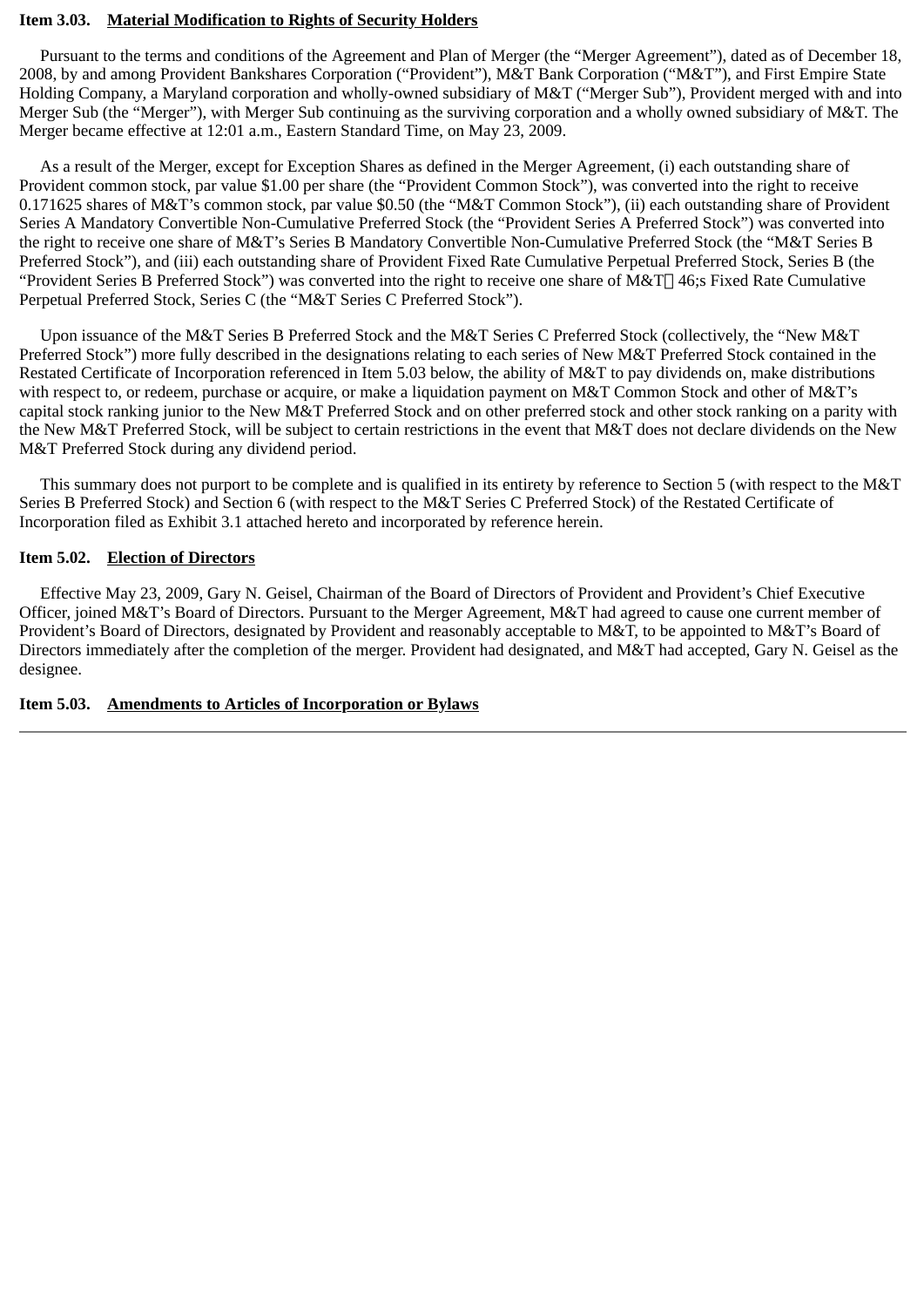In connection with the Merger, M&T filed a Restated Certificate of Incorporation with the New York State Department of State on May 22, 2009. M&T's Restated Certificate of Incorporation became effective immediately upon filing.

M&T's Restated Certificate of Incorporation restates and amends M&T's certificate of incorporation by:

- (1) adding a new Section 5 to Article FOURTH that recites the terms and conditions of the series of 26,500 shares of the M&T Series B Preferred Stock;
- (2) adding a new Section 6 to Article FOURTH that recites the terms and conditions of the series of 151,500 shares of the M&T Series C Preferred Stock; and
- (3) amending the post office address in Article FIFTH to which the Secretary of State shall mail a copy of service of process against M&T to Attention: General Counsel, One M&T Plaza, Buffalo, New York 14203-2399.

 This summary does not purport to be complete and is qualified in its entirety by reference to the Restated Certificate of Incorporation filed as Exhibit 3.1 attached hereto and incorporated by reference herein.

#### **Item 8.01. Other Events**

 On May 26, 2009, M&T issued a press release announcing the completion of the Merger. A copy of the press release is attached hereto as Exhibit 99.1 and is incorporated by reference herein.

#### **Item 9.01. Financial Statements and Exhibits**

(d) Exhibits.

The following exhibits are filed herewith:

#### **Exhibit Description of Exhibit**

- 3.1 Restated Certificate of Incorporation of M&T, dated May 22, 2009.\*
- 99.1 Press Release, dated May 26, 2009.\*

\*Filed herewith.

**No.**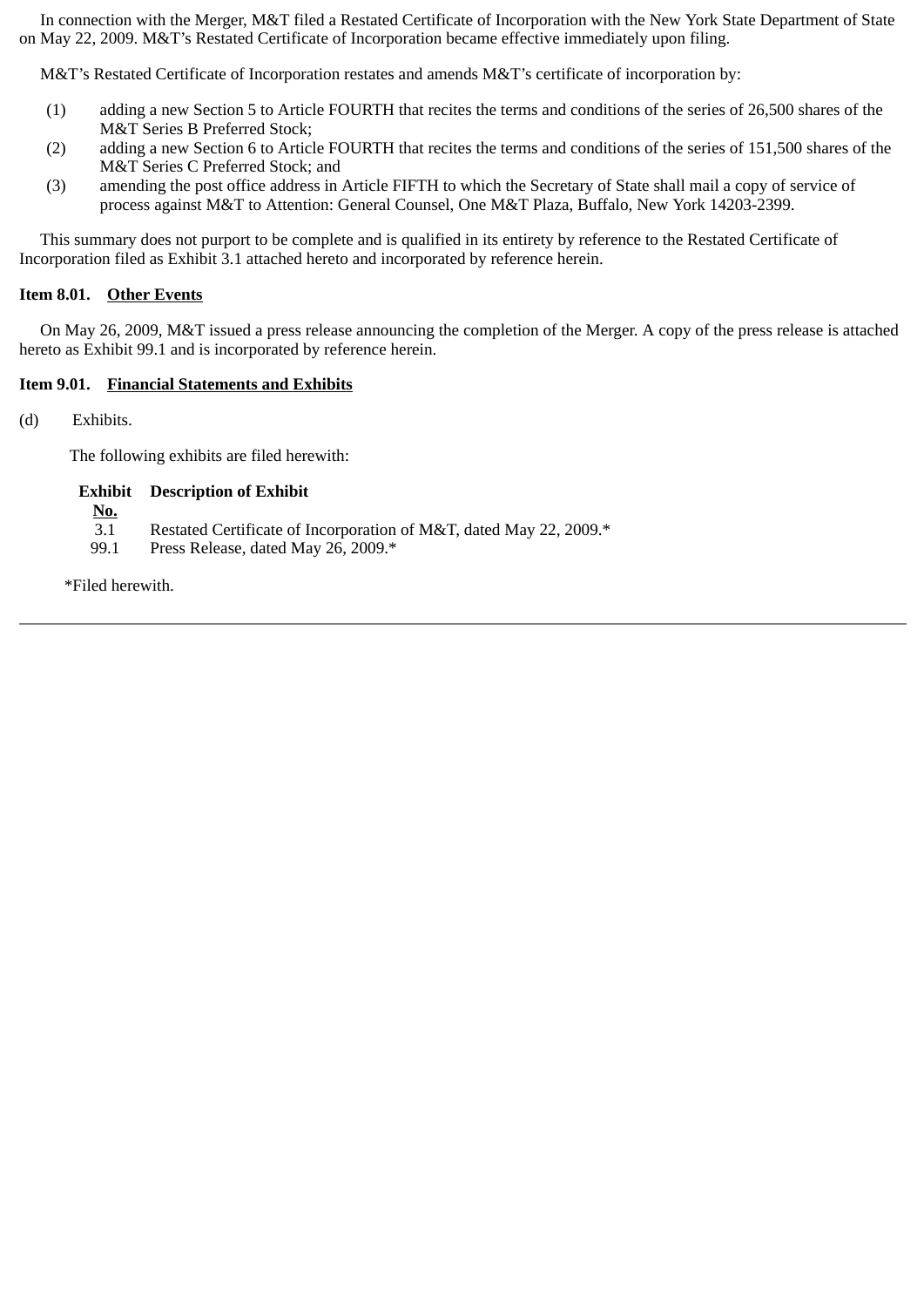#### **SIGNATURES**

 Pursuant to the requirements of the Securities Exchange Act of 1934, M&T has duly caused this report to be signed on its behalf by the undersigned hereunto duly authorized.

# **M&T BANK CORPORATION**

/s/ René F. Jones René F. Jones Executive Vice President and Chief Financial **Officer** 

Date: May 27, 2009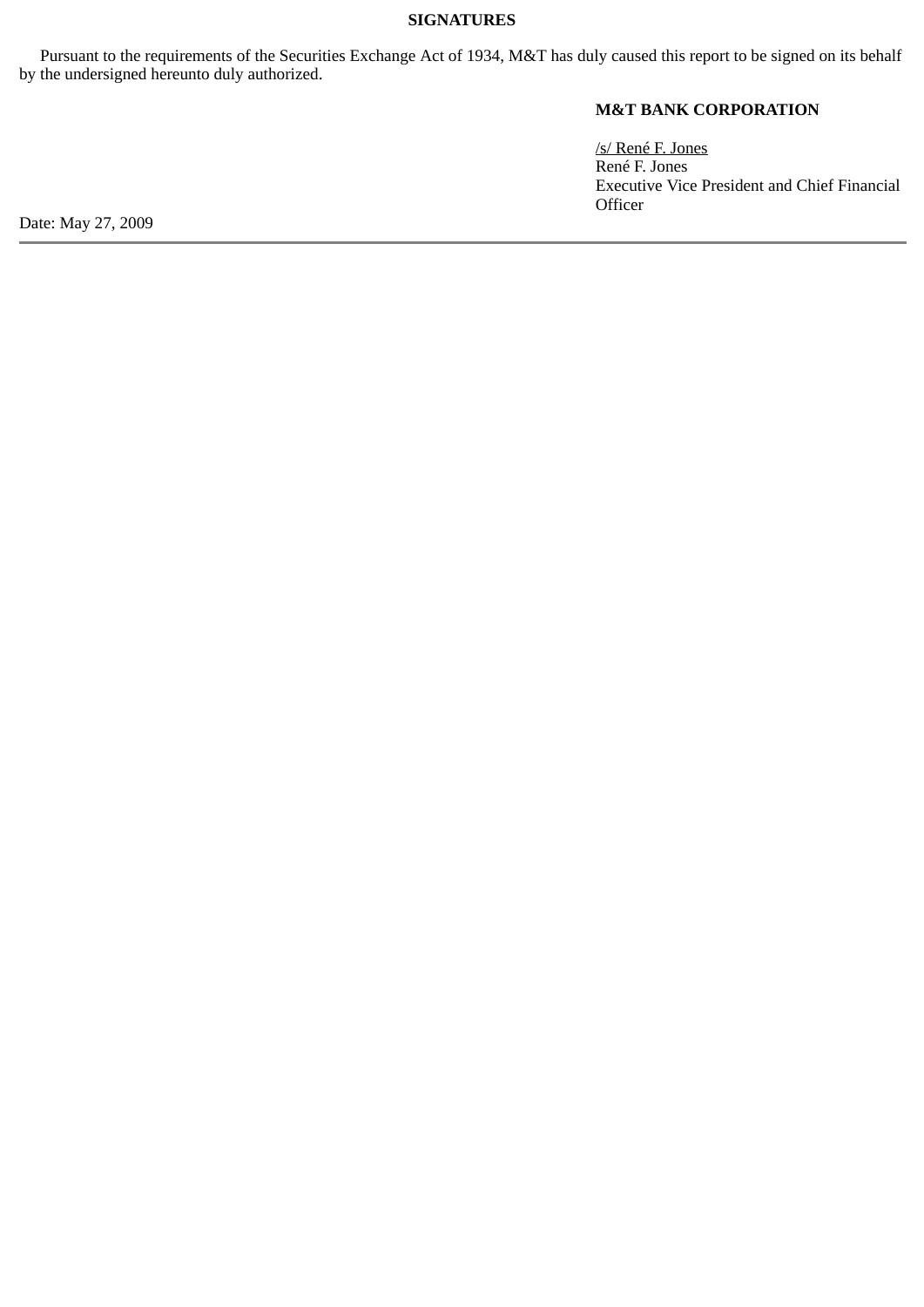# **Exhibit Description of Exhibit**

- 
- **No.** 3.1 Restated Certificate of Incorporation of M&T, dated May 22, 2009.\*
- 99.1 Press Release, dated May 26, 2009.\*

\*Filed herewith.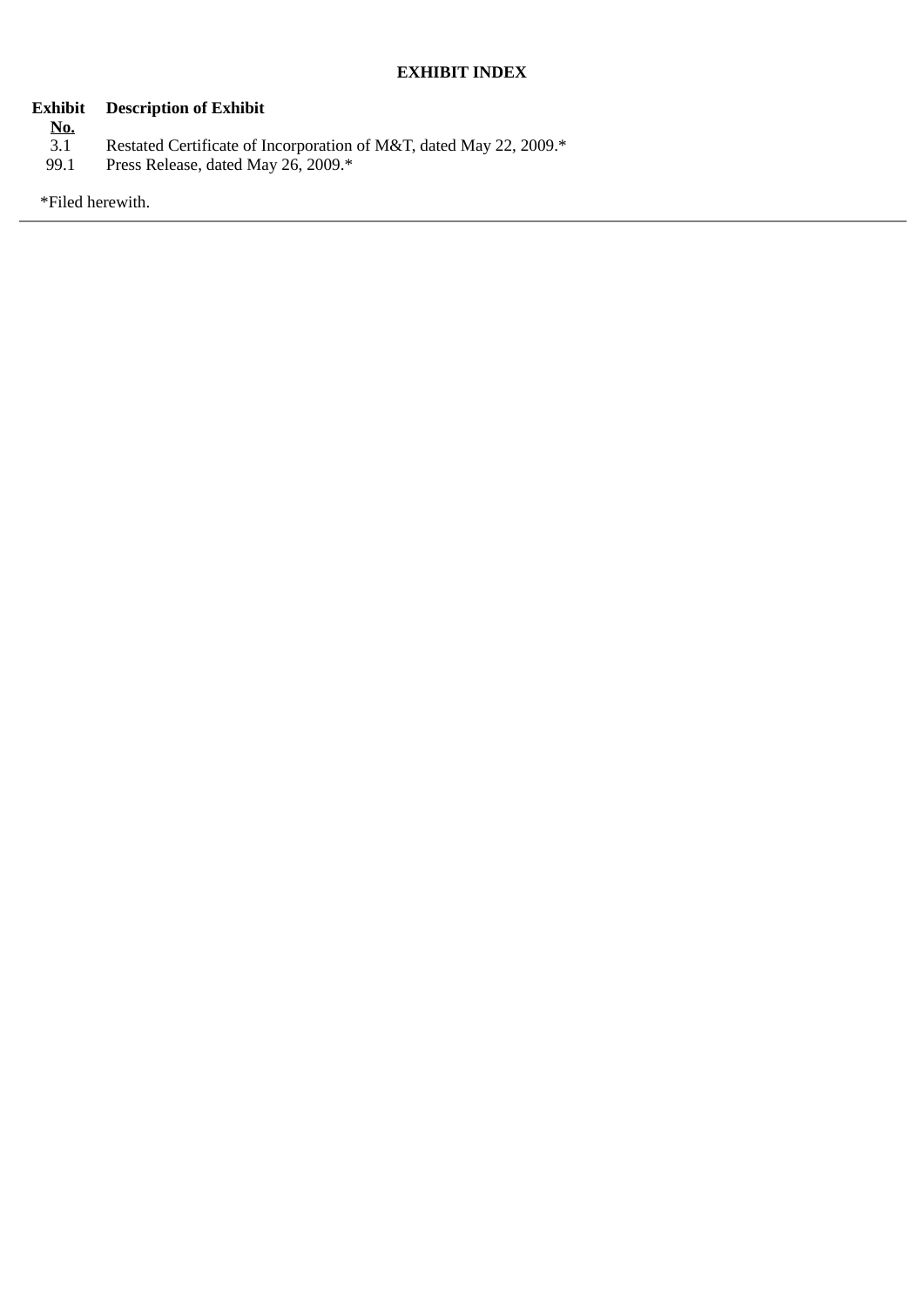#### **RESTATED CERTIFICATE OF INCORPORATION**

**OF**

#### **M&T BANK CORPORATION**

#### **UNDER SECTION 807 OF THE BUSINESS CORPORATION LAW**

 The undersigned, being the President and an Assistant Secretary of M&T Bank Corporation (the "Corporation"), do hereby restate, amend, certify and set forth:

 (1) The name of the corporation is M&T BANK CORPORATION. The name under which the corporation was formed is First Empire State Corporation.

The certificate of incorporation of the Corporation was filed by the Department of State on the 6th day of November, 1969. A first restated certificate of incorporation was filed by the Department of State on the 19th day of December, 1969; a second restated certificate of incorporation was filed by the Department of State on the 28th day of April, 1986; a third restated certificate of incorporation was filed by the Department of State on the 20th day of April, 1989; an amendment to the certificate of incorporation was filed by the Department of State on the 14th day of March, 1991; a fourth restated certificate of incorporation was filed by the Department of State on the 8th day of May, 1997; an amendment to the certificate of incorporation was filed by the Department of State on the 29th day of May, 1998; a fifth restated certificate of incorporation was filed by the Department of State on the 3rd day of June, 1998; an amendment to the certificate of incorporation was filed by the Department of State on the 5th day of October, 2000; an amendment to the certificate of incorporation was filed by the Department of State on the 25th day of March, 2003; an amendment to the certificate of incorporation was filed by the Department of State on the 1st day of April, 2003; an amendment to the certificate of incorporation was filed by the department of State on the 19th day of December, 2008.

 (3) The certificate of incorporation of the Corporation as amended heretofore is hereby restated and amended in accordance with Section 807 of the Business Corporation Law by:

 (A) adding language in a new section 5 to Article FOURTH, which recites the terms and conditions of the series of 26,500 shares of Preferred Stock of the Corporation designated as "Series B Mandatory Convertible Non-Cumulative Preferred Stock" created by the board of directors of the Corporation (the "Board of Directors") or an applicable committee of the Board of Directors, in accordance with the certificate of incorporation of the Corporation and Section 803(a) of the Business Corporation Law, via resolutions adopted on April 21, 2009 and

 (B) adding language in a new section 6 to Article FOURTH, which recites the terms and conditions of a series of 151,500 shares of Preferred Stock of the Corporation designated as "Fixed Rate Cumulative Perpetual Preferred Stock, Series  $C<sup>n</sup>$  created by the Board of Directors, in accordance with the certificate of incorporation of the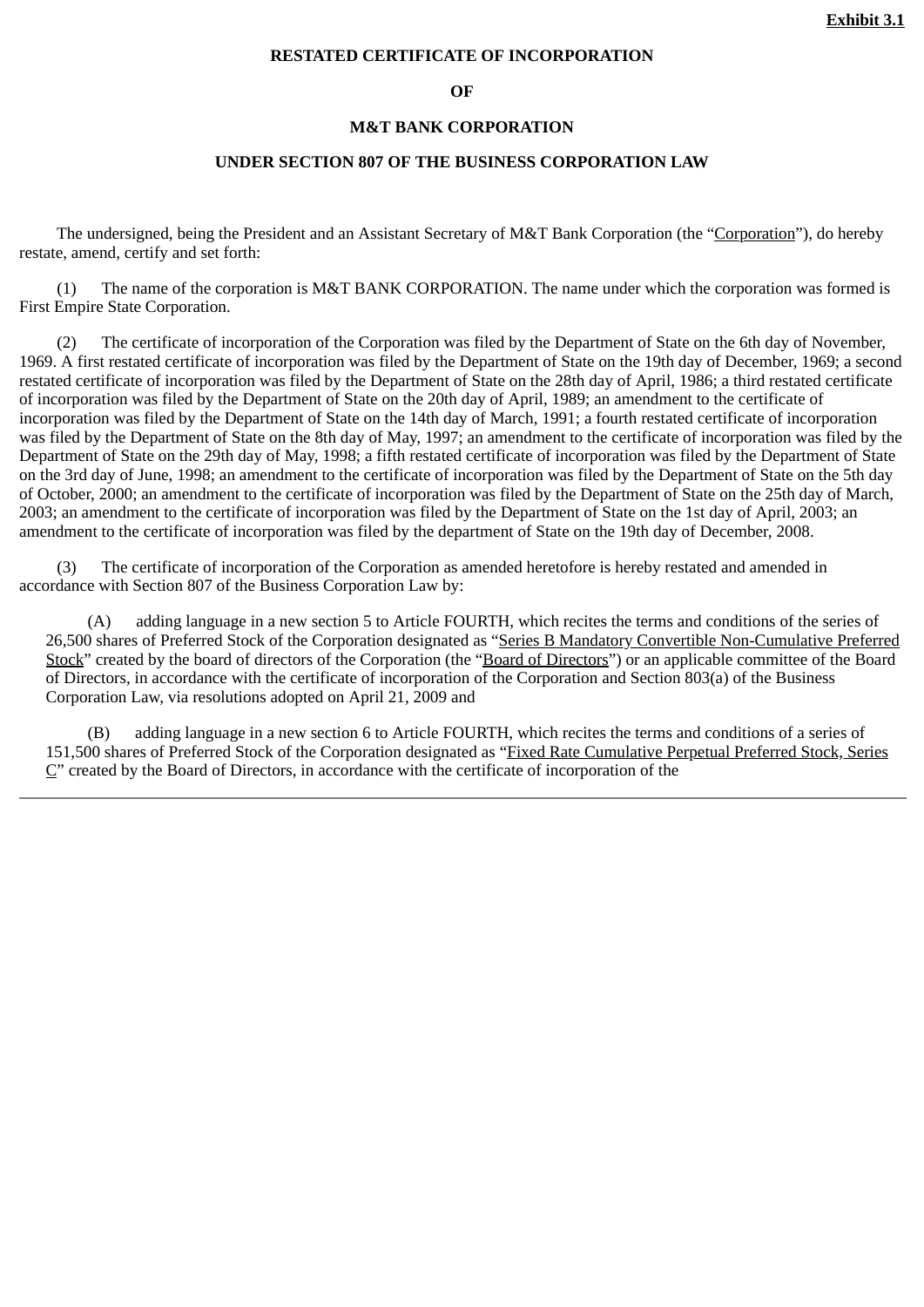Corporation and Section 803(a) of the Business Corporation Law, via resolutions adopted on April 21, 2009 and

 (C) amending the post office address in Article FIFTH to which the Secretary of State shall mail a copy of service of process against the Corporation to Attention: General Counsel, One M&T Plaza, Buffalo, New York 14203-2399, in accordance with the certificate of incorporation of the Corporation and Section 803(a) of the Business Corporation Law, via resolutions adopted on April 21, 2009,

 such that the text of the certificate of incorporation of the Corporation as amended heretofore is hereby restated and amended to read as herein set forth in full:

#### **"RESTATED CERTIFICATE OF INCORPORATION**

#### **OF**

#### **M&T BANK CORPORATION**

**\_\_\_\_\_\_\_\_\_\_\_\_\_\_\_\_\_\_\_\_\_\_\_\_\_\_\_\_\_\_\_\_**

FIRST: The name of the corporation is M&T BANK CORPORATION.

SECOND: The purpose or purposes for which it is formed are

(1) To engage in the business of a bank holding company.

 (2) To acquire by purchase, subscription or otherwise, and to own and hold and exercise all the powers and privileges of ownership and to sell, exchange, or otherwise dispose of and deal in and with shares, bonds, and other securities, interests or obligations issued by any person, corporation, firm, or other entity, domestic or foreign.

 (3) To the extent permitted by law to cause to be organized, merged or consolidated, any corporation, firm or other entity, domestic or foreign.

 (4) To the extent permitted by law to render services, assistance, and advice to, and to act as representative or agent in any capacity of, any person, corporation, firm, or other entity, domestic or foreign.

 (5) To arrange for, finance, pay or cause to be paid the compensation of the directors, officers or employees of any corporation, firm, or other entity in the business again of which the Corporation shall have any interest and to adopt, alter or amend any plan or plans for additional compensation to such directors, officers or employees.

 (6) To purchase, lease, or otherwise acquire, and to own, improve, mortgage or otherwise encumber, real and personal property, or any interest therein wherever situated.

-2-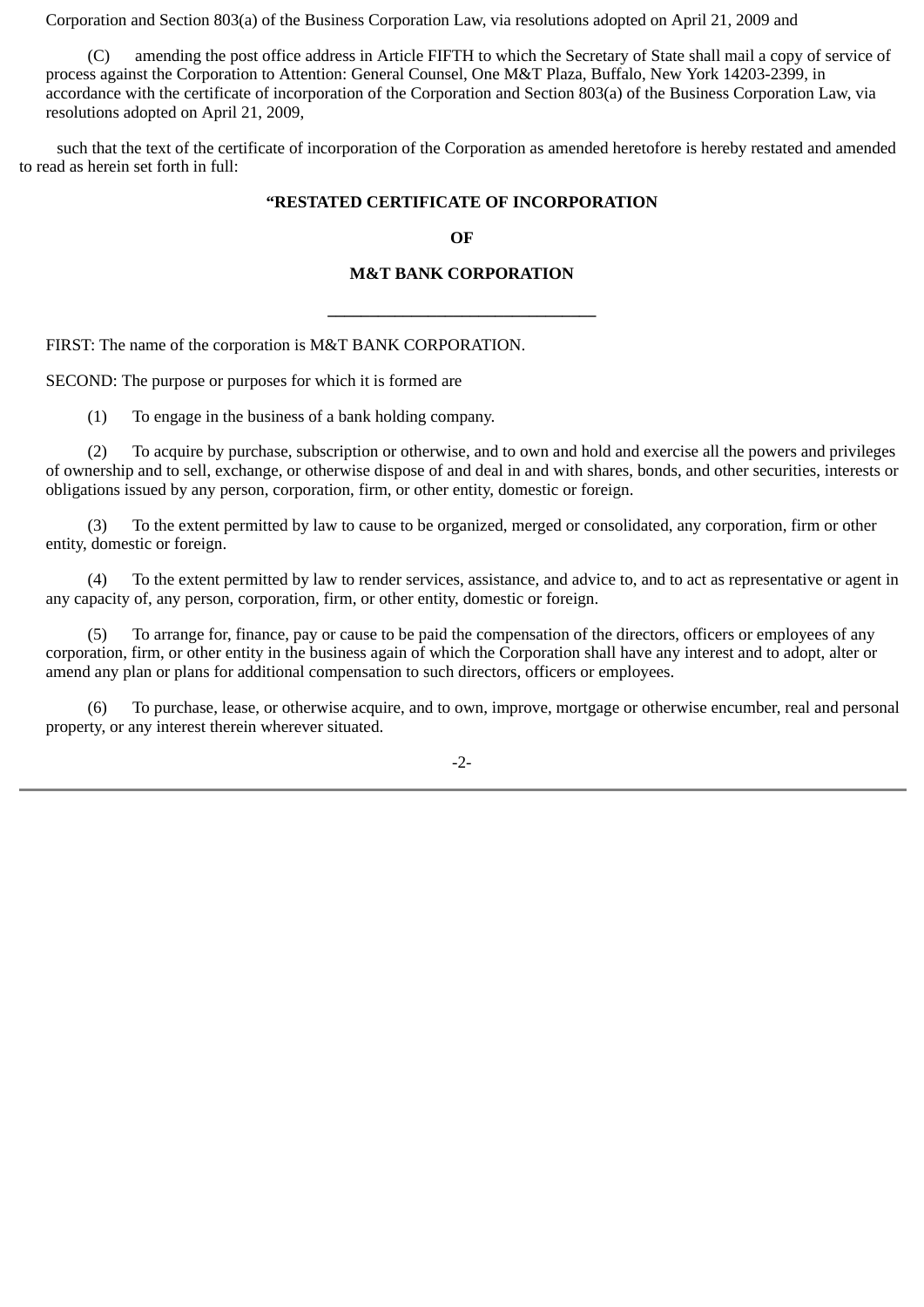The foregoing purposes shall be construed in furtherance and not in limitation of powers now or hereafter conferred by the laws of the State of New York.

THIRD: The office of the Corporation is to be located in the City of Buffalo, County of Erie, and State of New York.

FOURTH: 1. The aggregate number of shares of stock which the Corporation shall have authority to issue is two hundred fiftyone million (251,000,000) shares, divided into two classes, namely, preferred shares and common shares. The number of preferred shares authorized is one million (1,000,000) shares of the par value of one dollar (\$1.00) per share. The number of common shares authorized is two hundred fifty million (250,000,000) shares of the par value of fifty cents (\$0.50) per share.

 2. Authority is hereby granted to the Board of Directors at any time and from time to time to issue the preferred shares in one or more series and for such consideration, not less than the par value thereof, as may be fixed from time to time by the Board of Directors, and, before the issuance of any shares of a particular series to fix the designation of such series, the number of shares to comprise such series, the dividend rate or rates payable with respect to the shares of such series, the redemption price or prices, the voting rights, and any other relative rights, preferences and limitations pertaining to such series. In lieu of issuing a new series, the Board of Directors may increase the number of shares of a series already outstanding. Before the issue of any shares of a series established by the Board of Directors, the Board shall cause to be delivered to the Department of State the necessary certificate of amendment under the Business Corporation Law of the State of New York as now in effect or hereafter amended.

3. The description of the common shares and of their relative rights and limitations are as follows:

 (a) Out of the assets of the Corporation which are by law available for the payment of dividends remaining after all dividends to which any preferred shares then outstanding shall be entitled shall have been declared and paid or set apart for payment for all past dividend periods, dividends may be declared and paid upon the common shares to the exclusion of the holders of preferred shares.

 (b) In the event of any voluntary or involuntary liquidation, dissolution or winding up of the Corporation, the holders of record of any preferred shares then outstanding shall be entitled to be paid the amount which the Board of Directors prior to issuance of such preferred shares fixed to be paid for each such share upon such liquidation, dissolution or winding up as set forth in the necessary certificate of amendment, as required by Article FOURTH, Paragraph 2 above plus accumulated dividends on such shares up to the date of such liquidation, di ssolution or winding up of the Corporation and no more. After payment to the holders of any preferred shares then outstanding of the amount payable to them as aforesaid, the remaining assets of the Corporation shall be payable to and distributed ratably among the holders of record of the common shares.

-3-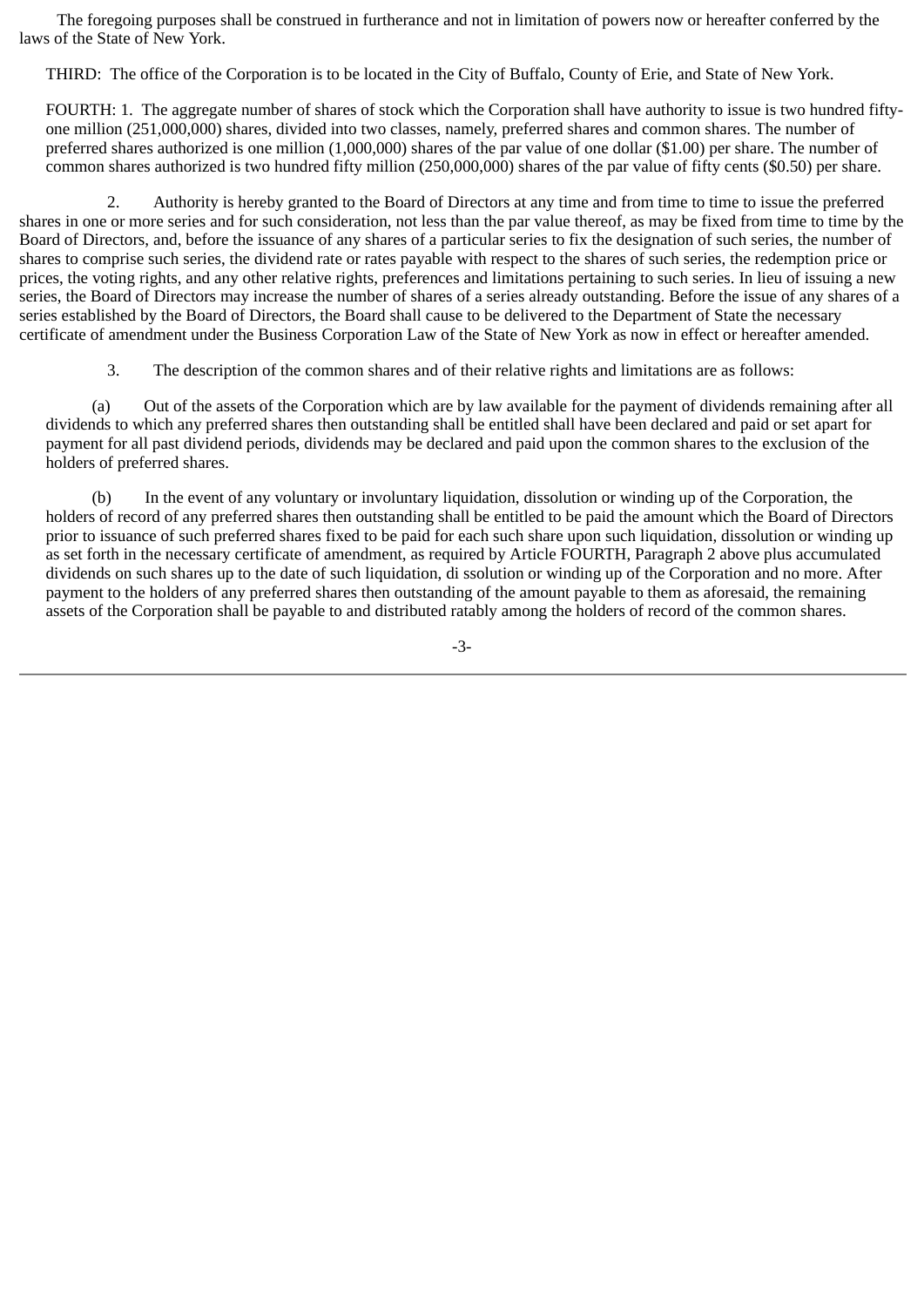(c) The holders of the common shares shall vote share for share, together with the holders of any series of the preferred shares entitled to have voting rights except as may be provided by the Board of Directors with respect to any other series of the preferred shares.

 4. A series of preferred stock of the Corporation be and hereby is created, and the designation of such series, the number of shares to comprise such series, the dividend rate or rates payable with respect to the shares of such series, the redemption price, the voting rights, and any other relative rights, preferences and limitations pertaining to such series, are as follows:

 Part 1. Designation and Number of Shares. There is hereby created out of the authorized and unissued shares of preferred stock of the Corporation a series of preferred stock designated as the "Fixed Rate Cumulative Perpetual Preferred Stock, Series A" (the "Designated Preferred Stock"). The authorized number of shares of Designated Preferred Stock shall be 600,000.

 Part 2. Definitions. The following terms, including those set forth in the Standard Provisions, are used in this Certificate of Designations as defined below:

- (a) "Common Stock" means the common stock, par value \$0.50 per share, of the Corporation.
- (b) "Dividend Payment Date" means February 15, May 15, August 15 and November 15 of each year.

 (c) "Junior Stock" means the Common Stock and any other class or series of stock of the Corporation the terms of which expressly provide that it ranks junior to Designated Preferred Stock as to dividend rights and/or as to rights on liquidation, dissolution or winding up of the Corporation.

(d) "Liquidation Amount" means \$1,000 per share of Designated Preferred Stock.

(e) "Minimum Amount" means \$150,000,000.

(f) "Parity Stock" means any class or series of stock of the Corporation (other than Designated Preferred Stock) the terms of which do n ot expressly provide that such class or series will rank senior or junior to Designated Preferred Stock as to dividend rights and/or as to rights on liquidation, dissolution or winding up of the Corporation (in each case without regard to whether dividends accrue cumulatively or non-cumulatively).

(g) "Signing Date" means the Original Issue Date.

 Part 3. Certain Voting Matters. Holders of shares of Designated Preferred Stock will be entitled to one vote for each share on any matter on which holders of Designated Preferred Stock are entitled to vote, including any action by written consent.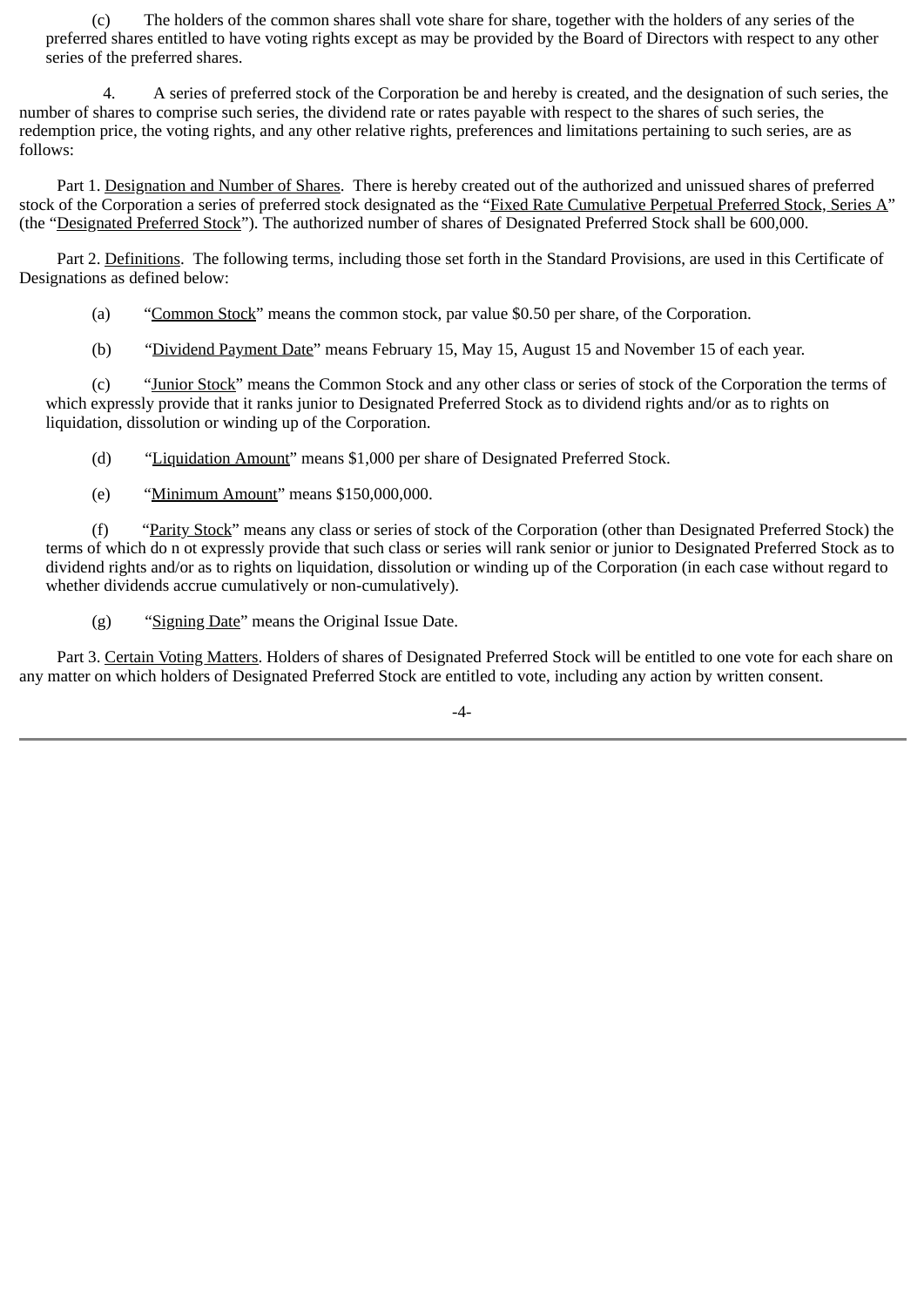#### STANDARD PROVISIONS

 Section 1. General Matters. Each share of Designated Preferred Stock shall be identical in all respects to every other share of Designated Preferred Stock. The Designated Preferred Stock shall be perpetual, subject to the provisions of Section 5 of these Standard Provisions that form a part of the Certificate of Designations. The Designated Preferred Stock shall rank equally with Parity Stock and shall rank senior to Junior Stock with respect to the payment of dividends and the distribution of assets in the event of any dissolution, liquidation or winding up of the Corporation.

Section 2. Standard Definitions. As used herein with respect to Designated Preferred Stock:

 (a) "Applicable Dividend Rate" means (i) during the period from the Original Issue Date to, but excluding, the first day of the first Dividend Period commencing on or after the fifth anniversary of the Original Issue Date, 5% per annum and (ii) from and after the first day of the first Dividend Period commencing on or after the fifth anniversary of the Original Issue Date, 9% per annum.

 (b) "Appropriate Federal Banking Agency" means the "appropriate Federal banking agency" with respect to the Corporation as defined in Section 3(q) of the Federal Deposit Insurance Act (12 U.S.C. Section 1813(q)), or any successor provision.

 (c) "Business Combination" means a merger, consolidation, statutory share exchange or similar transaction that requires the approval of the Corporation's stockholders.

 (d) "Business Day" means any day except Saturday, Sunday and any day on which banking institutions in the State of New York generally are authorized or required by law or other governmental actions to close.

(e) "Bylaws" means the bylaws of the Corporation, as they may be amended from time to time.

 (f) "Certificate of Designations" means the Certificate of Designations or comparable instrument relating to the Designated Preferred Stock, of which these Standard Provisions form a part, as it may be amended from time to time.

 (g) "Charter" means the Corporation's certificate or articles of incorporation, articles of association, or similar organizational document.

- (h) "Dividend Period" has the meaning set forth in section 3(a).
- (i) "Dividend Record Date" has the meaning set forth in Section 3(a).
- (j) "Liquidation Preference" has the meaning set forth in Section 4(a).
- (k) "Original Issue Date" means the date on which shares of Designated Preferred Stock are first issued.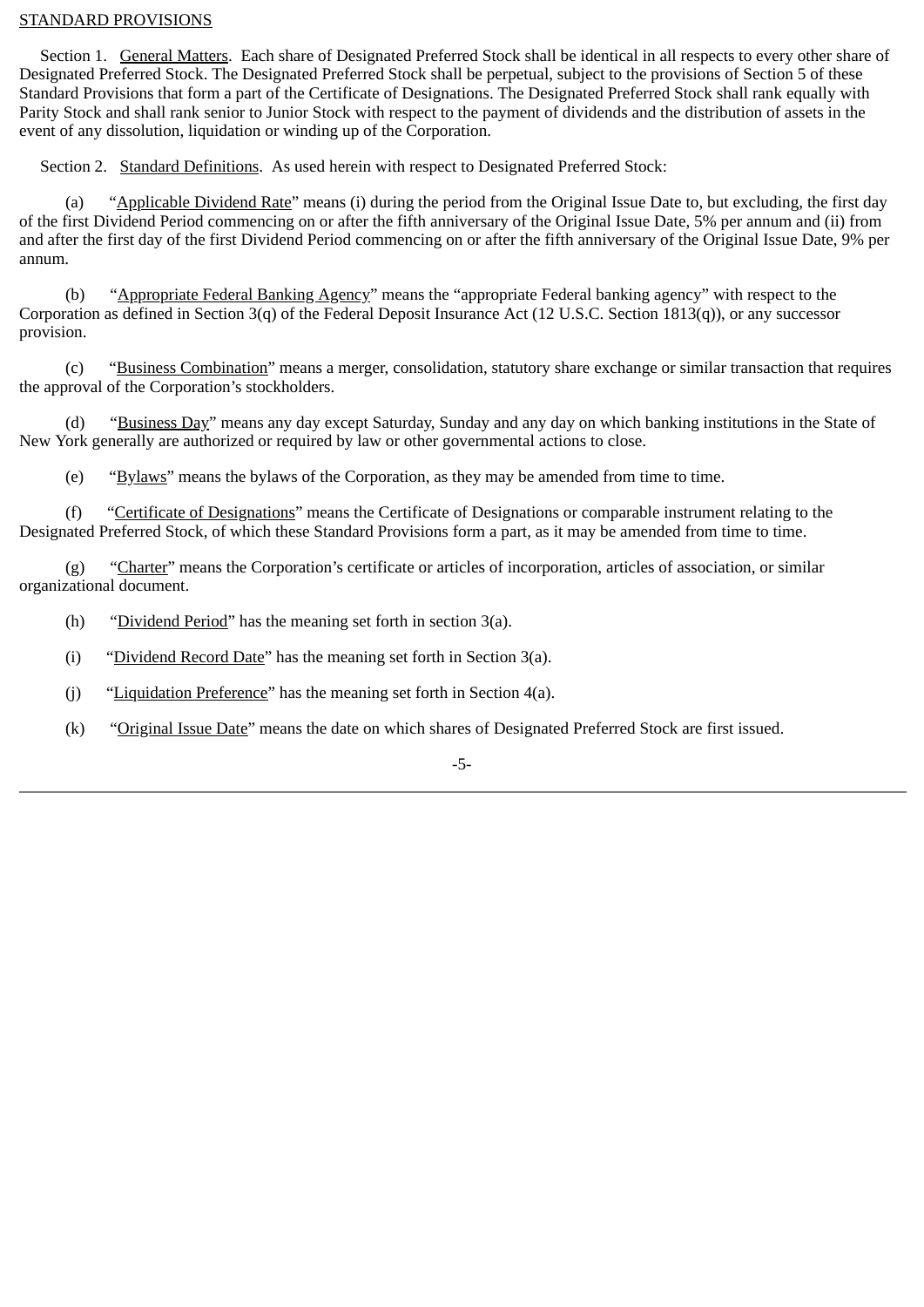(l) "Preferred Director" has the meaning set forth in Section 7(b).

(m) "Preferred Stock" means any and all series of preferred stock of the Corporation, including the Designated Preferred Stock.

 (n) "Qualified Equity Offering" means the sale and issuance for cash by the Corporation to persons other than the Corporation or any of its subsidiaries after the Original Issue Date of shares of perpetual Preferred Stock, Common Stock or any combination of such stock, that, in each case, qualify as and may be included in Tier 1 capital of the Corporation at the time of issuance under the applicable risk-based capital guidelines of the Corporation's Appropriate Federal Banking Agency (other than any such sales and issuances made pursuant to agreements or arrangements entered into, or pursuant to financing plans which were publicly announced, on or prior to October 13, 2008).

(o) "Share Dilution Amount" has the meaning set forth in Section 3(b).

 (p) "Standard Provisions" mean these Standard Provisions that form a part of the Certificate of Designations relating to the Designated Preferred Stock.

(q) "Successor Preferred Stock" has the meaning set forth in Section 5(a).

 (r) "Voting Parity Stock" means, with regard to any matter as to which the holders of Designated Preferred Stock are entitled to vote as specified in Sections 7(a) and 7(b) of these Standard Provisions that form a part of the Certificate of Designations, any and all series of Parity Stock upon which like voting rights have been conferred and are exercisable with respect to such matter.

#### Section 3. Dividends.

(a) Rate. Holders of Designated Preferred Stock shall be entitled to receive, on each share of Designated Preferred Stock if, as and when declared by the Board of Directors or any duly authorized committee of the Board of Directors, but only out of assets legally available therefor, cumulative cash dividends with respect to each Dividend Period (as defined below) at a rate per annum equal to the Applicable Dividend Rate on (i) the Liquidation Amount per share of Designated Preferred Stock and (ii) the amount of accrued and unpaid dividends for any prior Dividend Period on such share of Designated Preferred Stock, if any. Such dividends shall begin to accrue and be cumulative from the Original I ssue Date, shall compound on each subsequent Dividend Payment Date (*i.e.*, no dividends shall accrue on other dividends unless and until the first Dividend Payment Date for such other dividends has passed without such other dividends having been paid on such date) and shall be payable quarterly in arrears on each Dividend Payment Date, commencing with the first such Dividend Payment Date to occur at least 20 calendar days after the Original Issue Date. In the event that any Dividend Payment Date would otherwise fall on a day that is not a Business Day, the dividend payment due on that date will be postponed to the next day that is a Business Day and no additional dividends will accrue as a result of that postponement. The period from and including any Dividend Payment Date to, but excluding, the next Dividend Payment Date is a "Dividend Period", pro vided that the initial Dividend Period shall be the period from and including the Original Issue Date to, but excluding, the next Dividend Payment Date.

-6-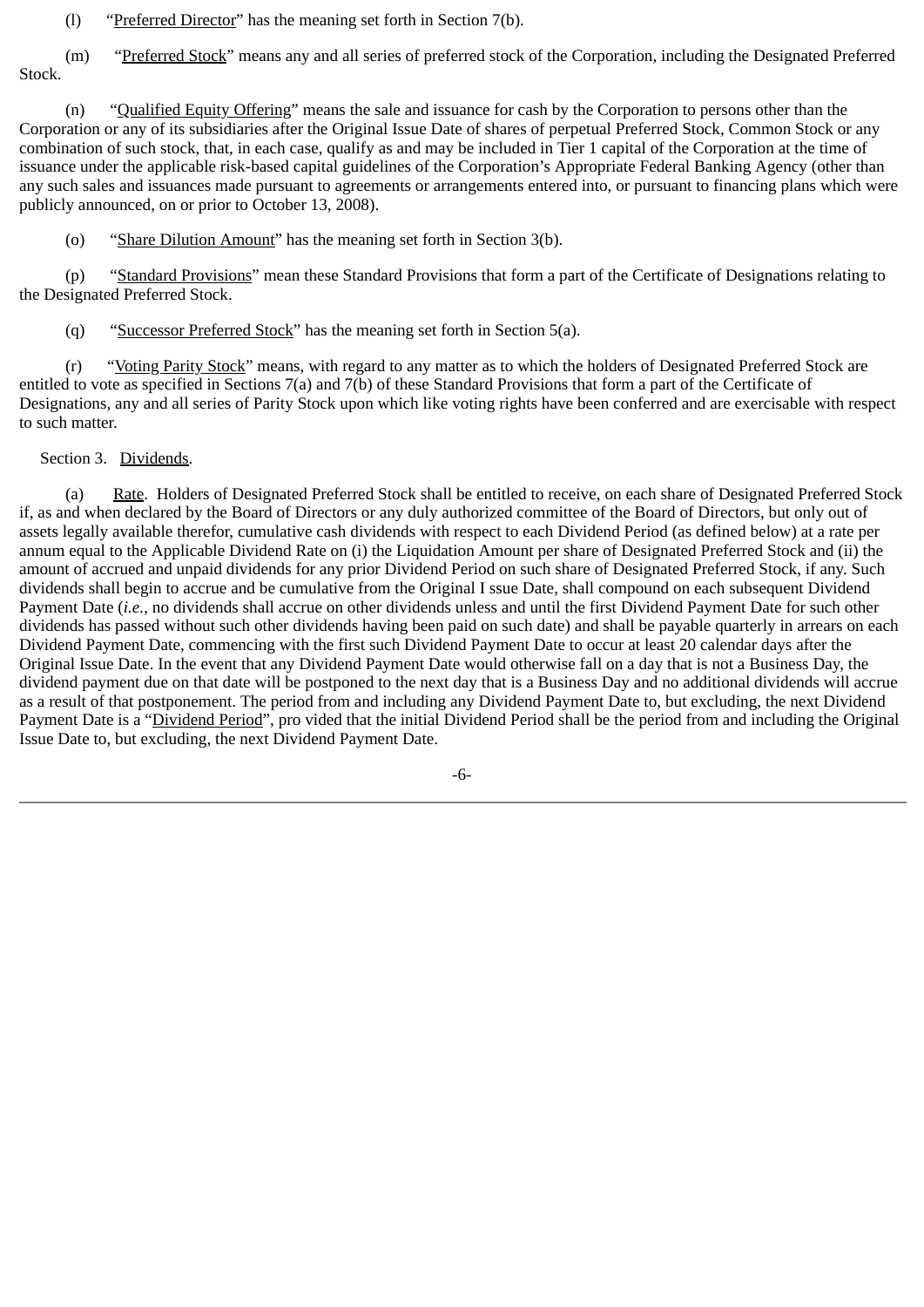Dividends that are payable on Designated Preferred Stock in respect of any Dividend Period shall be computed on the basis of a 360-day year consisting of twelve 30-day months. The amount of dividends payable on Designated Preferred Stock on any date prior to the end of a Dividend Period, and for the initial Dividend Period, shall be computed on the basis of a 360-day year consisting of twelve 30-day months, and actual days elapsed over a 30-day month.

 Dividends that are payable on Designated Preferred Stock on any Dividend Payment Date will be payable to holders of record of Designated Preferred Stock as they appear on the stock register of the Corporation on the applicable record date, which shall be the 15th calendar day immediately preceding such Dividend Payment Date or such other record date fixed by the Board of Directors or any duly authorized committee of the Board of Directors that is not more than 60 nor less than 10 days prior to such Dividend Payment Date (each, a "Dividend Record Date"). Any such day that is a Dividend Record Date shall be a Dividend Record Date whether or not such day is a Business Day.

 Holders of Designated Preferred Stock shall not be entitled to any dividends, whether payable in cash, securities or other property, other than dividends (if any) declared and payable on Designated Preferred Stock as specified in this Section 3 (subject to the other provisions of the Certificate of Designations).

 (b) Priority of Dividends. So long as any share of Designated Preferred Stock remains outstanding, no dividend or distribution shall be declared or paid on the Common Stock or any other shares of Junior Stock (other than dividends payable solely in shares of Common Stock) or Parity Stock, subject to the immediately following paragraph in the case of Parity Stock, and no Common Stock, Junior Stock or Parity Stock shall be, directly or indirectly, purchased, redeemed or otherwise acquired for consideration by the Corporation or any of its subsidiaries unless all accrued and unpaid dividends for all past Dividend Periods, including the latest completed Dividend Period (including, if applica ble as provided in Section 3(a) above, dividends on such amount), on all outstanding shares of Designated Preferred Stock have been or are contemporaneously declared and paid in full (or have been declared and a sum sufficient for the payment thereof has been set aside for the benefit of the holders of shares of Designated Preferred Stock on the applicable record date). The foregoing limitation shall not apply to (i) redemptions, purchases or other acquisitions of shares of Common Stock or other Junior Stock in connection with the administration of any employee benefit plan in the ordinary course of business (including purchases to offset the Share Dilution Amount (as defined below) pursuant to a publicly announced repurchase plan) and consistent with past practice, provided that any purchases to offset the Share Dilution Amount shall in no event exceed the Share Dilution Amount; (ii) purchases or other acquisitions by a broker-dealer subsidiary of the Corporation solely for the purpose of market-making, stabilization or customer facilitation transactions in Junior Stock or Parity Stock in the ordinary course of its business; (iii) purchases by a broker-dealer subsidiary of the Corporation of capital stock of the Corporation for resale pursuant to an offering by the Corporation of such capital stock underwritten by such broker-dealer subsidiary; (iv) any dividends or distributions of rights or Junior Stock in connection with a stockholders' rights plan or any redemption or repurchase of rights pursuant to any stockholders' rights plan; (v) the acquisition by the Corporation or any of its subsidiaries of record ownership in Junior Stock or Parity Stock for the beneficial ownership of any other persons (other than the Corporation or any of its subsidiaries), including as trustees or

-7-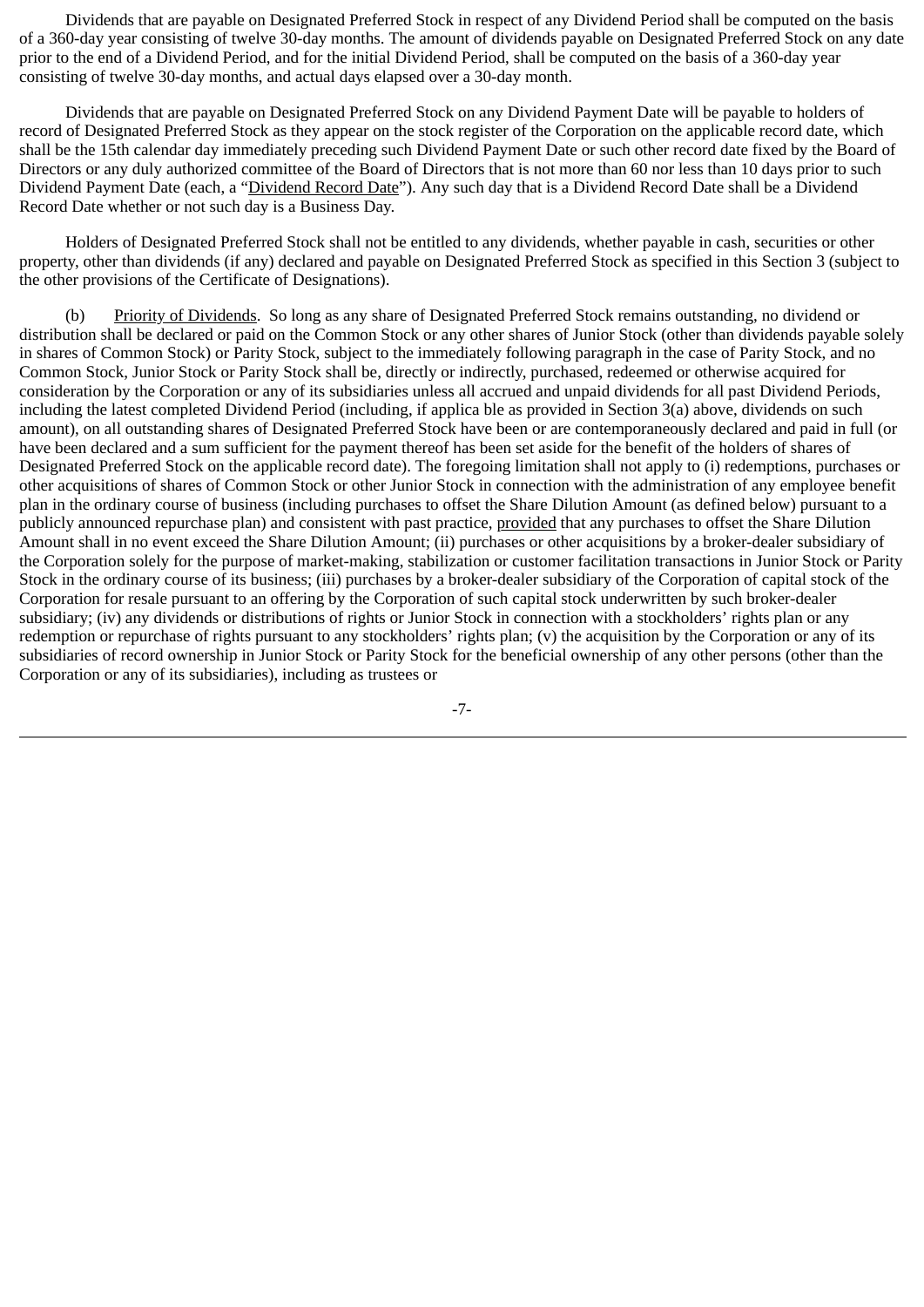custodians; and (vi) the exchange or conversion of Junior Stock for or into other Junior Stock or of Parity Stock for or into other Parity Stock (with the same or lesser aggregate liquidation amount) or Junior Stock, in each case, solely to the extent required pursuant to binding contractual agreements entered into prior to the Signing Date or any subsequent agreement for the accelerated exercise, settlement or exchange thereof for Common Stock. "Share Dilution Amount" means the increase in the number of diluted shares outstanding (determined in accordance with generally accepted accounting principles in the United States, and as measured from the date of the Corporation's consolidated financial statements most recently filed with the Securities and Exchange Commission prior to the Original Issue Date) resulting from the grant, vesting or exercise of equity-based compensation to employees and equitably adjusted for any stock split, stock dividend, reverse stock split, reclassification or similar transaction.

 When dividends are not paid (or declared and a sum sufficient for payment thereof set aside for the benefit of the holders thereof on the applicable record date) on any Dividend Payment Date (or, in the case of Parity Stock having dividend payment dates different from the Dividend Payment Dates, on a dividend payment date falling within a Dividend Period related to such Dividend Payment Date) in full upon Designated Preferred Stock and any shares of Parity Stock, all dividends declared on Designated Preferred Stock and all such Parity Stock and payable on such Dividend Payment Date (or, in the case of Parity Stock having dividend payment dates different from the Dividend Payment Dates, on a dividend payment date falling within the Dividend Period related to such Dividend Payment Date) shall be declared *pro rata* so that the respective amounts of such dividends declared shall bear the same ratio to each other as all accrued and unpaid dividends per share on the shares of Designated Preferred Stock (including, if applicable as provided in Section 3(a) above, dividends on such amount) and all Parity Stock payable on such Dividend Payment Date (or, in the case of Parity Stock having dividend payment dates different from the Dividend Payment Dates, on a dividend payment date falling within the Dividend Period related to such Dividend Payment Date) (subject to their having been declared by the Board of Directors or a duly authorized committee of the Board of Directors out of legally available funds and including, in the case of Parity Stock that bears cumulative dividends, all accrued but unpaid dividends) bear to each other. If the Board of Directors or a duly authorized c ommittee of the Board of Directors determines not to pay any dividend or a full dividend on a Dividend Payment Date, the Corporation will provide written notice to the holders of Designated Preferred Stock prior to such Dividend Payment Date.

 Subject to the foregoing, and not otherwise, such dividends (payable in cash, securities or other property) as may be determined by the Board of Directors or any duly authorized committee of the Board of Directors may be declared and paid on any securities, including Common Stock and other Junior Stock, from time to time out of any funds legally available for such payment, and holders of Designated Preferred Stock shall not be entitled to participate in any such dividends.

#### Section 4. Liquidation Rights.

 (a) Voluntary or Involuntary Liquidation. In the event of any liquidation, dissolution or winding up of the affairs of the Corporation, whether voluntary or involuntary, holders of Designated Preferred Stock shall be entitled to receive for each share of Designated Preferred Stock, out of the assets of the Corporation or proceeds thereof (whether capital or surplus)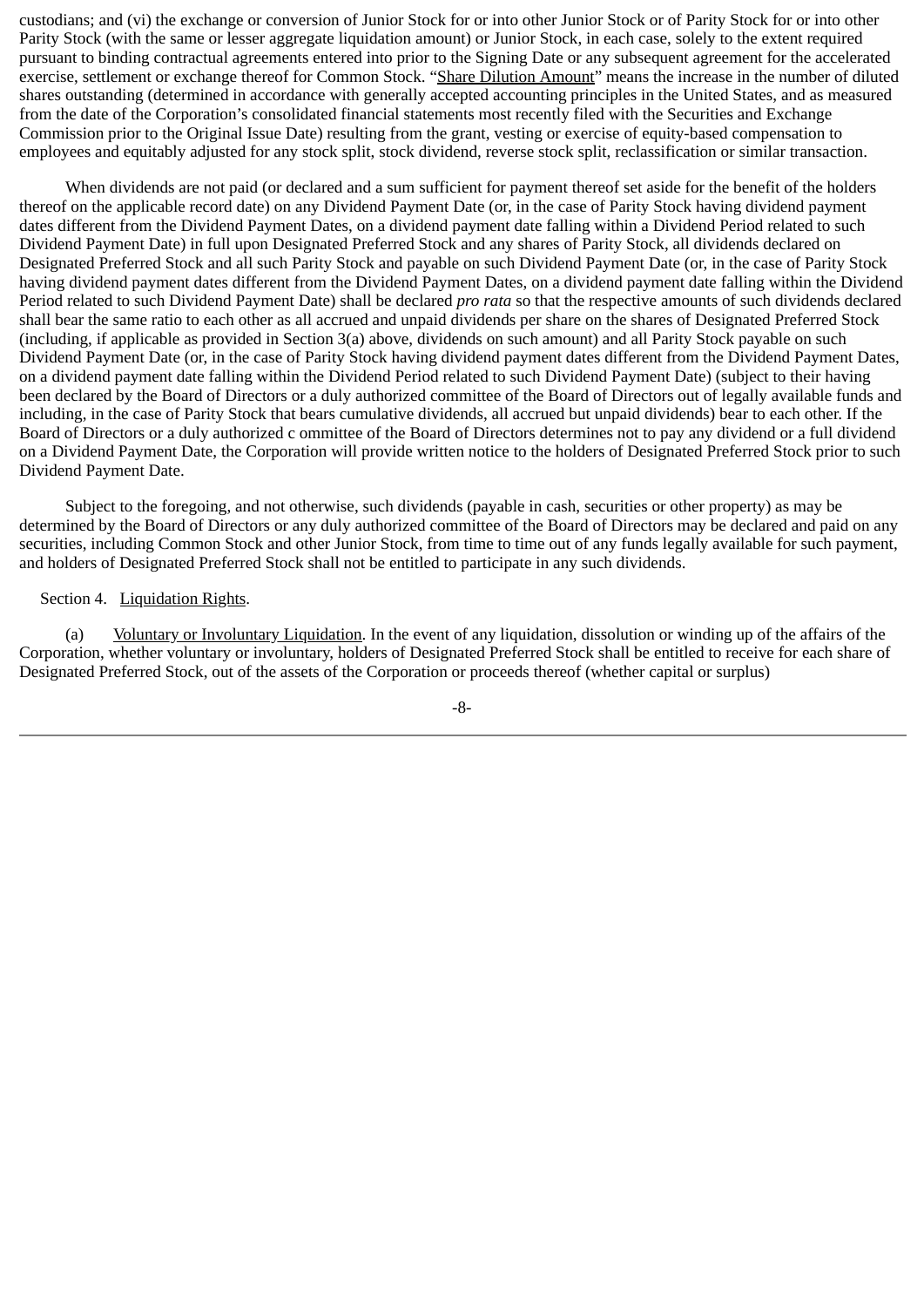available for distribution to stockholders of the Corporation, subject to the rights of any creditors of the Corporation, before any distribution of such assets or proceeds is made to or set aside for the holders of Common Stock and any other stock of the Corporation ranking junior to Designated Preferred Stock as to such distribution, payment in full in an amount equal to the sum of (i) the Liquidation Amount per share and (ii) the amount of any accrued and unpaid dividends (including, if applicable as provided in Section 3(a) above, dividends on such amount), whether or not declared, to the date of payment (such amounts collectively, the "Liquidation Preference").

 (b) Partial Payment. If in any distribution described in Section 4(a) above the assets of the Corporation or proceeds thereof are not sufficient to pay in full the amounts payable with respect to all outstanding shares of Designated Preferred Stock and the corresponding amounts payable with respect of any other stock of the Corporation ranking equally with Designated Preferred Stock as to such distribution, holders of Designated Preferred Stock and the holders of such other stock shall share ratably in any such distribution in proportion to the full respective distributions to which they are entitled.

 (c) Residual Distributions. If the Liquidation Preference has been paid in full to all holders of Designated Preferred Stock and the corresponding amounts payable with respect of any other stock of the Corporation ranking equally with Designated Preferred Stock as to such distribution has been paid in full, the holders of other stock of the Corporation shall be entitled to receive all remaining assets of the Corporation (or proceeds thereof) according to their respective rights and preferences.

 (d) Merger, Consolidation and Sale of Assets Not Liquidation. For purposes of this Section 4, the merger or consolidation of the Corporation with any other corporation or other entity, including a merger or consolidation in which the holders of Designated Preferred Stock receive cash, securities or other property for their shares, or the sale, lease or exchange (for cash, securities or other property) of all or substantially all of the assets of the Corporation, shall not constitute a liquidation, dissolution or winding up of the Corporation.

# Section 5. Redemption.

 (a) Optional Redemption. Except as provided below, the Designated Preferred Stock may not be redeemed prior to the first Dividend Payment Date falling on or after the third anniversary of the Original Issue Date. On or after the first Dividend Payment Date falling on or after the third anniversary of the Original Issue Date, the Corporation, at its option, subject to the approval of the Appropriate Federal Banking Agency, may redeem, in whole or in part, at any time and from time to time, out of funds legally available therefor, the shares of Designated Preferred Stock at the time outstanding, upon notice given as provided in Section 5(c) below, at a redemption price equal to the sum of (i) the Liquidation Amount per share and (ii) except as otherwise provided below, any accrued and unpaid dividends (including, if applicable as provided in Section 3(a) above, dividends on such amount) (regardless of whether any dividends are actually declared) to, but excluding, the date fixed for redemption.

 Notwithstanding the foregoing, prior to the first Dividend Payment Date falling on or after the third anniversary of the Original Issue Date, the Corporation, at its option, subject to the

-9-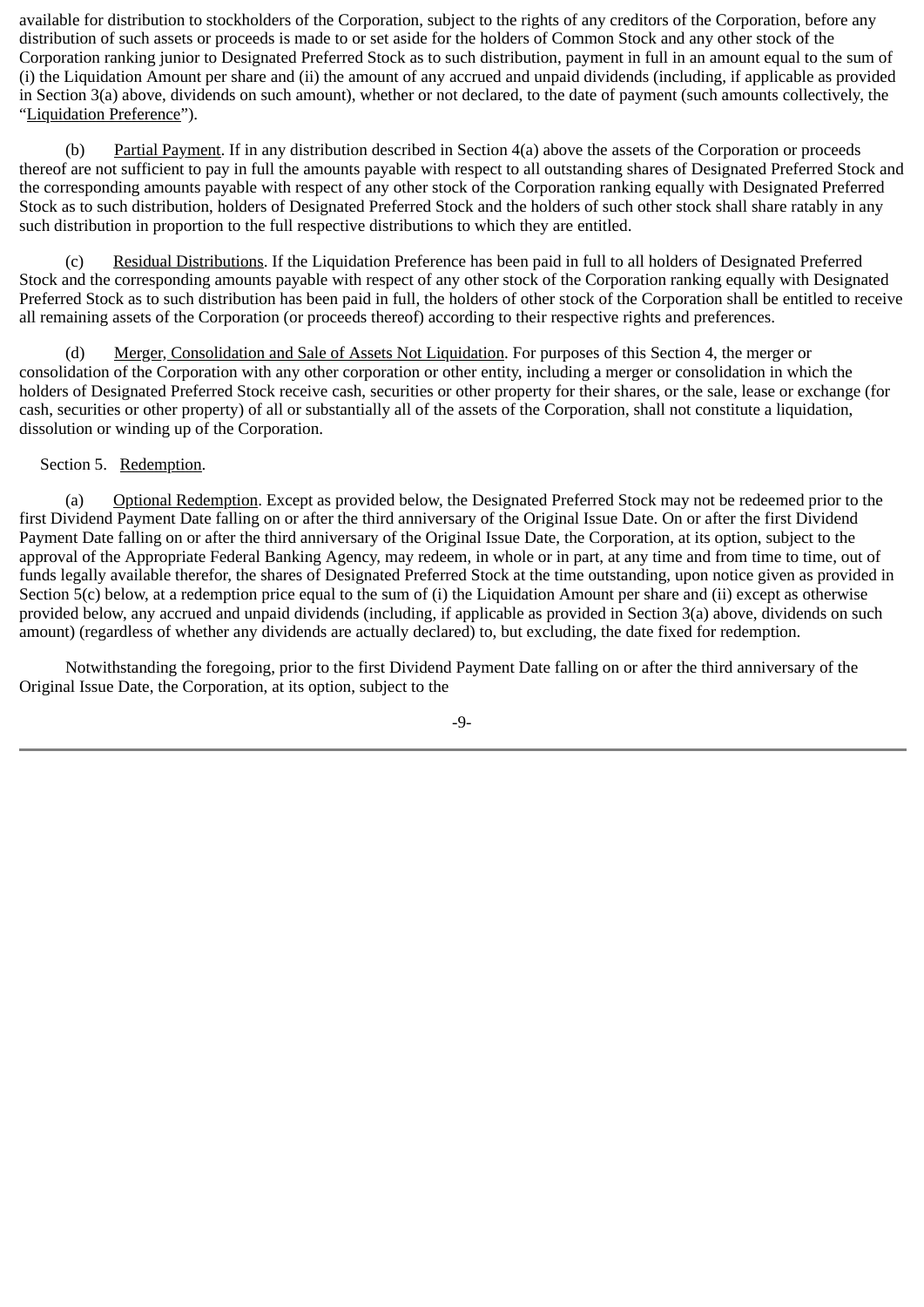approval of the Appropriate Federal Banking Agency, may redeem, in whole or in part, at any time and from time to time, the shares of Designated Preferred Stock at the time outstanding, upon notice given as provided in Section 5(c) below, at a redemption price equal to the sum of (i) the Liquidation Amount per share and (ii) except as otherwise provided below, any accrued and unpaid dividends (including, if applicable, as provided in Section 3(a) above, dividends on such amount) (regardless of whether any dividends are actually declared) to, but excluding, the date fixed for redemption; provided that (x) the Corporation (or any successor by Business Combination) has received aggregate gross proceeds of not less than the Minimum Amount (plus the "Minimum Amount" as defined in the rele vant certificate of designations for each other outstanding series of preferred stock of such successor that was originally issued to the United States Department of the Treasury (the "Successor Preferred Stock") in connection with the Troubled Asset Relief Program Capital Purchase Program) from one or more Qualified Equity Offerings (including Qualified Equity Offerings of such successor), and (y) the aggregate redemption price of the Designated Preferred Stock (and any Successor Preferred Stock) redeemed pursuant to this paragraph may not exceed the aggregate net cash proceeds received by the Corporation (or any successor by Business Combination) from such Qualified Equity Offerings (including Qualified Equity Offerings of such successor).

 The redemption price for any shares of Designated Preferred Stock shall be payable on the redemption date to the holder of such shares against surrender of the certificate(s) evidencing such shares to the Corporation or its agent. Any declared but unpaid dividends payable on a redemption date that occurs subsequent to the Dividend Record Date for a Dividend Period shall not be paid to the holder entitled to receive the redemption price on the redemption date, but rather shall be paid to the holder of record of the redeemed shares on such Dividend Record Date relating to the Dividend Payment Date as provided in Section 3 above.

(b) No Sinking Fund. The Designated Preferred Stock will not be subject to any mandatory redemption, sinking fund or other similar provisions. Holders of Designated Preferred Stock will have no right to require redemption or repurchase of any shares of Designated Preferred Stock.

 (c) Notice of Redemption. Notice of every redemption of shares of Designated Preferred Stock shall be given by first class mail, postage prepaid, addressed to the holders of record of the shares to be redeemed at their respective last addresses appearing on the books of the Corporation. Such mailing shall be at least 30 days and not more than 60 days before the date fixed for redemption. Any notice mailed as provided in this Subsection shall be conclusively presumed to have been duly given, whether or not the holder receives such notice, but failure duly to give such notice by mail, or any defect in such notice or in the mailing thereof, to any holder of shares of Designated Preferred Stock de signated for redemption shall not affect the validity of the proceedings for the redemption of any other shares of Designated Preferred Stock. Notwithstanding the foregoing, if shares of Designated Preferred Stock are issued in book-entry form through The Depository Trust Company or any other similar facility, notice of redemption may be given to the holders of Designated Preferred Stock at such time and in any manner permitted by such facility. Each notice of redemption given to a holder shall state: (1) the redemption date; (2) the number of shares of Designated Preferred Stock to be redeemed and, if less than all the shares held by such holder are to be redeemed, the number of such shares

-10-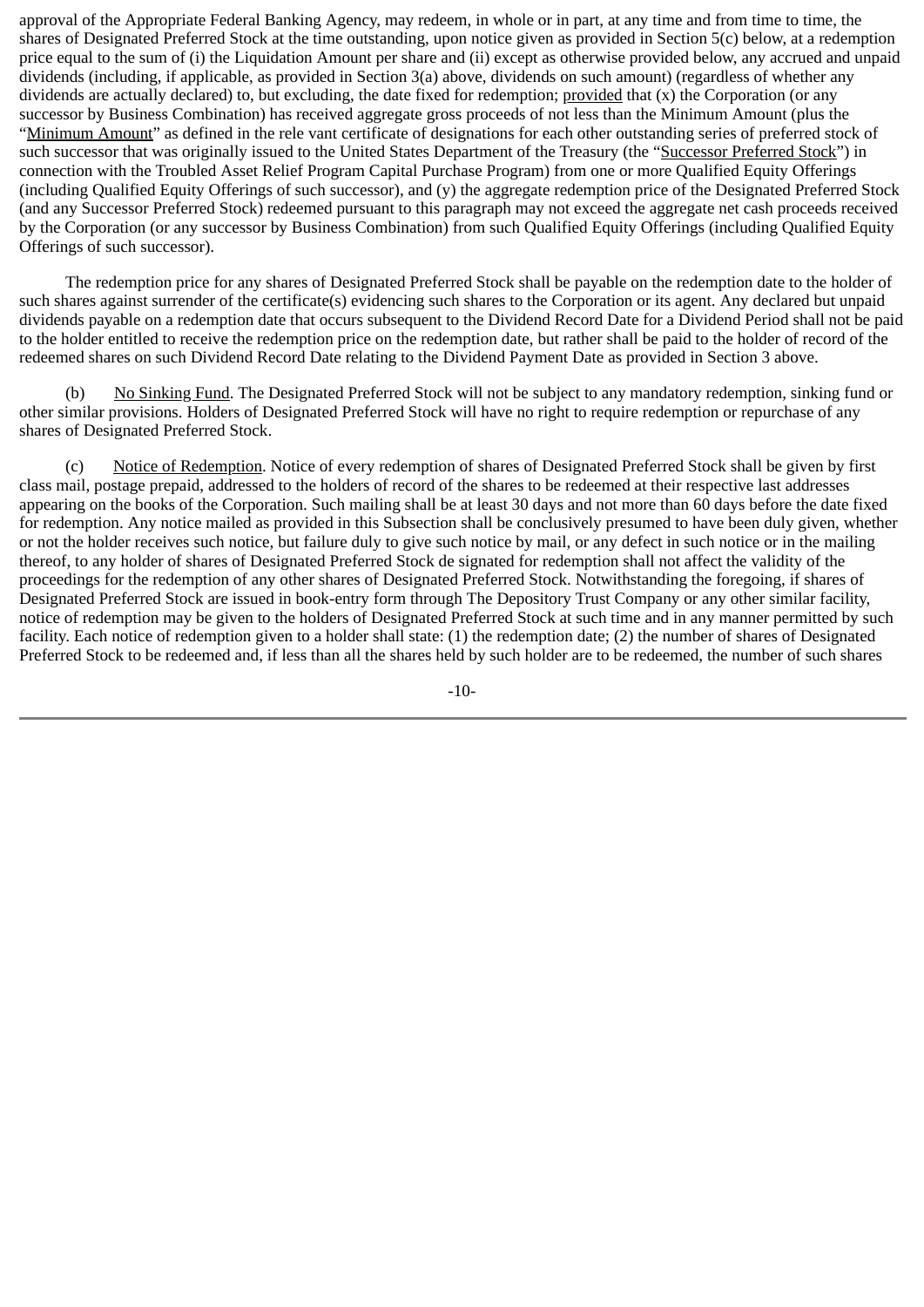to be redeemed from such holder; (3) the redemption price; and (4) the place or places where certificates for such shares are to be surrendered for payment of the redemption price.

 (d) Partial Redemption. In case of any redemption of part of the shares of Designated Preferred Stock at the time outstanding, the shares to be redeemed shall be selected either *pro rata* or in such other manner as the Board of Directors or a duly authorized committee thereof may determine to be fair and equitable. Subject to the provisions hereof, the Board of Directors or a duly authorized committee thereof shall have full power and authority to prescribe the terms and conditions upon which shares of Designated Preferred Stock sh all be redeemed from time to time. If fewer than all the shares represented by any certificate are redeemed, a new certificate shall be issued representing the unredeemed shares without charge to the holder thereof.

Effectiveness of Redemption. If notice of redemption has been duly given and if on or before the redemption date specified in the notice all funds necessary for the redemption have been deposited by the Corporation, in trust for the *pro rata* benefit of the holders of the shares called for redemption, with a bank or trust company doing business in the Borough of Manhattan, The City of New York, and having a capital and surplus of at least \$500 million and selected by the Board of Directors, so as to be and continue to be available solely therefor, then, notwithstanding that any certificate for any share so called for redemption has not been surrendered for cancellation, on and after the redemption date dividends shall cease to accrue on all shares so called for redemption, all shares so called for redemption shall no longer be deemed outstanding and all rights with respect to such shares shall forthwith on such redemption date cease and terminate, except only the right of the holders thereof to receive the amount payable on such redemption from such bank or trust company, without interest. Any funds unclaimed at the end of three years from the redemption date shall, to the extent permitted by law, be released to the Corporation, after which time the holders of the shares so called for redemption shall look only to the Corporation for payment of the redemption price of such shares.

 (f) Status of Redeemed Shares. Shares of Designated Preferred Stock that are redeemed, repurchased or otherwise acquired by the Corporation shall revert to authorized but unissued shares of Preferred Stock (provided that any such cancelled shares of Designated Preferred Stock may be reissued only as shares of any series of Preferred Stock other than Designated Preferred Stock).

 Section 6. Conversion. Holders of Designated Preferred Stock shares shall have no right to exchange or convert such shares into any other securities.

#### Section 7. Voting Rights.

 (a) General. The holders of Designated Preferred Stock shall not have any voting rights except as set forth below or as otherwise from time to time required by law.

 (b) Preferred Stock Directors. Whenever, at any time or times, dividends payable on the shares of Designated Preferred Stock have not been paid for an aggregate of six quarterly Dividend Periods or more, whether or not consecutive, the authorized number of directors of the Corporation shall automatically be increased by two and the holders of the Designated Preferred Stock shall have the right, with holders of shares of any one or more other classes or series of

-11-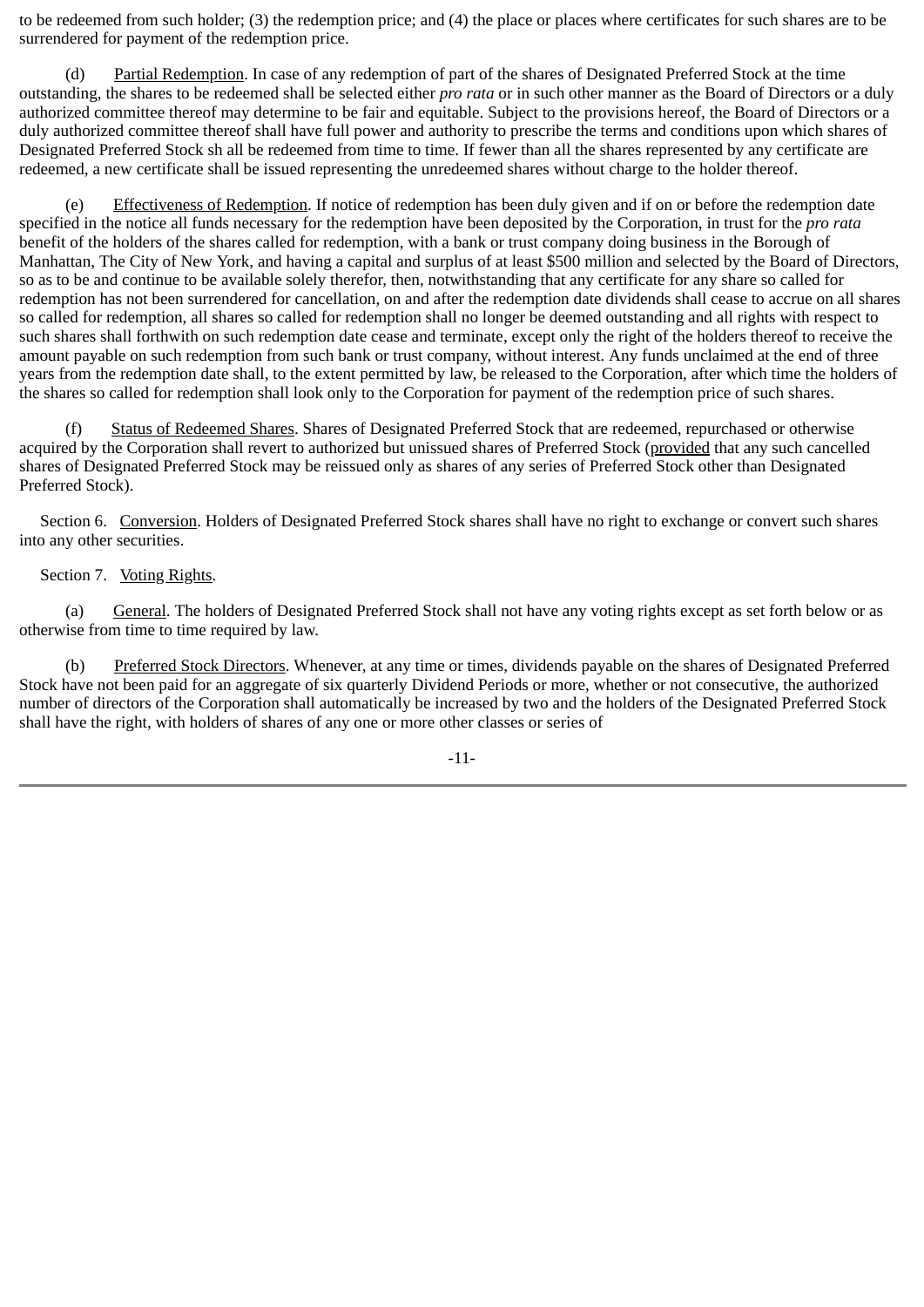Voting Parity Stock outstanding at the time, voting together as a class, to elect two directors (hereinafter the "Preferred Directors" and each a "Preferred Director") to fill such newly created directorships at the Corporation's next annual meeting of stockholders (or at a special meeting called for that purpose prior to such next annual meeting) and at each subsequent annual meeting of stockholders until all accrued and unpaid dividends for all past Dividend Periods, including the latest completed Dividend Period (including, if applicable as provided in Section 3(a) above, dividends on such amount), on all outstanding shares of Designated Preferred Stock have been declared and paid in full at which time such right shall terminate with respect to the Designated Preferred Stock, except as herein or by law expressly provided, subject to revesting in the event of each and every subsequent default of the character above mentioned; provided that it shall be a qualification for election for any Preferred Director that the election of such Preferred Director shall not cause the Corporation to violate any corporate governance requirements of any securities exchange or other trading facility on which securities of the Corporation may then be listed or traded that listed or traded companies must have a majority of independent directors. Upon any termination of the right of the holders of shares of Designated Preferred Stock and Voting Parity Stock as a class to vote for directors as provided above, the Preferred Directors shall cease to be qualified as directors, the term of office of all Preferred Directors then in office shall terminate immediately and the authorized number of directors shall be reduced by the number of Preferred Directors elected pursuant hereto. Any Pre ferred Director may be removed at any time, with or without cause, and any vacancy created thereby may be filled, only by the affirmative vote of the holders a majority of the shares of Designated Preferred Stock at the time outstanding voting separately as a class together with the holders of shares of Voting Parity Stock, to the extent the voting rights of such holders described above are then exercisable. If the office of any Preferred Director becomes vacant for any reason other than removal from office as aforesaid, the remaining Preferred Director may choose a successor who shall hold office for the unexpired term in respect of which such vacancy occurred.

 (c) Class Voting Rights as to Particular Matters. So long as any shares of Designated Preferred Stock are outstanding, in addition to any other vote or consent of stockholders required by law or by the Charter, the vote or consent of the holders of at least 66 2/3% of the shares of Designated Preferred Stock at the time outstanding, voting as a separate class, given in person or by proxy, either in writing without a meeting or by vote at any meeting called for the purpose, shall be necessary for effecting or validating:

 (i) Authorization of Senior Stock. Any amendment or alteration of the Certificate of Designations for the Designated Preferred Stock or the Charter to authorize or create or increase the authorized amount of, or any issuance of, any shares of, or any securities convertible into or exchangeable or exercisable for shares of, any class or series of capital stock of the Corporation ranking senior to Designated Preferred Stock with respect to either or both the payment of dividends and/or the distribution of assets on any liquidation, dissolution or winding up of the Corporation;

 (ii) Amendment of Designated Preferred Stock. Any amendment, alteration or repeal of any provision of the Certificate of Designations for the Designated Preferred Stock or the Charter (including, unless no vote on such merger or consolidation is required by Section 7(c)(iii) below, any amendment, alteration or repeal by means of a

-12-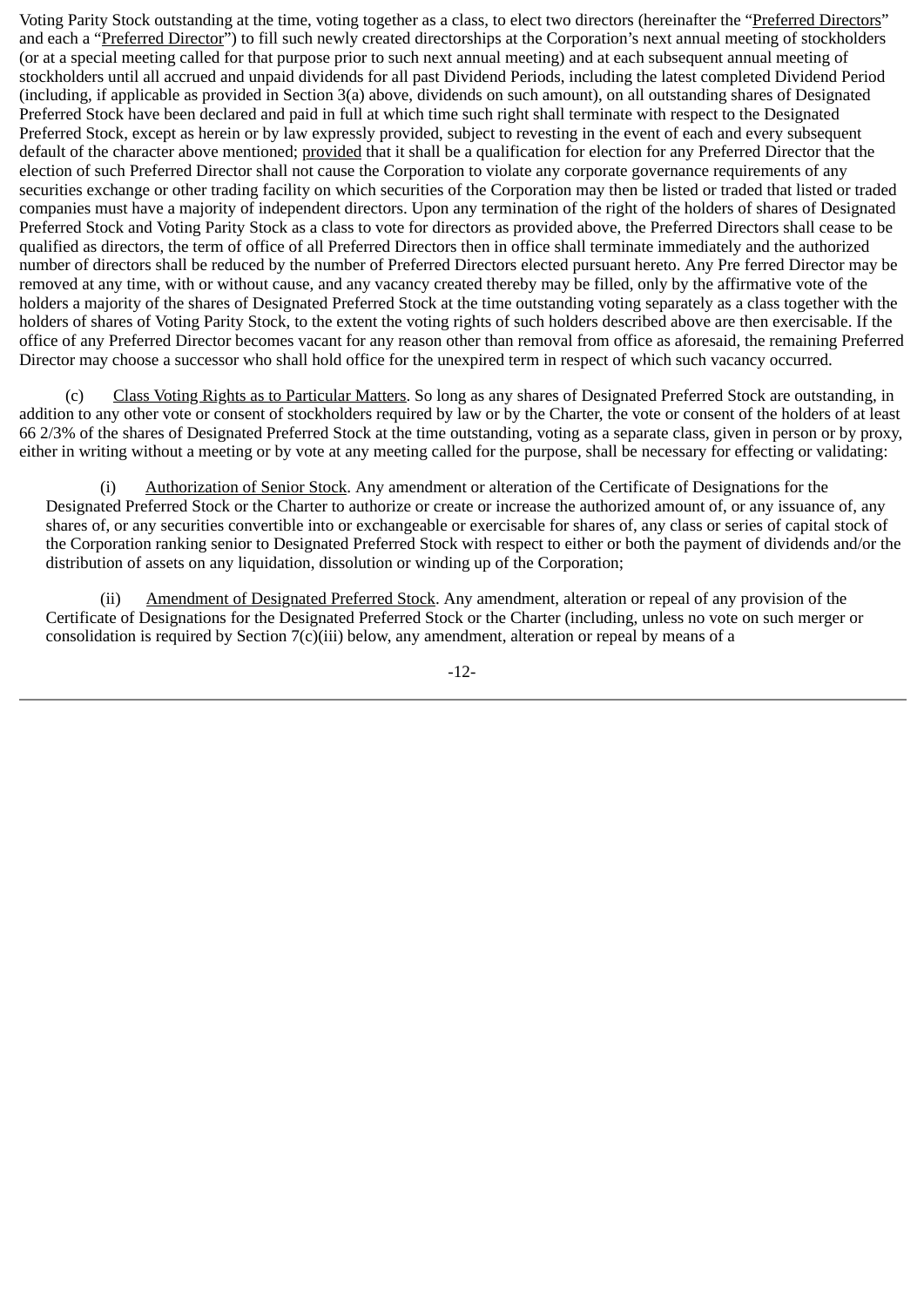merger, consolidation or otherwise) so as to adversely affect the rights, preferences, privileges or voting powers of the Designated Preferred Stock; or

 (iii) Share Exchanges, Reclassifications, Mergers and Consolidations. Any consummation of a binding share exchange or reclassification involving the Designated Preferred Stock, or of a merger or consolidation of the Corporation with another corporation or other entity, unless in each case (x) the shares of Designated Preferred Stock remain outstanding or, in the case of any such merger or consolidation with respect to which the Corporation is not the surviving or resulting entity, are converted into or exchanged for preference securities of the surviving or resulting entity or its ultimate parent, and  $(v)$  such shares remaining outstanding or such preference se curities, as the case may be, have such rights, preferences, privileges and voting powers, and limitations and restrictions thereof, taken as a whole, as are not materially less favorable to the holders thereof than the rights, preferences, privileges and voting powers, and limitations and restrictions thereof, of Designated Preferred Stock immediately prior to such consummation, taken as a whole;

provided, however, that for all purposes of this Section 7(c), any increase in the amount of the authorized Preferred Stock, including any increase in the authorized amount of Designated Preferred Stock necessary to satisfy preemptive or similar rights granted by the Corporation to other persons prior to the Signing Date, or the creation and issuance, or an increase in the authorized or issued amount, whether pursuant to preemptive or similar rights or otherwise, of any other series of Preferred Stock, or any securities convertible into or exchangeable or exercisable for any other series of Preferred Stock, ranking equally with and/or junior to Designated Preferred Stock with respect to the payment of dividends (whether such div idends are cumulative or noncumulative) and the distribution of assets upon liquidation, dissolution or winding up of the Corporation will not be deemed to adversely affect the rights, preferences, privileges or voting powers, and shall not require the affirmative vote or consent of, the holders of outstanding shares of the Designated Preferred Stock.

 (d) Changes after Provision for Redemption. No vote or consent of the holders of Designated Preferred Stock shall be required pursuant to Section 7(c) above if, at or prior to the time when any such vote or consent would otherwise be required pursuant to such Section, all outstanding shares of the Designated Preferred Stock shall have been redeemed, or shall have been called for redemption upon proper notice and sufficient funds shall have been deposited in trust for such redemption, in each case pursuant to Section 5 above.

 (e) Procedures for Voting and Consents. The rules and procedures for calling and conducting any meeting of the holders of Designated Preferred Stock (including, without limitation, the fixing of a record date in connection therewith), the solicitation and use of proxies at such a meeting, the obtaining of written consents and any other aspect or matter with regard to such a meeting or such consents shall be governed by any rules of the Board of Directors or any duly authorized committee of the Board of Directors, in its discretion, may adopt from time to time, which rules and procedures shall conform to the requirements of the Charter, the Bylaws, and applicable law and the rules of any nation al securities exchange or other trading facility on which Designated Preferred Stock is listed or traded at the time.

-13-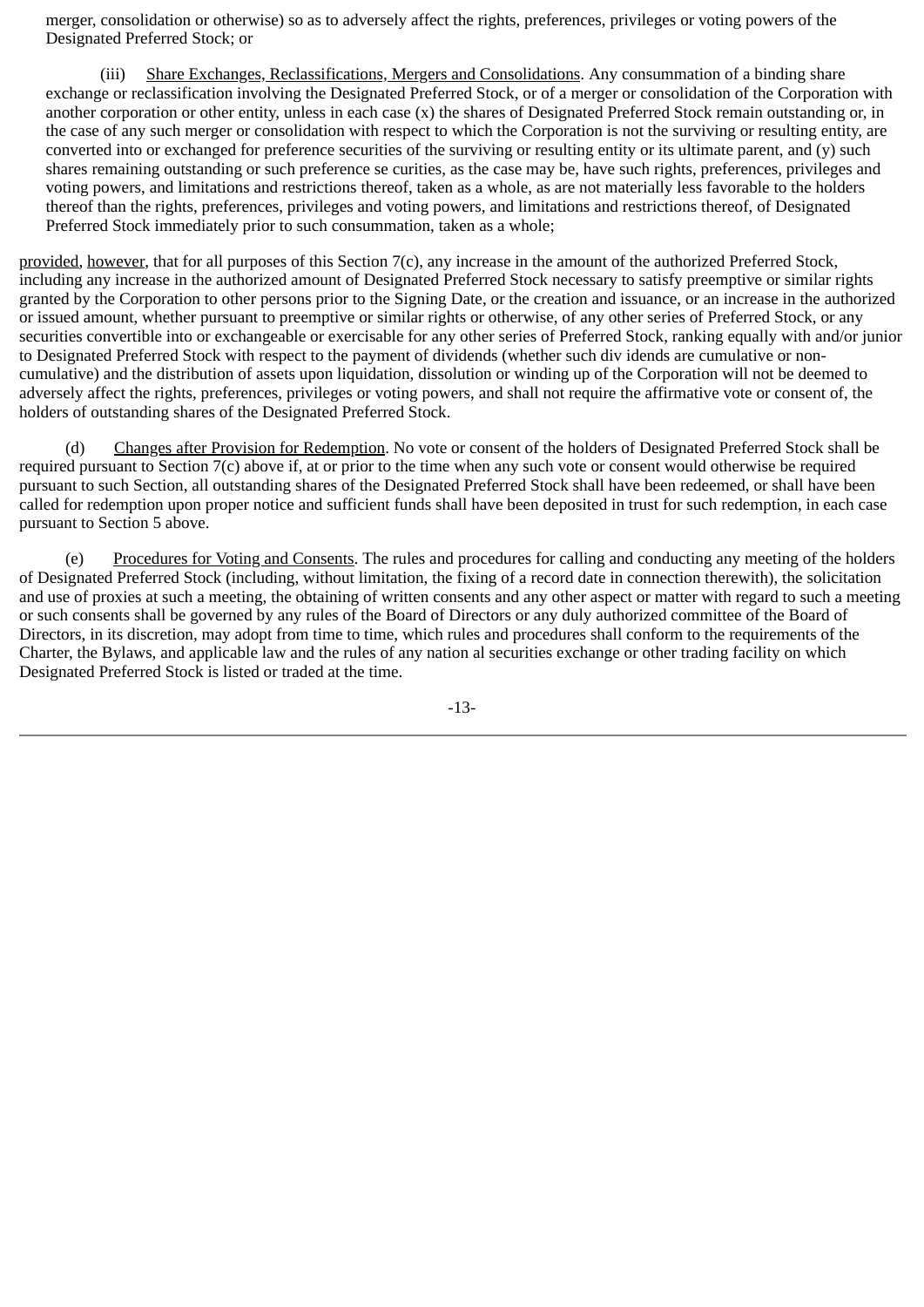Section 8. Record Holders. To the fullest extent permitted by applicable law, the Corporation and the transfer agent for Designated Preferred Stock may deem and treat the record holder of any share of Designated Preferred Stock as the true and lawful owner thereof for all purposes, and neither the Corporation nor such transfer agent shall be affected by any notice to the contrary.

Section 9. Notices. All notices or communications in respect of Designated Preferred Stock shall be sufficiently given if given in writing and delivered in person or by first class mail, postage prepaid, or if given in such other manner as may be permitted in this Certificate of Designations, in the Charter or Bylaws or by applicable law. Notwithstanding the foregoing, if shares of Designated Preferred Stock are issued in book-entry form through The Depository Trust Corporation or any similar facility, such notices may be given to the holders of Designated Preferre d Stock in any manner permitted by such facility.

 Section 10. No Preemptive Rights. No share of Designated Preferred Stock shall have any rights of preemption whatsoever as to any securities of the Corporation, or any warrants, rights or options issued or granted with respect thereto, regardless of how such securities, or such warrants, rights or options, may be designated, issued or granted.

 Section 11. Replacement Certificates. The Corporation shall replace any mutilated certificate at the holder's expense upon surrender of that certificate to the Corporation. The Corporation shall replace certificates that become destroyed, stolen or lost at the holder's expense upon delivery to the Corporation of reasonably satisfactory evidence that the certificate has been destroyed, stolen or lost, together with any indemnity that may be reasonably required by the Corporation.

Section 12. Other Rights. The shares of Designated Preferred Stock shall not have any rights, preferences, privileges or voting powers or relative, participating, optional or other special rights, or qualifications, limitations or restrictions thereof, other than as set forth herein or in the Charter or as provided by applicable law.

 5. A series of preferred stock of the Corporation be and hereby is created, and the designation of such series, the number of shares to comprise such series, the dividend rate or rates payable with respect to the shares of such series, the redemption price, the voting rights, and any other relative rights, preferences and limitations pertaining to such series, are as follows:

 Section 5.1 Designation and Amount. There is hereby created a series of Preferred Stock to be designated as the Series B Mandatory Convertible Non-Cumulative Preferred Stock (the "Convertible Preferred Stock"). The number of shares constituting the Convertible Preferred Stock shall be 26,500. The number of shares of Convertible Preferred Stock may not be increased, but may be decreased, but not below the num ber of shares then outstanding. Each share of Convertible Preferred Stock shall have the same relative powers, preferences and rights as, and shall be identical in all respects with the other shares of Convertible Preferred Stock.

 Section 5.2 Certain Definitions. As used herein, the following terms shall have the meanings defined in this Section 5.2. Any capitalized term not otherwise defined herein shall

-14-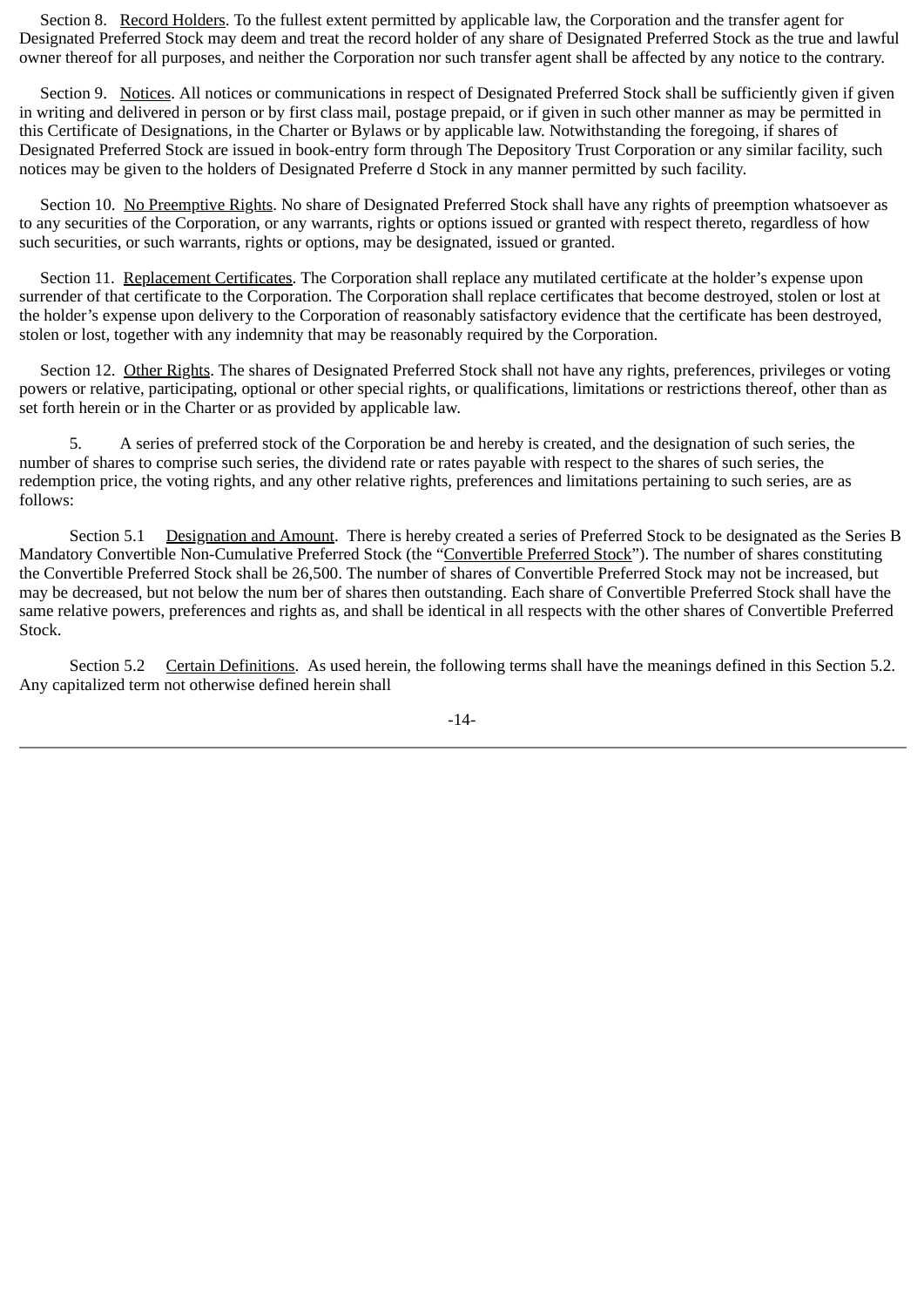have the meaning set forth in the Certificate of Incorporation, unless the context otherwise requires:

"Affiliate" shall have the meaning given to that term in Rule 405 of the Securities Act of 1933, as amended, or any successor rule thereunder.

 "Board of Directors" means the board of directors of the Corporation or, with respect to any action to be taken by such board of directors, any committee of the board of directors duly authorized to take such action.

 "Business Day" means any day other than a Saturday or Sunday or any other day on which commercial banks in The City of New York are authorized or required by law or executive order to close.

"Buy-In" shall have the meaning set forth in Section 5.10(5) hereof.

"Certificate of Incorporation" shall have the meaning set forth in the recitals.

"Closing Date" means May 23, 2009.

 "Common Stock" as used herein means the Corporation's common stock, par value \$0.50 per share, as the same exists at the Closing Date, or any other class of stock resulting from successive changes or reclassifications of such common stock consisting solely of changes in par value, or from par value to no par value, or from no par value to par value.

"Conversion Date" shall have the meaning set forth in Section 5.10(1) hereof.

"Conversion Notice" shall have the meaning set forth in Section 5.9(2) hereof.

"Conversion Rate" shall have the meaning set forth in Section 5.8(2) hereof.

"Convertible Preferred Stock" shall have the meaning set forth in Section 5.1 hereof.

"Corporate Trust Office" means the principal corporate trust office of the Transfer Agent at which, at any particular time, its corporate trust business shall be administered.

"Corporation" shall have the meaning set forth in the recitals.

 "Daily Closing Price" of the Common Stock (or any other securities, cash or other property into which the Convertible Preferred Stock becomes convertible in connection with any Reorganization Event) on any Trading Day means the reported last sale price per share (or, if no last sale price is reported, the average of the bid and ask prices per share or, if more than one in either case, the average of the average bid and the average ask prices per share) on such date as reported by the New York Stock Exchange, or, if the Common Stock (or such other property) is not listed on the New York Stock Exchange, then as reported by the principal national securities exchange on which the Common Stock (or such other property) is listed or if the Common Stock (or such other property) is not so listed or quoted on a U.S. national securities exchange, or, if no closing price for the Common Stock (or such property) is so reported, the last quoted bid price

-15-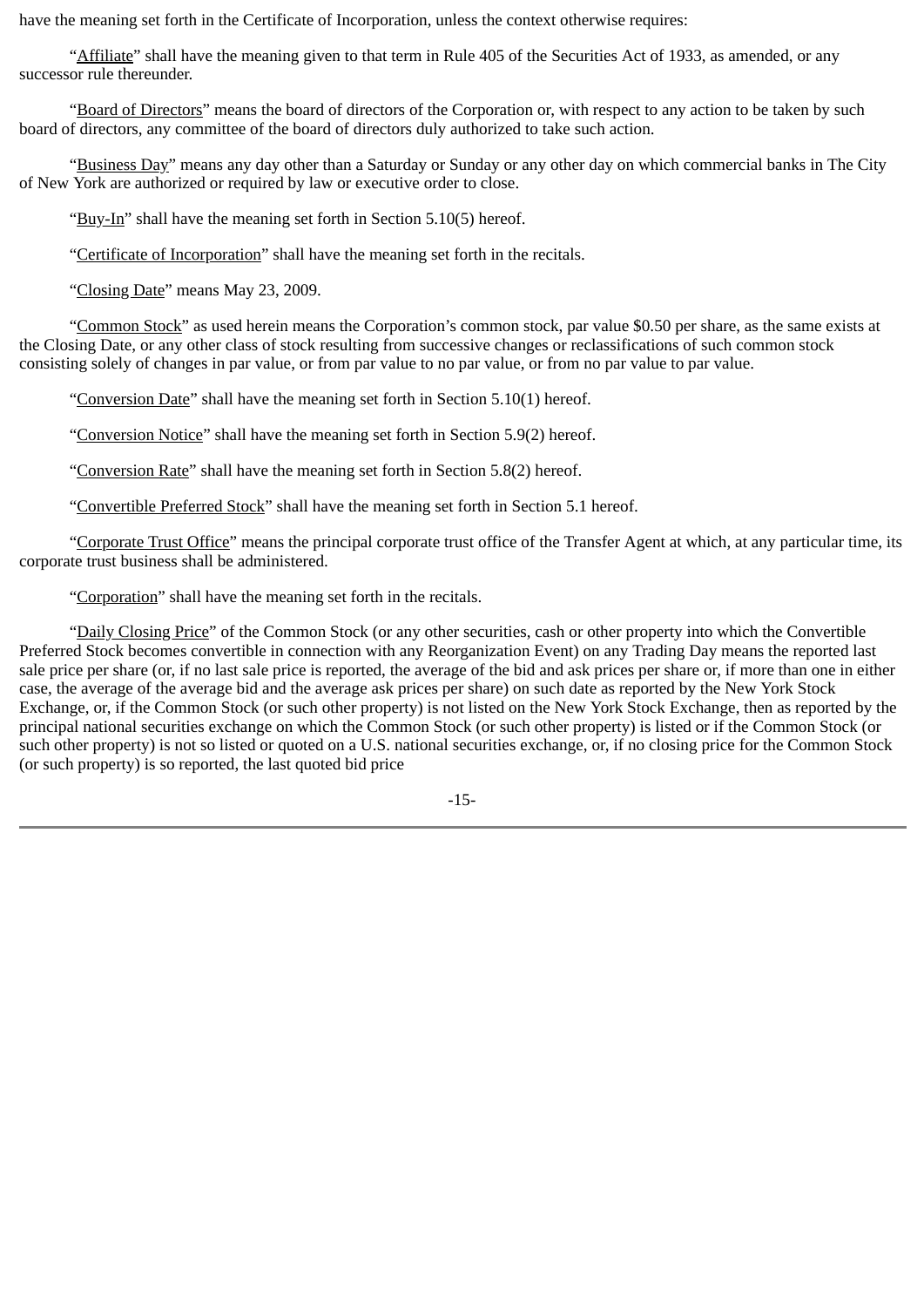for the Common Stock (or such property) in the over-the-counter market as reported by Pink Sheets LLC or similar organization, or, if that bid price is not available, the market price of the Common Stock (or such property) on that date as determined by a nationally recognized independent investment banking firm retained for this purpose by the Corporation. For the purposes of this Section 5.2, all references herein to the closing sale price and the last sale price reported of the Common Stock (or other property) on the New York Stock Exchange shall be the closing sale price and last reported sale price as reflected on the website of the New York Stock Exchange (www.nyse.com) and as reported by Bloomberg Professional Service; provided that in the event that there is a discrepancy between the closing p rice and the last reported sale price as reflected on the website of the New York Stock Exchange and as reported by Bloomberg Professional Service, the closing sale price and the last reported sale price on the website of the New York Stock Exchange shall govern.

"Dividend Payment Date" shall have the meaning set forth in Section 5.4(1) hereof.

 "Dividend Period" means the period ending on the day before a Dividend Payment Date and beginning on the preceding Dividend Payment Date or, if there is no preceding Dividend Payment Date, on the Issue Date.

"Early Conversion" shall have the meaning set forth in Section 5.9(1) hereof.

"Early Conversion Date" shall have the meaning set forth in Section 5.9(5) hereof.

"Electing Share" shall have the meaning set forth in Section 5.13(5) hereof.

"Exchange Property" shall have the meaning set forth in Section 5.13(5) hereof.

 "Holder" means the Person in whose name the shares of the Convertible Preferred Stock are registered, which may be treated by the Corporation and the Transfer Agent as the absolute owner of the shares of Convertible Preferred Stock for the purpose of making payment and settling conversions and for all other purposes.

"Issue Date" shall mean April 14, 2008.

 "Junior Stock" means the Corporation's Common Stock and each other class of capital stock or series of preferred stock established after the Closing Date, the terms of which do not expressly provide that such class or series ranks senior to or on a parity with the Convertible Preferred Stock as to dividend rights or rights upon the Corporation's liquidation, winding-up or dissolution.

"Liquidation Preference" means, as to the Convertible Preferred Stock, \$1,000 per share.

"Mandatory Conversion Date" means April 1, 2011.

"Market Disruption Event" means the occurrence or existence for more than one half hour period in the aggregate on any Scheduled Trading Day for the Common Stock (or any other securities, cash or other property into which the Convertible Preferred Stock becomes convertible in connection with any Reorganization Event) of any suspension or limitation

-16-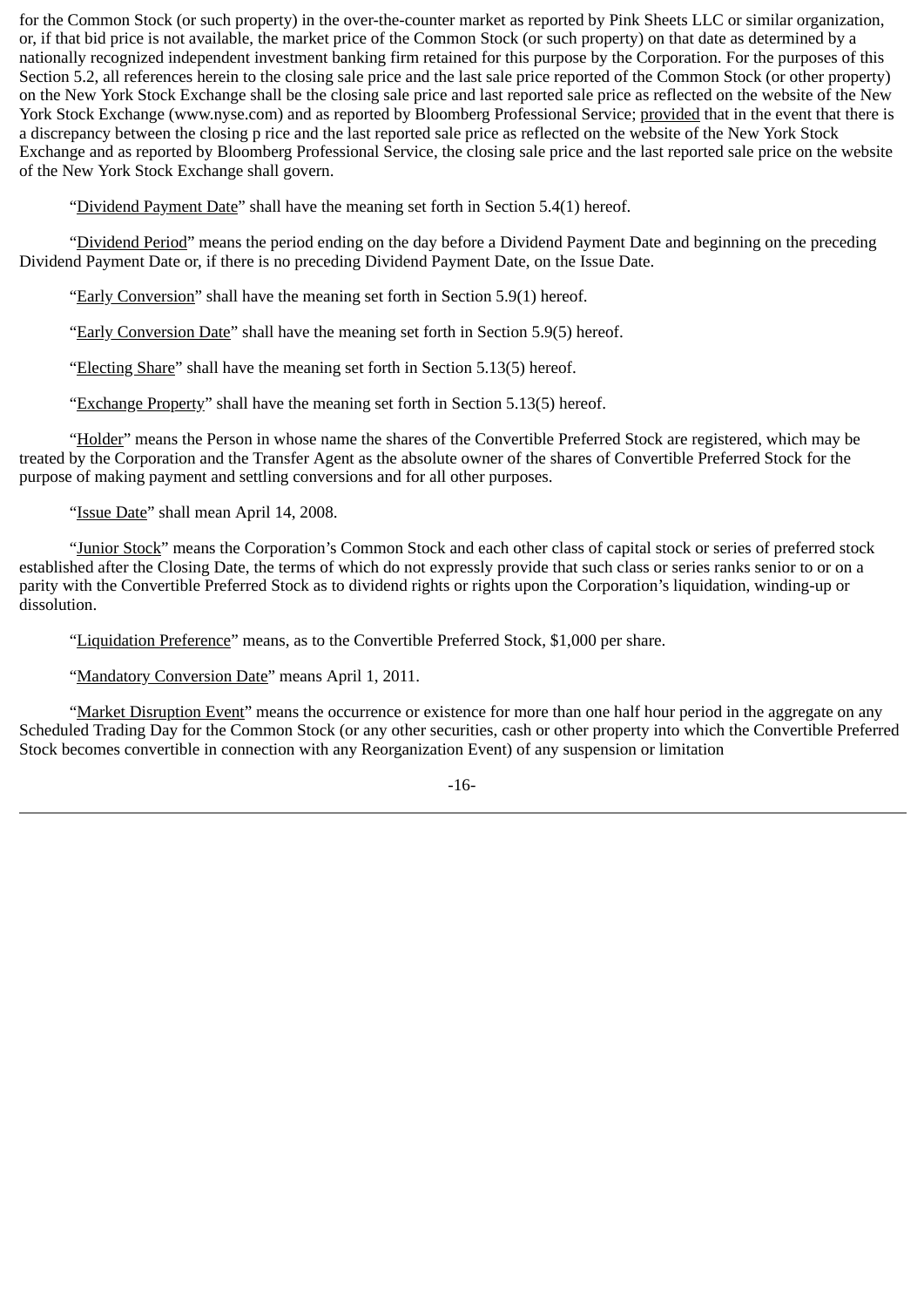imposed on trading (by reason of movements in price exceeding limits permitted by the New York Stock Exchange or otherwise) in the Common Stock (or such other property) or in any options, contracts or future contracts relating to the Common Stock (or such other property), and such suspension or limitation occurs or exists at any time before 1:00 p.m. (New York City time) on such day.

"New York Stock Exchange" means the New York Stock Exchange run by NYSE Euronext, Inc.

 "Officer" means the Chairman of the Board of Directors, the Chief Executive Officer, the Chief Financial Officer, the President, any Vice President, the Treasurer, or the Secretary of the Corporation.

"Officer's Certificate" means a certificate of the Corporation, signed by any duly authorized Officer of the Corporation.

"Parity Stock" means the Fixed Rate Cumulative Perpetual Preferred Stock, Series A, the Fixed Rate Cumulative Perpetual Preferred Stock, Series C and any class of capital stock or series of preferred stock established after the Closing Date, the terms of which expressly provide that such class or series shall rank on a parity with the Convertible Preferred Stock as to dividend rights or rights upon liquidation, winding-up or dissolution.

 "Person" means a legal person, including any individual, corporation, estate, partnership, joint venture, association, jointstock company, limited liability company or trust.

"Reorganization Event" shall have the meaning set forth in Section 5.13(5) hereof.

 "Scheduled Trading Day" means a day that is scheduled to be a Trading Day on the primary U.S. national securities exchange or market on which the Common Stock is listed or, if the Common Stock is not listed on a U.S. national securities exchange, on the principal other market on which the Common Stock is then traded.

 "Senior Stock" means any class of capital stock or series of preferred stock established after the Closing Date, the terms of which expressly provide that such class or series shall rank senior to the Convertible Preferred Stock as to dividend rights or rights upon liquidation, winding-up or dissolution.

 "Trading Day" means any day on which (i) there is no Market Disruption Event and (ii)the New York Stock Exchange is open for trading, or, if the Common Stock (or any other securities, cash or other property into which the Convertible Preferred Stock becomes convertible in connection with any Reorganization Event) is not listed on the New York Stock Exchange, any day on which the principal national securities exchange on which the Common Stock (or such other property) is listed is open for trading, or, if the Common Stock (or such other property) is not listed on a national securities exchange, any business day. A "Trading Day" only includes those days that have a scheduled closing time of 4:00 p.m. (New York City time) or the then standard closing time for regular trading on the relevant exchange or trading system.

-17-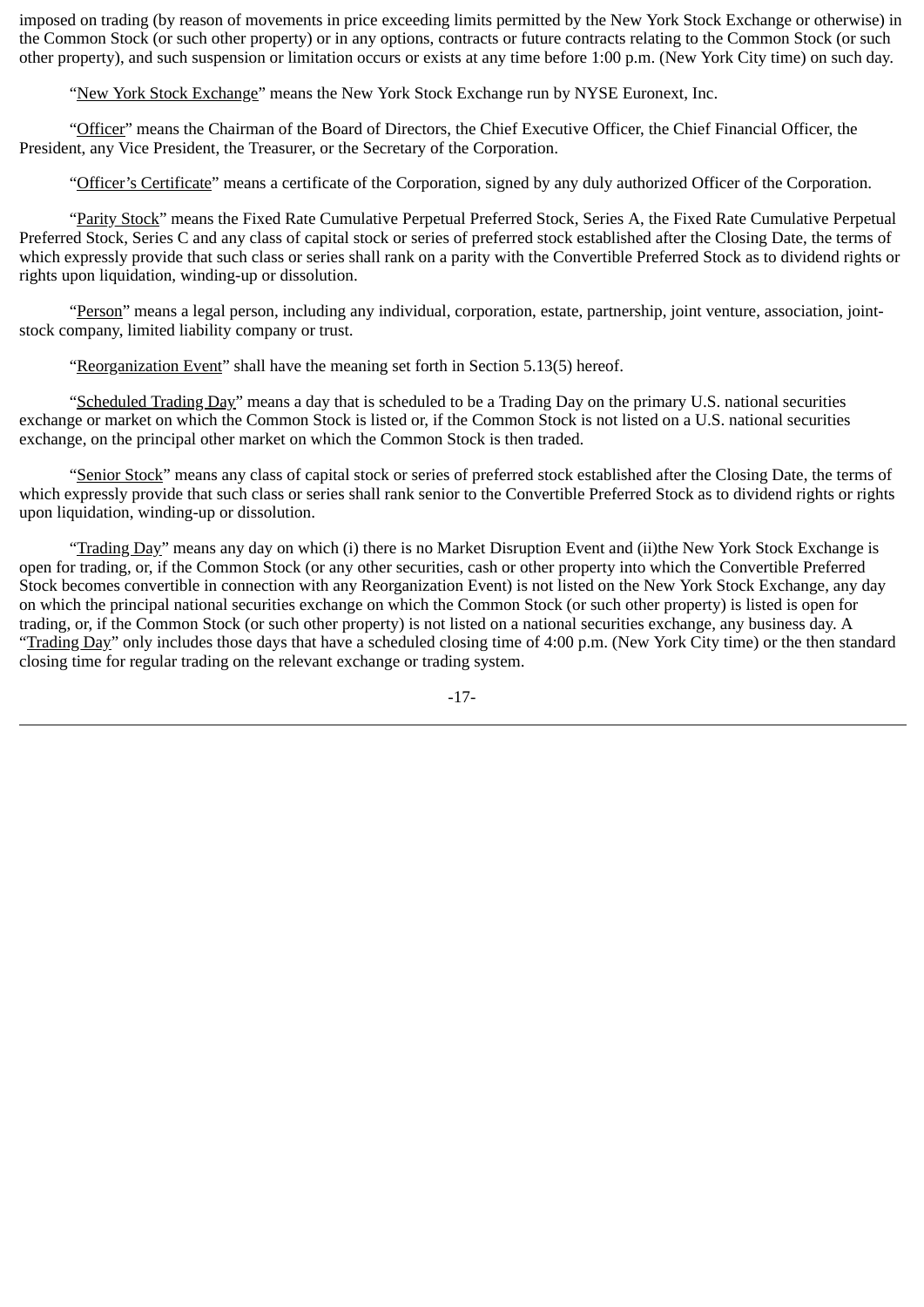"Transfer Agent" shall mean Registrar and Transfer Company, the Corporation's duly appointed transfer agent, registrar, redemption, conversion and dividend disbursing agent for the Convertible Preferred Stock. The Corporation may, in its sole discretion, remove the Transfer Agent with 10 days' prior notice to the Transfer Agent; provided that the Corporation shall appoi nt a successor Transfer Agent who shall accept such appointment prior to the effectiveness of such removal.

"Voting Rights Class" shall have the meaning set forth in Section 5.6(1)(i) hereof.

 Section 5.3 Ranking. The Convertible Preferred Stock will, with respect to both dividend rights and rights upon the liquidation, winding-up or dissolution of the Corporation, rank (i) senior to all Junior Stock, (ii) on parity with Parity Stock and (iii) junior to all Senior Stock.

#### Section 5.4 Dividends.

 (1) Holders of Convertible Preferred Stock shall be entitled to receive, when, as and if declared by the board of directors, but only out of funds legally available therefor, non-cumulative cash dividends at a rate per annum equal to 10.0% on the liquidation preference of \$1,000 per share of Convertible Preferred Stock, and no more, payable in arrears on each May 1, August 1, November 1 and February 1. If any date specified pursuant to the preceding sentence is not a Business Day, then dividends will be payable on the first Business Day following such date and dividends shall accrue to the actual payment date. With respect to the first Dividend Payment Date, the amount referred to in the first sentence of this paragraph shall include an accrual, as of the Closing Date, in the amount of \$6.11 per share. The term "Dividend Payment Date" means May 1, August 1, November 1 and February 1, or if any such day in the case of this clause is not a Business Day, the next Business Day; provided, however, that the fi rst Dividend Payment Date shall be August 1, 2009. The term "Dividend Period" means each period from and including a Dividend Payment Date (or the Closing Date for the first Dividend Payment Date) to but excluding the next Dividend Payment Date; provided, however, that the final Dividend Period shall be from February 1, 2011 to but excluding the Mandatory Conversion Date. The amount of dividends payable for any Dividend Period shall be computed on the basis of a 360-day year consisting of twelve 30-day months.

 (2) Dividends on shares of Convertible Preferred Stock shall be non-cumulative. To the extent that any dividends payable on the shares of Convertible Preferred Stock on any Dividend Payment Date are not declared and paid, in full or otherwise, on such Dividend Payment Date, then such unpaid dividends shall not cumulate and shall cease to accrue and be payable and the Corp oration shall have no obligation to pay, and the holders of Convertible Preferred Stock shall have no right to receive, dividends accrued for the Dividend Period ending immediately prior to such Dividend Payment Date after such Dividend Payment Date, whether or not dividends are declared for any subsequent Dividend Period with respect to Convertible Preferred Stock, Parity Stock, Junior Stock or any other class or series of authorized preferred stock of the Corporation. Holders of Convertible Preferred Stock shall not be entitled to any dividends, whether payable in cash, property or stock, in excess of full dividends for each Dividend Period on the Convertible Preferred Stock. No interest, or sum of money in lieu of

-18-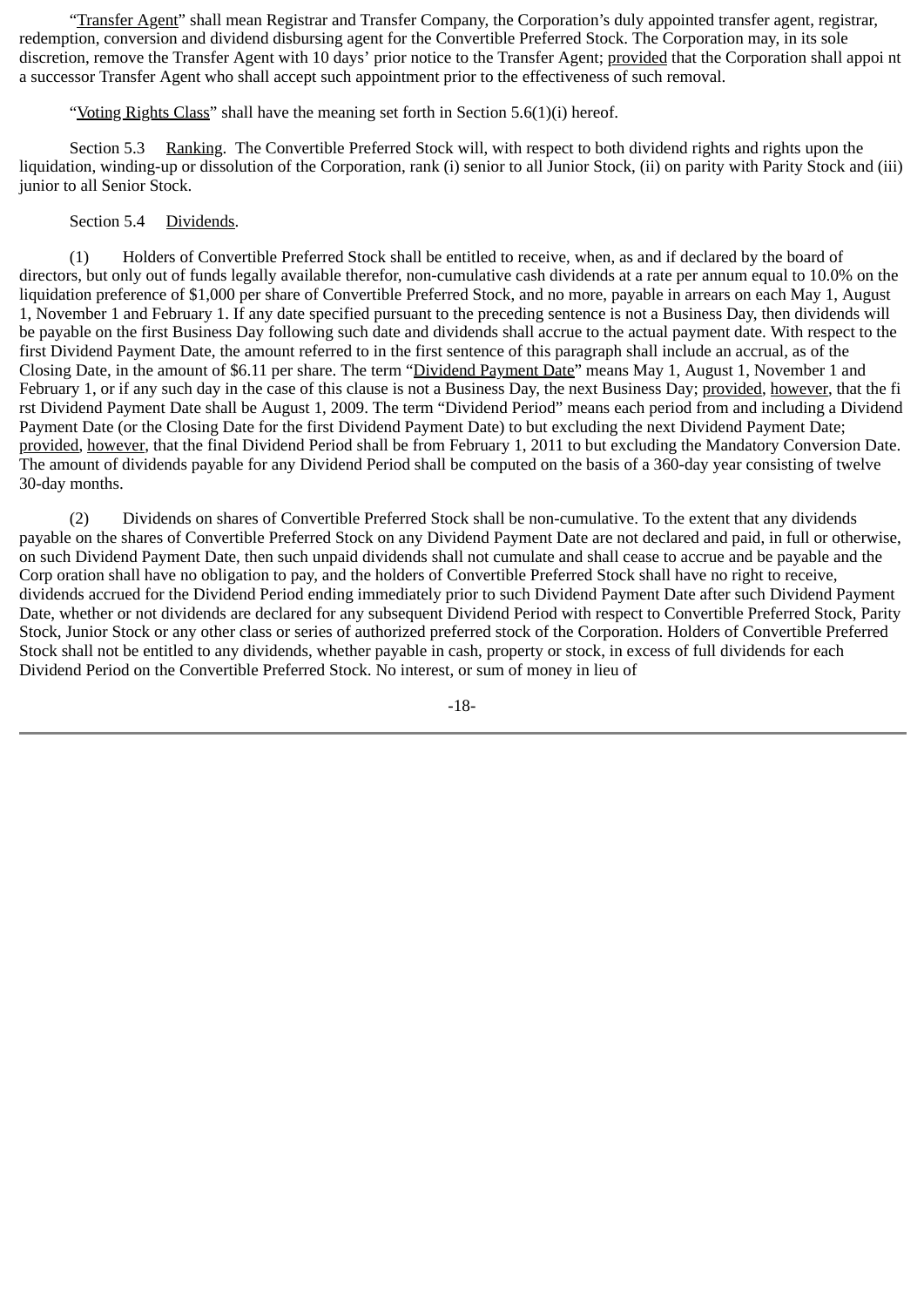interest, shall be payable in respect of any Dividend Payment or Dividend Payments or failure to make any Dividend Payment or Dividend Payments.

 (3) In the event that in any fiscal quarter the board of directors declares a cash dividend or distribution on its Common Stock in an amount in excess of \$0.9614 per share (as adjusted for any stock dividend or split, recapitalization, consolidation or similar transactions), the board of directors shall, in addition to and not in lieu of any dividend declared pursuant to Section 5.4(1) hereof, declare a dividend on the Convertible Preferred Stock for the then current Dividend Period at a rate per annum equal to (i) the percentage amount by which the Common Stock dividend exceeds \$0.9614 multiplied by (ii) 10.0% (rounded to the nearest one-hundredth).

 Section 5.5 Payment Restrictions. So long as any share of Convertible Preferred Stock remains outstanding, unless full dividends on all outstanding shares of Convertible Preferred Stock as described in Section 5.4 have been paid in full or declared and set aside for payment (i) no dividend shall be declared or paid or set aside for payment and no distribution shall be declared or made or set aside for payment on any Junior Stock, other than a dividend payable solely in Junior Stock, (ii) no shares of Junior Stock shall be purchased, redeemed or otherwise acquired for consideration by the Corporation, directly or indirectly (other than as a result of a reclassification of Junior Stock for or into Junior Stock, or the exchange or conversion of one share of Junior Stock for or into another share of Junior Stock, and other than through the use of the proceeds of a substantially contemporaneous sale of other shares of Junior Stock), nor shall any monies be paid to or made available for a sinking fund for the redemption of any such securities by the Corporation, and (iii) no shares of Parity Stock shall be purchased, redeemed or otherwise acquired for consideration by the Corporation, directly or indirectly (other than as a result of a reclassification of Parity Stock for or into Parity Stock or Junior Stock, or the exchange or conversion of one share of Parity Stock for or into another share of Parity Stock or for or into Junior Stock, an d other than through the use of the proceeds of a substantially contemporaneous sale of other shares of Parity Stock or Junior Stock), nor shall any monies be paid to or made available for a sinking fund for the redemption of any such securities by the Corporation, otherwise than pursuant to pro rata offers to purchase all, or a pro rata portion, of the Convertible Preferred Stock and such Parity Stock. When dividends are not paid in full upon the shares of Convertible Preferred Stock and any Parity Stock, all dividends declared upon shares of Convertible Preferred Stock and any Parity Stock shall be declared on a proportional basis so that the amount of dividends declared per share will bear to each other the same ratio that accrued dividends for the then-current Dividend Period per share on Convertible Preferred Stock, and accrued dividends, including any accumulations, on Parity Stock, bear to each other. No interest will be payable in respect of any dividend payment on such Parity Stock that may be in ar rears. If the Board of Directors determines not to pay any dividend or a full dividend on a Dividend Payment Date, the Corporation will provide written notice to the holders of the Convertible Preferred Stock prior to such date. Subject to the foregoing, and not otherwise, such dividends (payable in cash, stock or otherwise) as may be determined by the board of directors may be declared and paid on any Junior Stock from time to time out of any funds legally available therefor, and the shares of Convertible Preferred Stock shall not be entitled to participate in any such dividend.

-19-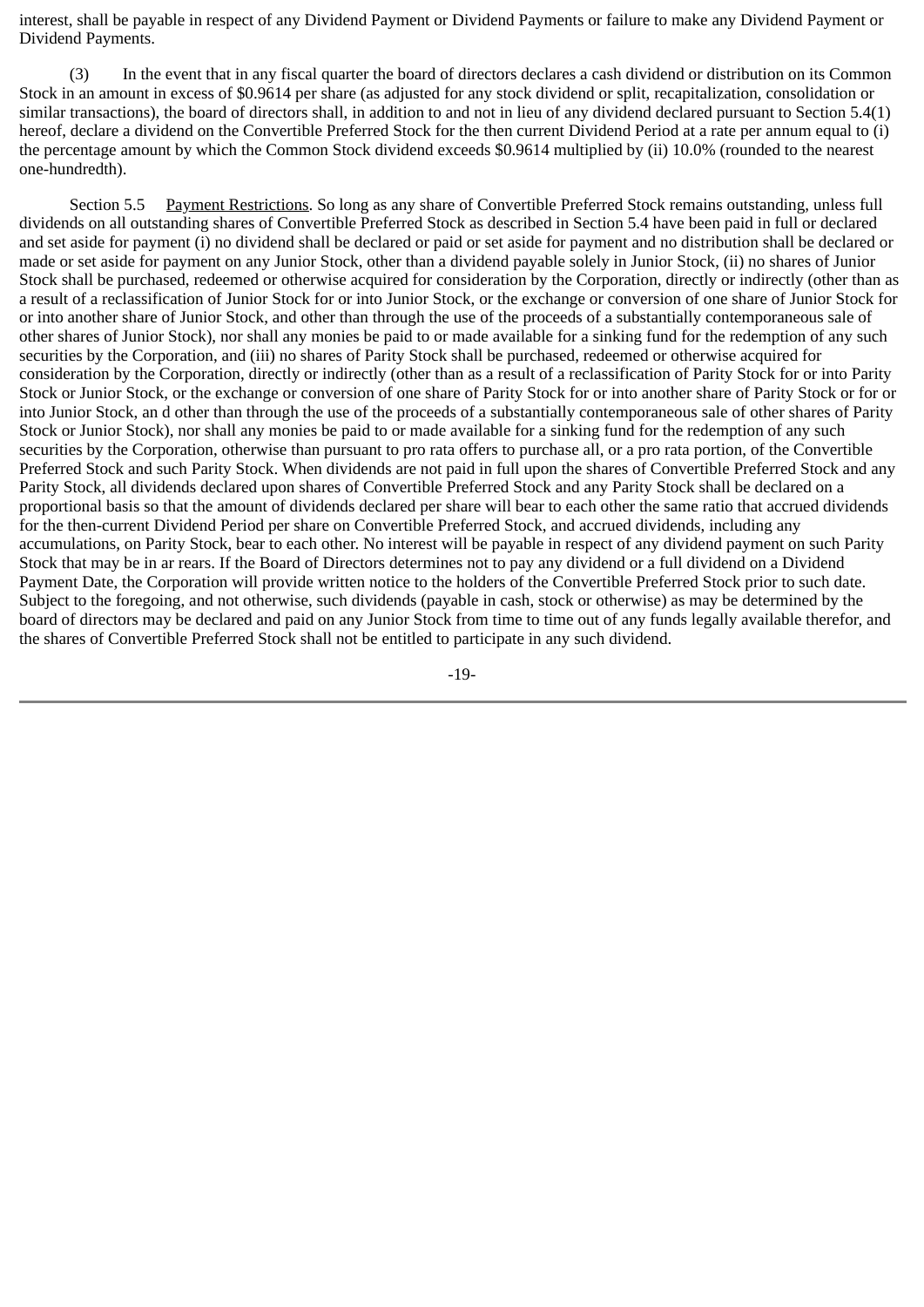#### Section 5.6 Voting Rights.

 (1) The Holders of the Convertible Preferred Stock shall have no voting rights except as set forth below or as otherwise required by New York law from time to time:

 (i) So long as any shares of Convertible Preferred Stock remain outstanding, unless a greater percentage shall then be required by law, the Corporation shall not, without the affirmative vote or consent of the holders of at least 66 2/3% of the outstanding shares of Convertible Preferred Stock and all other shares of any Parity Stock having similar voting rights that are exercisable (the "Voting Rights Class"), voting as a single class, in person or by proxy, at an annual meeting of the Corporation's shareholders or at a special meeting called for such purpose, or by written consent in lieu of such meeting, alter, repeal or amend, whether by merger, consolidation, combination, reclassification or otherwise, any provisions of the Corporation's Certificate of Incor poration or the provisions hereof if the amendment would amend, alter or affect the powers, preferences or rights of the Convertible Preferred Stock so as to adversely affect the Holders thereof, including, without limitation, the creation of, increase in the authorized number of, or issuance of, shares of any class or series of Senior Stock.

 (ii) In exercising the voting rights set forth in this Section 5.6(1), each share of Convertible Preferred Stock and any other shares of the Voting Rights Class participating in the vote described above shall be in proportion to the liquidation preference of each such share.

 (2) The Corporation may authorize, increase the authorized amount of, or issue any class or series of Parity Stock or Junior Stock, without the consent of the Holders of Convertible Preferred Stock, and in taking such actions the Corporation shall not be deemed to have affected adversely the rights, preferences, privileges or voting rights of Holders of shares of Converti ble Preferred Stock.

#### Section 5.7 Liquidation, Dissolution or Winding-Up.

 (1) In the event of any liquidation, winding-up or dissolution of the Corporation, whether voluntary or involuntary, each Holder of Convertible Preferred Stock shall be entitled to receive and to be paid out of the assets of the Corporation available for distribution to its shareholders, the Liquidation Preference plus an amount equal to all declared and unpaid dividends for the thencurrent Dividend Period to the date of liquidation, and before any payment or distribution is made on, any Junior Stock, including, without limitation, Common Stock.

 (2) Neither the sale, conveyance, exchange or transfer (for cash, shares of stock, securities or other consideration) of all or substantially all the assets or business of the Corporation (other than in connection with the liquidation, winding-up or dissolution of its business) nor the merger or consolidation of the Corporation into or with any other Person shall be deeme d to be a liquidation, winding-up or dissolution, voluntary or involuntary, for the purposes of this Section 5.7.

-20-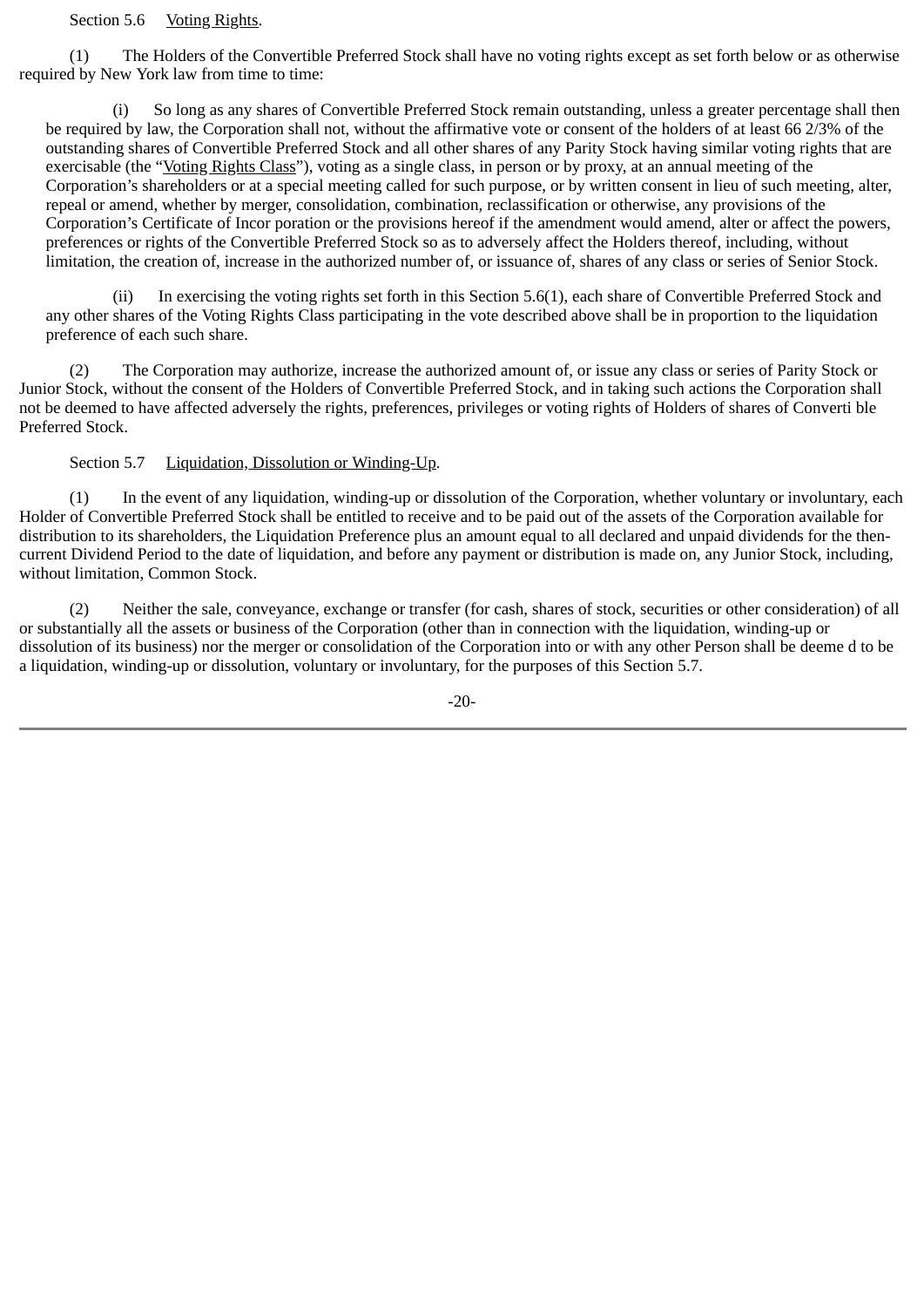(3) After the payment to the Holders of the shares of Convertible Preferred Stock of full preferential amounts provided for in this Section 5.7, the Holders of Convertible Preferred Stock as such shall have no right or claim to any of the remaining assets of the Corporation.

 (4) If upon the voluntary or involuntary liquidation, winding-up or dissolution of the Corporation, the amounts payable with respect to the Liquidation Preference of the Convertible Preferred Stock and all Parity Stock are not paid in full, the holders of the Convertible Preferred Stock and the Parity Stock will share equally and ratably in any distribution of the Corpora tion's assets in proportion to the full liquidation preference and accumulated and unpaid dividends to which such holders are entitled.

#### Section 5.8 Mandatory Conversion on the Mandatory Conversion Date.

 (1) Each share of Convertible Preferred Stock shall automatically convert (unless previously converted at the option of the Holder in accordance with Section 5.9 hereof) on the Mandatory Conversion Date into a number of shares of Common Stock equal to the Conversion Rate.

 (2) The "Conversion Rate" shall be equal to 16.345222 shares of Common Stock per share of Convertible Preferred Stock. The Conversion Rate is subject to adjustment in accordance with the provisions of Section 5.13 hereof.

 (3) The Holders of Convertible Preferred Stock on the Mandatory Conversion Date shall have the right to receive an amount equal to all declared and unpaid dividends for the then-current Dividend Period to the Mandatory Conversion Date.

#### Section 5.9 Early Conversion at the Option of the Holder.

 (1) Shares of the Convertible Preferred Stock are convertible, in whole or in part, at the option of the Holder thereof ("Early Conversion") at any time prior to the Mandatory Conversion Date, into shares of Common Stock at the Conversion Rate, subject to adjustment as set forth in Section 5.13 hereof.

 (2) Any written notice of conversion ("Conversion Notice") pursuant to this Section 5.9 shall be duly executed by the Holder, and specify:

(i) the number of shares of Convertible Preferred Stock to be converted;

 (ii) the name(s) in which such Holder desires the shares of Common Stock issuable upon conversion to be registered and whether such shares of Common Stock are to be issued in book-entry or certificated form (subject to compliance with applicable legal requirements if any of such certificates are to be issued in a name other than the name of the Holder);

 (iii) if certificates are to be issued, the address to which such Holder wishes delivery to be made of such new certificates to be issued upon such conversion; and

-21-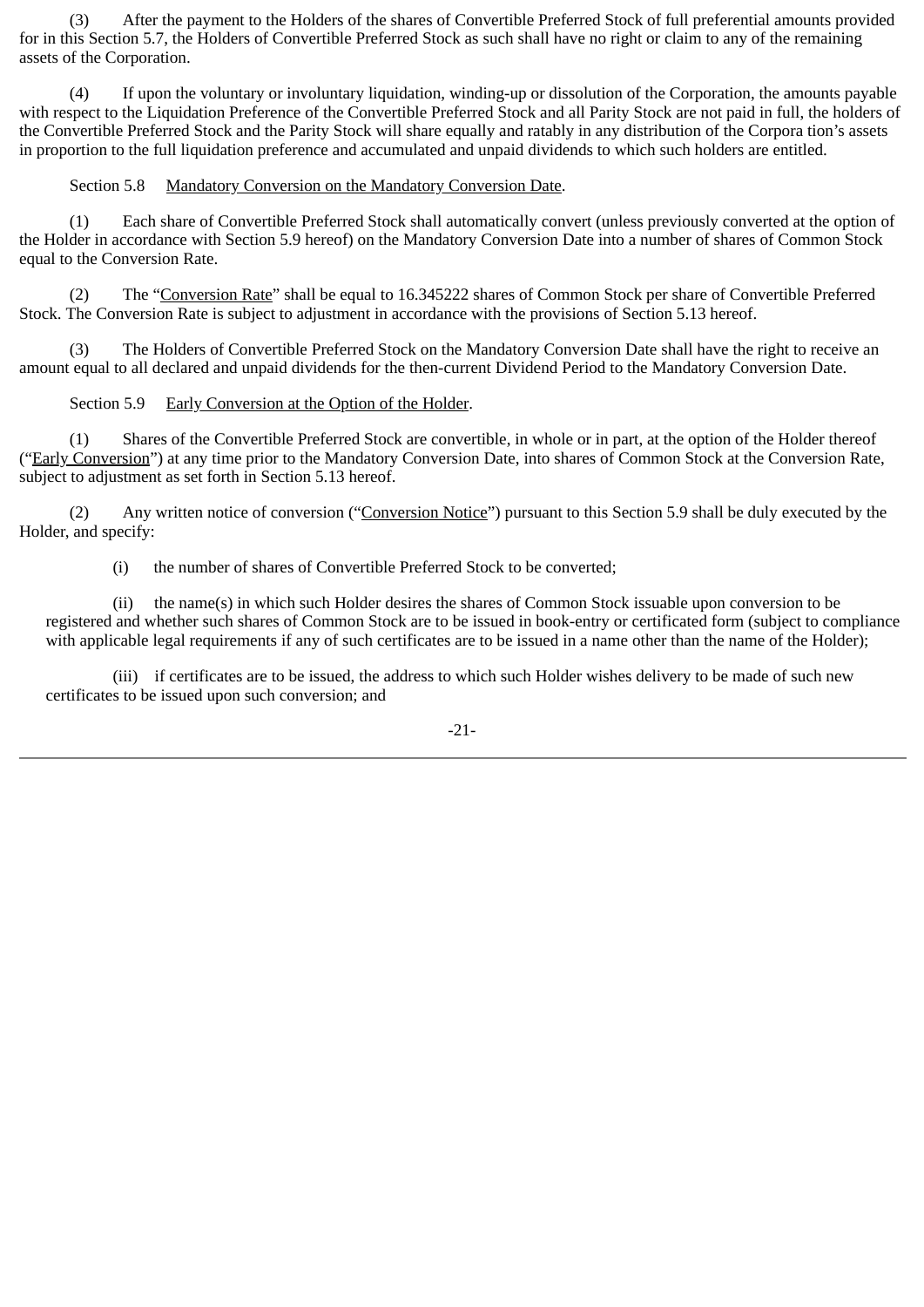(iv) any other transfer forms, tax forms or other relevant documentation required and specified by the Transfer Agent, if necessary, to effect the conversion.

 (3) If specified by the Holder in the Conversion Notice that shares of Common Stock issuable upon conversion of the Convertible Preferred Stock shall be issued to a person other than the Holder surrendering the shares of Convertible Preferred Stock being converted, then the Holder shall pay or cause to be paid any transfer or similar taxes payable in connection with the s hares of Common Stock so issued.

 (4) Upon receipt by the Transfer Agent of a completed and duly executed Conversion Notice, compliance with Section 5.9(3), if applicable, and surrender of a certificate representing share(s) of Convertible Preferred Stock to be converted (if held in certificated form), the Corporation shall, within three Business Days or as soon as possible thereafter, issue and shall ins truct the Transfer Agent to register the number of shares of Common Stock to which such Holder shall be entitled upon conversion in the name(s) specified by such Holder in the notice of conversion. If a Holder elects to hold its shares of Common Stock issuable upon conversion of the Convertible Preferred Stock in certificated form, the Corporation shall promptly send or cause to be sent, by hand delivery (with receipt to be acknowledged) or by first-class mail, postage prepaid, to the Holder thereof, at the address designated by such Holder in the Conversion Notice, a certificate or certificates representing the number of shares of Common Stock to which such Holder shall be entitled upon conversion. In the event that there shall have been surrendered a certificate or certificates representing shares of Convertible Preferred Stock, only part of which are to be converted, the Corporation shall issue and deliver to such Holder or such Holder's designee in the manner provided in the immediately preceding se ntence a new certificate or certificates representing the number of shares of Convertible Preferred Stock that shall not have been converted.

 (5) The issuance by the Corporation of shares of Common Stock upon a conversion of shares of Convertible Preferred Stock in respect of the Liquidation Preference of such shares in accordance with the terms hereof shall be deemed effective immediately prior to the close of business on the day (the "Early Conversion Date") of receipt by the Transfer Agent o f the Conversion Notice and other documents, if any, set forth in Section 5.9(2) hereof, in compliance with Section 5.9(3), if applicable, and the surrender by such Holder or such Holder's designee of the certificate or certificates representing the shares of Convertible Preferred Stock to be converted (if held in certificated form), duly assigned or endorsed for transfer to the Corporation (or accompanied by duly executed stock powers relating thereto).

#### Section 5.10 Conversion Procedures.

 (1) On the Mandatory Conversion Date or any Early Conversion Date (collectively, a "Conversion Date"), any shares of Convertible Preferred Stock converted to Common Stock shall cease to be outstanding, in each case, subject to the right of Holders of such shares to receive shares of Common Stock into which such shares of Convertible Preferred Stock are co nvertible.

 (2) The person or persons entitled to receive the Common Stock issuable upon any such conversion shall be treated for all purposes as the record holder(s) of such shares of

-22-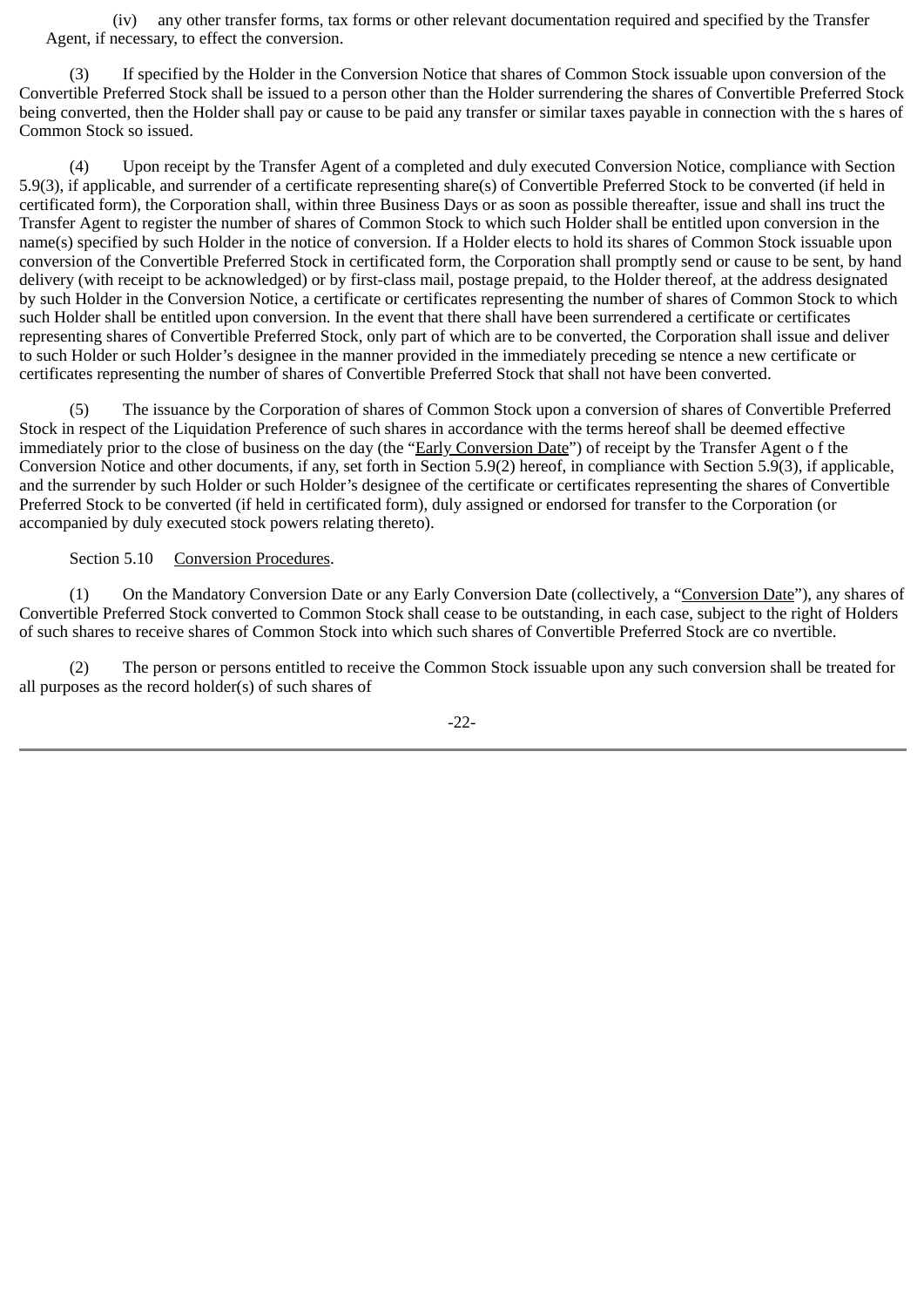Common Stock as of the close of business on the applicable Conversion Date. No allowance or adjustment, except as set forth in Section 5.13, shall be made in respect of dividends payable to holders of Common Stock of record as of any date prior to such applicable Conversion Date. Prior to such applicable Conversion Date, shares of Common Stock issuable upon conversion of any shares of Convertible Preferred Stock shall not be deemed outstanding for any purpose, and Holders of shares of Convertible Preferred Stock shall have no rights with respect to the Common Stock (including voting rights, rights to respond to tender offers for the Common Stock and rights to receive any dividends or other distributions on the Common Stock) by virtue of holding shares of Convertible Preferred Stock.

 (3) Shares of Convertible Preferred Stock duly converted in accordance herewith, or otherwise reacquired by the Corporation, shall resume the status of authorized and unissued Preferred Stock, undesignated as to series and available for future issuance.

 (4) In the event that a Holder of shares of Convertible Preferred Stock shall not by written notice designate the name in which shares of Common Stock to be issued upon conversion of such Convertible Preferred Stock should be registered or the address to which the certificate or certificates representing such shares of Common Stock should be sent, the Corporation shall be entitled to register such shares, and make such payment, in the name of the Holder of such Convertible Preferred Stock as shown on the records of the Corporation and to send the certificate or certificates representing such shares of Common Stock to the address of such Holder shown on the records of the Corporation.

 (5) In addition to any other rights available to the Holders of Convertible Preferred Stock, if the Corporation fails to cause its Transfer Agent to transmit to a Holder a certificate or certificates representing the shares of Common Stock issuable upon conversion of the Holder's Convertible Preferred Stock, or to otherwise electronically transfer the shares to an ac count of the Holder, on or before the third business day after the Corporation's receipt of an executed copy of the Conversion Notice (so long as the applicable certificate or certificates for the Convertible Preferred Stock and the original Conversion Notice are received by the Corporation on or before such third business day) or the Mandatory Conversion Date, and if after such date the Holder is required by its broker to purchase (in an open market transaction or otherwise) shares of Common Stock to deliver in satisfaction of a sale by the Holder of the shares of Common Stock issuable upon conversion of Convertible Preferred Stock which the Holder anticipated receiving upon such conversion (a "Buy-In"), then the Corporation shall  $(1)$  pay in cash to the Holder the amount by which (x) the Holder's total purchase price (including brokerage commissions, if any) for the shares of Common Stock so purchased exceeds (y) the amount obtained by multiplying (A) the number of shares of Commo n Stock issuable upon conversion of Convertible Preferred Stock that the Corporation was required to deliver to the Holder in connection with the conversion at issue times (B) the price at which the sell order giving rise to such purchase obligation was executed, and (2) at the option of the Holder, either reinstate the shares of Convertible Preferred Stock and equivalent number of shares of Common Stock for which such conversion was not honored or deliver to the Holder the number of shares of Common Stock that would have been issued had the Corporation timely complied with its conversion and delivery obligations hereunder. For example, if a Holder purchases Common Stock having a total purchase price of \$11,000 to cover a Buy-In with respect to an attempted conversion of shares of Common Stock with an aggregate sale price giving rise to such purchase

-23-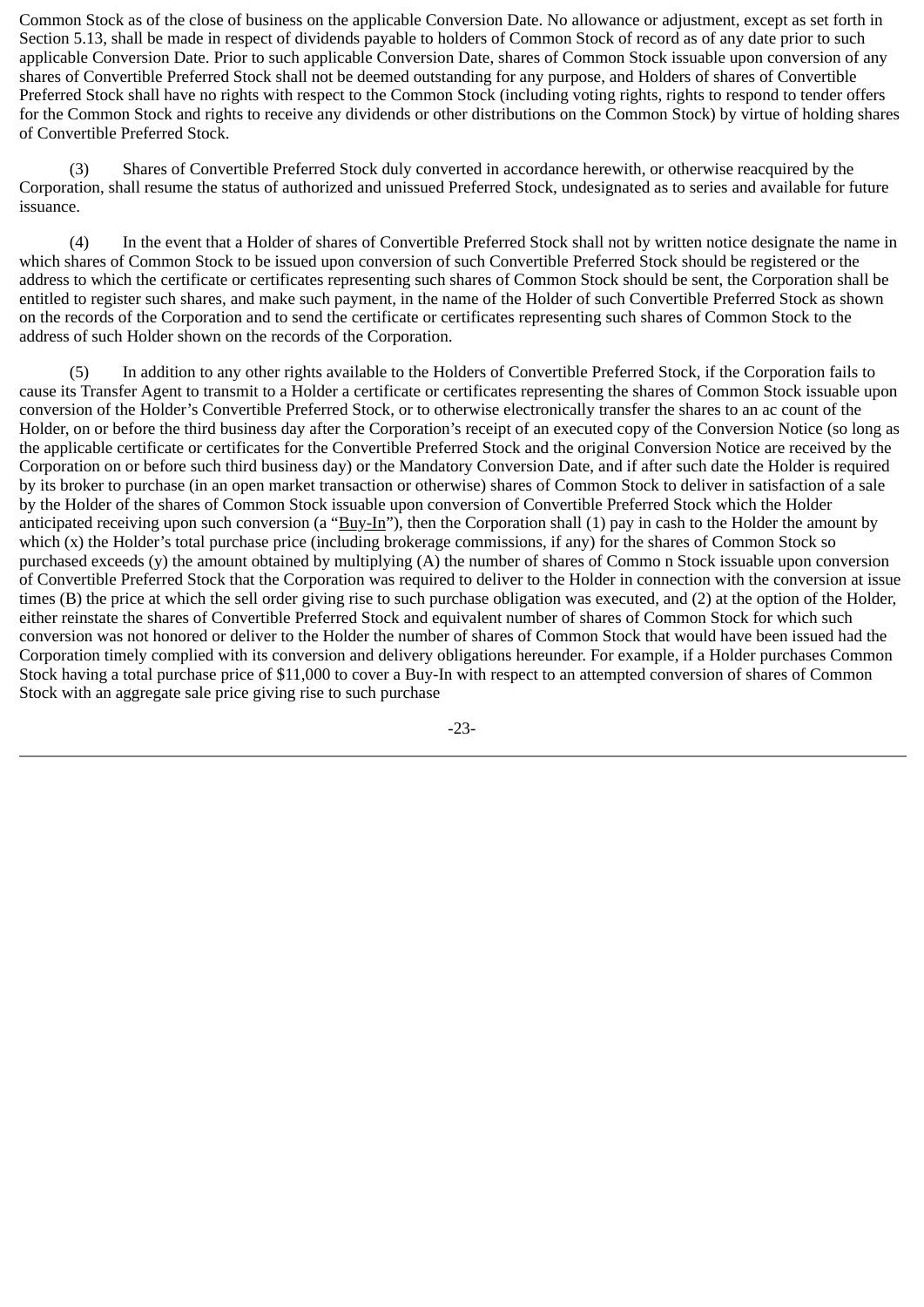obligation of \$10,000, under clause (1) of the immediately preceding sentence the Corporation shall be required to pay to the Holder \$1,000. The Holder shall provide the Corporation written notice indicating the amounts payable to the Holder in respect of the Buy-In, together with applicable confirmations and other evidence reasonably requested by the Corporation. Nothing herein shall limit a Holder's right to pursue any other remedies available to it hereunder, at law or in equity including, without limitation, a decree of specific performance and/or injunctive relief with respect to the Corporation's failure to timely deliver certificates representing shares of Common Stock upon conversion of the Convertible Preferred Stock as required pursuant to the terms hereof.

#### Section 5.11 Reservation of Common Stock.

 (1) The Corporation shall at all times reserve and keep available out of its authorized and unissued Common Stock or shares held in the treasury of the Corporation, solely for issuance upon the conversion of shares of Convertible Preferred Stock as herein provided, free from any preemptive or other similar rights, such number of shares of Common Stock as shall from time t o time be issuable upon the conversion of all the shares of Convertible Preferred Stock then outstanding. For purposes of this Section 5.11(1), the number of shares of Common Stock that shall be deliverable upon the conversion of all outstanding shares of Convertible Preferred Stock shall be computed as if at the time of computation all such outstanding shares were held by a single Holder.

 (2) Notwithstanding the foregoing, the Corporation shall be entitled to deliver upon conversion of shares of Convertible Preferred Stock, as herein provided, shares of Common Stock reacquired and held in the treasury of the Corporation (in lieu of the issuance of authorized and unissued shares of Common Stock), so long as any such treasury shares are free and clear of all liens, charges, security interests or encumbrances (other than liens, charges, security interests and other encumbrances created by the Holders).

 (3) All shares of Common Stock delivered upon conversion of the Convertible Preferred Stock shall be duly authorized, validly issued, fully paid and non-assessable, free and clear of all liens, claims, security interests and other encumbrances (other than liens, charges, security interests and other encumbrances created by the Holders).

 (4) Prior to the delivery of any securities that the Corporation shall be obligated to deliver upon conversion of the Convertible Preferred Stock, the Corporation shall use its reasonable best efforts to comply with all federal and state laws and regulations thereunder requiring the registration of such securities with, or any approval of or consent to the delivery thereo f by, any governmental authority.

 (5) The Corporation hereby covenants and agrees that, if at any time the Common Stock shall be listed on the New York Stock Exchange or any other national securities exchange or automated quotation system, the Corporation shall, if permitted by the rules of such exchange or automated quotation system, list and keep listed, so long as the Common Stock shall be so listed on such exchange or automated quotation system, all Common Stock issuable upon conversion of the Convertible Preferred Stock; provided, however, that if the rules of such exchange or automated quotation system permit the Corporation to defer the listing of such

-24-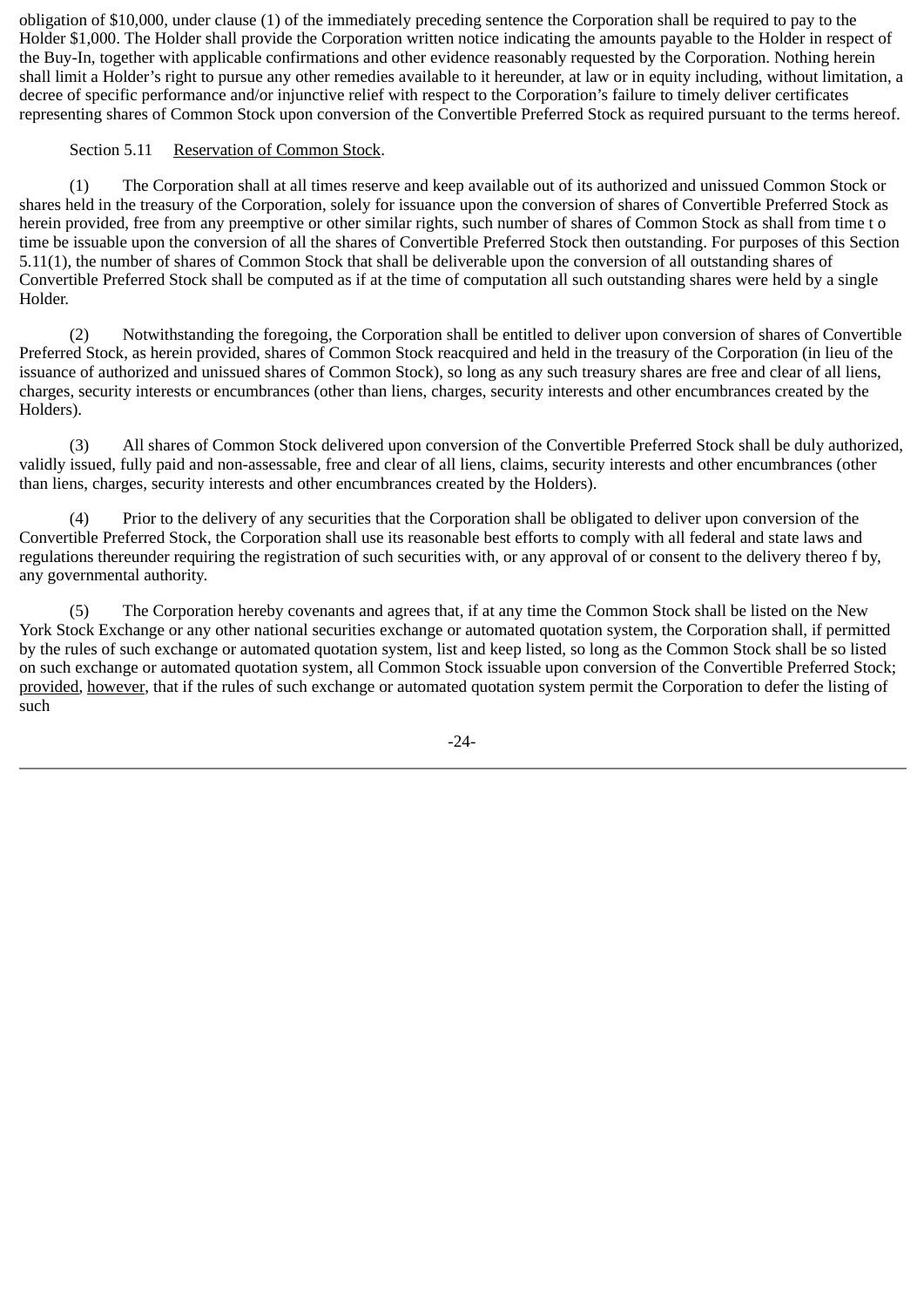Common Stock until the first conversion of Convertible Preferred Stock into Common Stock in accordance with the provisions hereof, the Corporation covenants to list such Common Stock issuable upon conversion of the Convertible Preferred Stock in accordance with the requirements of such exchange or automated quotation system at such time.

#### Section 5.12 Fractional Shares.

 (1) No fractional shares of Common Stock shall be issued as a result of any conversion of shares of Convertible Preferred Stock or as a result of any payment of dividends on the Convertible Preferred Stock in shares of Common Stock.

 (2) In lieu of any fractional share of Common Stock otherwise issuable in respect of any mandatory conversion pursuant to Section 5.8 hereof or a conversion at the option of the Holder pursuant to Section 5.9, the Corporation shall at its option either (i) issue to such Holder a whole share of Common Stock or (ii) pay an amount in cash (computed to the nearest cent) equal to the fraction of the average Daily Closing Price of the Common Stock for the five consecutive Trading Days ending on the second Trading Day immediately preceding the Mandatory Conversion Date or Early Conversion Date, as applicable.

 (3) If more than one share of the Convertible Preferred Stock is surrendered for conversion at one time by or for the same Holder, the number of full shares of Common Stock issuable upon conversion thereof shall be computed on the basis of the aggregate number of shares of the Convertible Preferred Stock so surrendered.

#### Section 5.13 Anti-Dilution Adjustments to the Conversion Rate.

 (1) Stock Dividends and Distributions and Subdivisions, Splits and Combinations of the Common Stock. If the Corporation issues Common Stock as a dividend or distribution on the Common Stock to all holders of the Common Stock, or if the Corporation effects a share split or share combination of the Common Stock, the Conversion Rate will be adjusted based on the following fo rmula:

| $CR1 =$ | $CR0 \times OS1 / OS0$                                                              |
|---------|-------------------------------------------------------------------------------------|
| where:  |                                                                                     |
| $CR0 =$ | the Conversion Rate in effect immediately prior to the adjustment relating to       |
|         | such event                                                                          |
| $CR1 =$ | the new Conversion Rate in effect taking such event into account                    |
| $OS0 =$ | the number of shares of Common Stock outstanding immediately prior to such<br>event |
| $OSl =$ | the number of shares of Common Stock outstanding immediately after such<br>event    |

-25-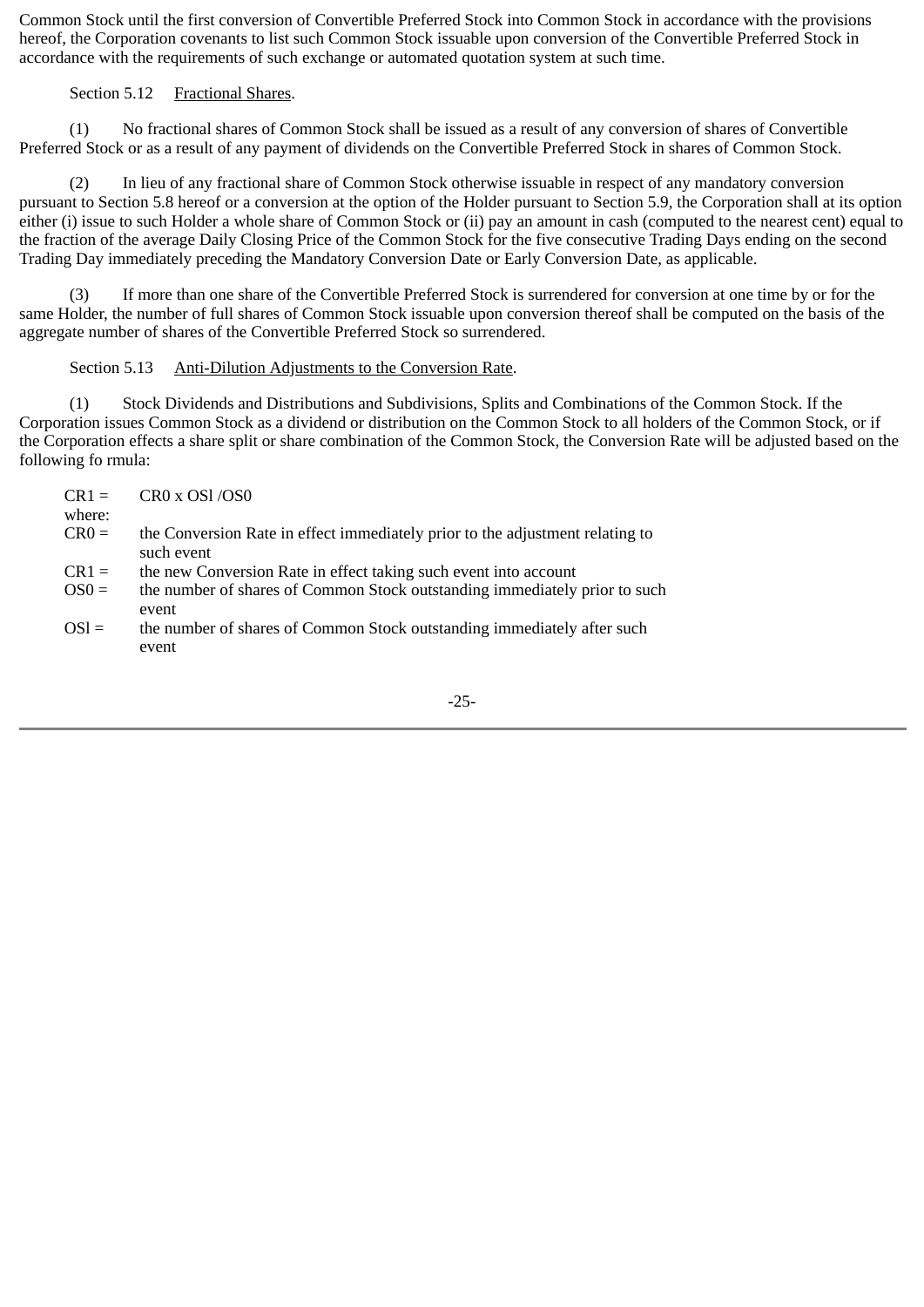Any adjustment made pursuant to this subclause (i) shall become effective on the date that is immediately after (x) the date fixed for the determination of holders of Common Stock entitled to receive such dividend or other distribution or (y) the date on which such split or combination becomes effective, as applicable. If any dividend or distribution described in this subclause (i) is declared but not so paid or made, the Conversion Rate shall be readjusted to the Conversion Rate that would then be in effect if such dividend or distribution had not been declared.

(2) Reserved.

(3) Calculation of Adjustments.

 (i) No adjustment in the Conversion Rate will be required unless the adjustment would require an increase or decrease of at least 1% of the Conversion Rate. If the adjustment is not made because the adjustment does not change the Conversion Rate by at least 1%, then the adjustment that is not made will be carried forward and taken into account in any future adjustment. All required calculations will be made to the nearest cent or 1/10,000th of a share. Notwithstanding the foregoing, all adjustments not previously made shall have effect with respect to any conversion of Convertible Preferred Stock pursuant to Section 5.8 or 5.9.

 (ii) No adjustment to the Conversion Rate need be made if Holders may participate in the transaction that would otherwise give rise to such adjustment, so long as the distributed assets or securities the Holders would receive upon conversion of the Convertible Preferred Stock—if such assets or securities are convertible, exchangeable, or exercisable—are convertible, exchangeable or exercisable, as applicable, without any loss of rights or privileges for a period of at least 45 days following conversion of the Convertible Preferred Stock. The applicable Conversion Rate shall not be adjusted:

 (A) upon the issuance of any shares of Common Stock pursuant to any present or future plan providing for the reinvestment of dividends or interest payable on the Corporation's securities and the investment of additional optional amounts in the Common Stock under any plan;

 (B) upon the issuance of any shares of Common Stock or options or rights to purchase those shares pursuant to any present or future employee, director or consultant benefit plan, employee agreement or arrangement or program of the Corporation;

 (C) upon the issuance of any shares of Common Stock pursuant to any option, warrant, right, or exercisable, exchangeable or convertible security outstanding as of the Issue Date;

- (D) for a change in the par value of the Common Stock; or
- (E) as a result of a tender offer solely to holders of fewer than 17.1625 shares of the Common Stock.

-26-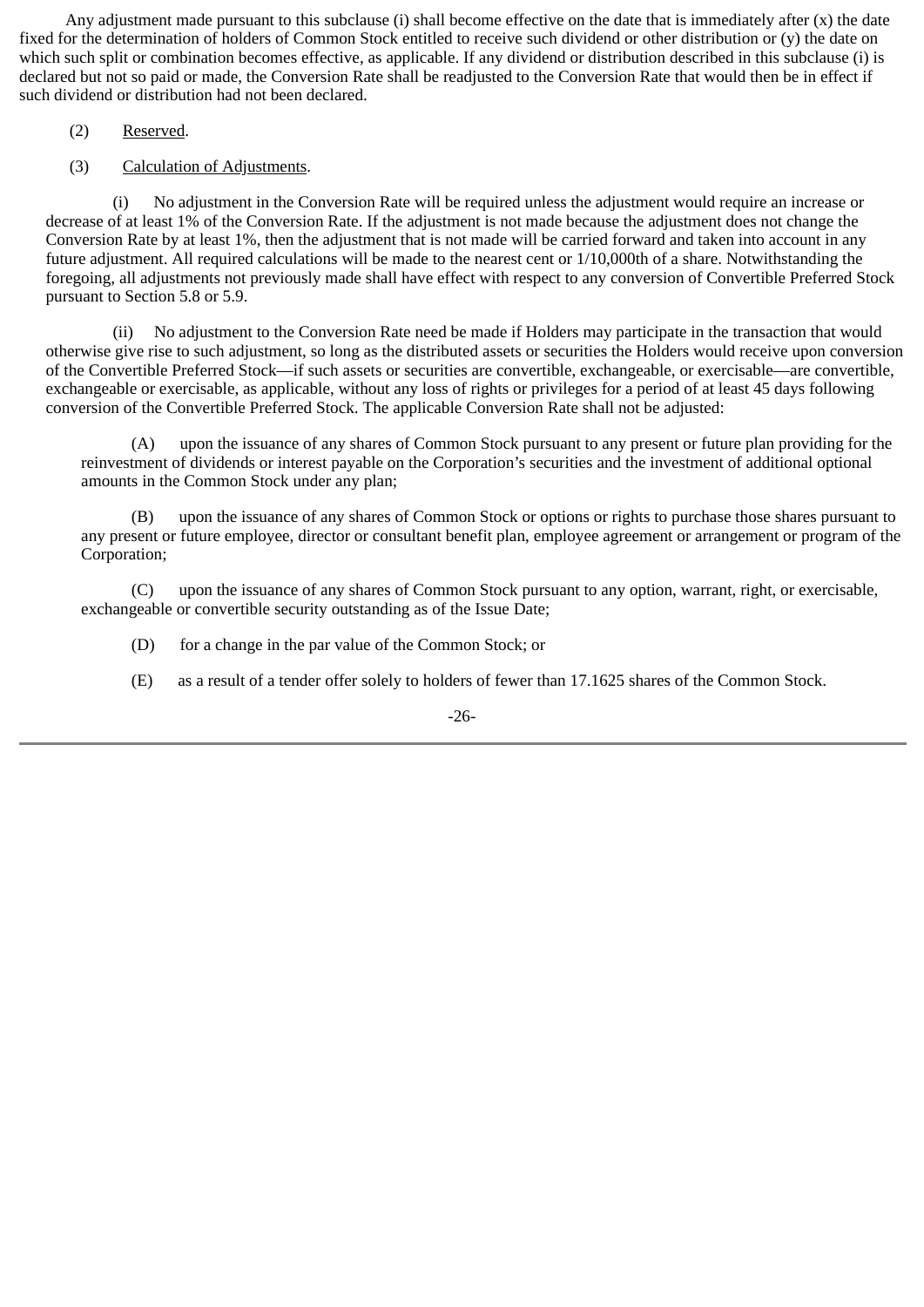(iii) The Corporation shall have the power to resolve any ambiguity and its action in so doing, as evidenced by a resolution of the Board of Directors, or a duly authorized committee thereof, shall be final and conclusive unless clearly inconsistent with the intent hereof.

(4) Notice of Adjustment. Whenever the Conversion Rate is to be adjusted, the Corporation shall: (i) compute the adjusted Conversion Rate and prepare and transmit to the Transfer Agent an Officer's Certificate setting forth the adjusted Conversion Rate the method of calculation thereof in reasonable detail and the facts requiring such adjustment and upon which such adjustment is based; (ii) as soon as practicable following the occurrence of an event that requires an adjustment to the Conversion Rate (or if the Corporation is not aware of such occurrence, as soon as practicable after becoming so aware), provide, or cause to be provided, a written notice to the Holders of the Convertible Preferred Stock of the occurrence of such event; and (iii) as soon as practicable following the determination of the revised Conversion Rate provide, or ca use to be provided, to the Holders of the Convertible Preferred Stock a statement setting forth in reasonable detail the method by which the adjustment to the Conversion Rate was determined and setting forth the revised Conversion Rate.

(5) Reorganization Events. In the event of:

 (A) any consolidation or merger of the Corporation with or into another Person (other than a merger or consolidation in which the Corporation is the continuing corporation and in which the shares of Common Stock outstanding immediately prior to the merger or consolidation are not exchanged for cash, securities or other property of the Corporation or another Person),

 (B) any sale, transfer, lease or conveyance to another Person of all or substantially all of the Corporation's property and assets, or

 (C) any reclassification of the Common Stock into securities including securities other than the Common Stock (any such event specified in paragraphs (A) through (C), a "Reorganization Event"), each share of Convertible Preferred Stock outstanding immediately prior to such Reorganization Event shall, after such Reorganization Event, be convertible into the kind of securities, cash and other property receivable in such Reorganization Event (without any interest thereon and without any right to dividends or distribution thereon which have a record date that is prior to the Conversion Date) pe r share of Common Stock (the "Exchange Property") by a holder of Common Stock that exercised his rights of election, if any, as to the kind or amount of securities, cash and other property receivable upon such Reorganization Event (provided that if the kind or amount of securities, cash and other property receivable upon such Reorganization Event is not the same for each share of Common Stock held immediately prior to such Reorganization Event and in respect of which such rights of election shall have been exercised ("Electing Share"), then, for the purpose of this Section 5.13(5) the kind and amount of securities, cash and other property receivable upon such Reorganization Event by each Electing Share shall be deemed to be the weighted average of the kinds and amounts so receivable per share by the Electing Shares). The amount of Exchange Property receivable upon conversion of any Convertible Preferred Stock in accordance with Section 5.8

-27-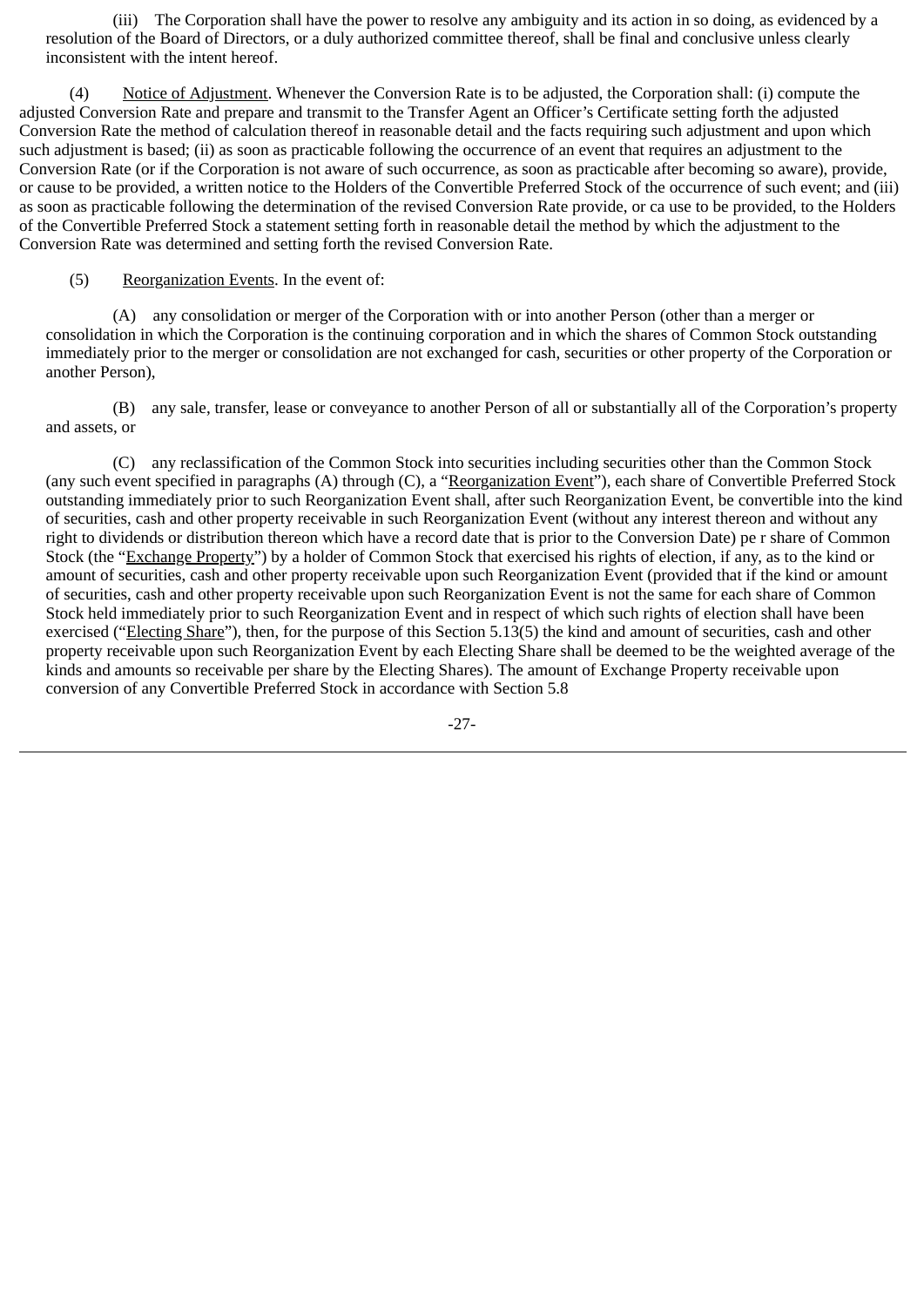or 5.9 hereof shall be determined based upon the Conversion Rate in effect on such Conversion Date.

 ; The above provisions of this Section 5.13(5) shall similarly apply to successive Reorganization Events and the provisions of Section 5.13 shall apply to any shares of capital stock of the Corporation (or any successor) received by the holders of Common Stock in any such Reorganization Event.

 The Corporation (or any successor) shall, within 20 days of the occurrence of any Reorganization Event, provide written notice to the Holders of such occurrence of such event and of the kind and amount of the cash, securities or other property that constitute the Exchange Property. Failure to deliver such notice shall not affect the operation of this Section 5.13(5).

For purposes of this Section 5.13, the number of shares of Common Stock at any time outstanding shall not include shares held in the treasury of the Corporation but shall include shares issuable in respect of scrip certificates issued in lieu of fractions of shares of Common Stock.

# Section 5.14 Replacement Stock Certificates.

 (1) If any of the Convertible Preferred Stock certificates shall be mutilated, lost, stolen or destroyed, the Corporation shall, at the expense of the Holder, issue, in exchange and in substitution for and upon cancellation of the mutilated Convertible Preferred Stock certificate, or in lieu of and substitution for the Convertible Preferred Stock certificate lost, stolen or destroyed, a new Convertible Preferred Stock certificate of like tenor and representing an equivalent amount of shares of Convertible Preferred Stock, but only upon receipt of evidence of such loss, theft or destruction of such Convertible Preferred Stock certificate and indemnity, if requested, satisfactory to the Corporation and the Transfer Agent.

 (2) The Corporation is not required to issue any certificates representing the Convertible Preferred Stock on or after the Mandatory Conversion Date. In lieu of the delivery of a replacement certificate following the Mandatory Conversion Date, the Transfer Agent, upon delivery of the evidence and indemnity described above, shall deliver the shares of Common Stock issuable pursuant to the terms of the Convertible Preferred Stock formerly evidenced by the certificate.

 Section 5.15 Transfer Agent, Registrar, Redemption, Conversion and Dividend Disbursing Agent. The duly appointed Transfer Agent, Registrar, Redemption, Conversion and Dividend Disbursing Agent for the Convertible Preferred Stock shall be Registrar and Transfer Company. The Corporation ma y, in its sole discretion, remove the Transfer Agent in accordance with the agreement between the Corporation and the Transfer Agent; provided that the Corporation shall appoint a successor transfer agent who shall accept such appointment prior to the effectiveness of such removal. Upon any such removal or appointment, the Corporation shall send notice thereof by first-class mail, postage prepaid, to the Holders of the Convertible Preferred Stock.

-28-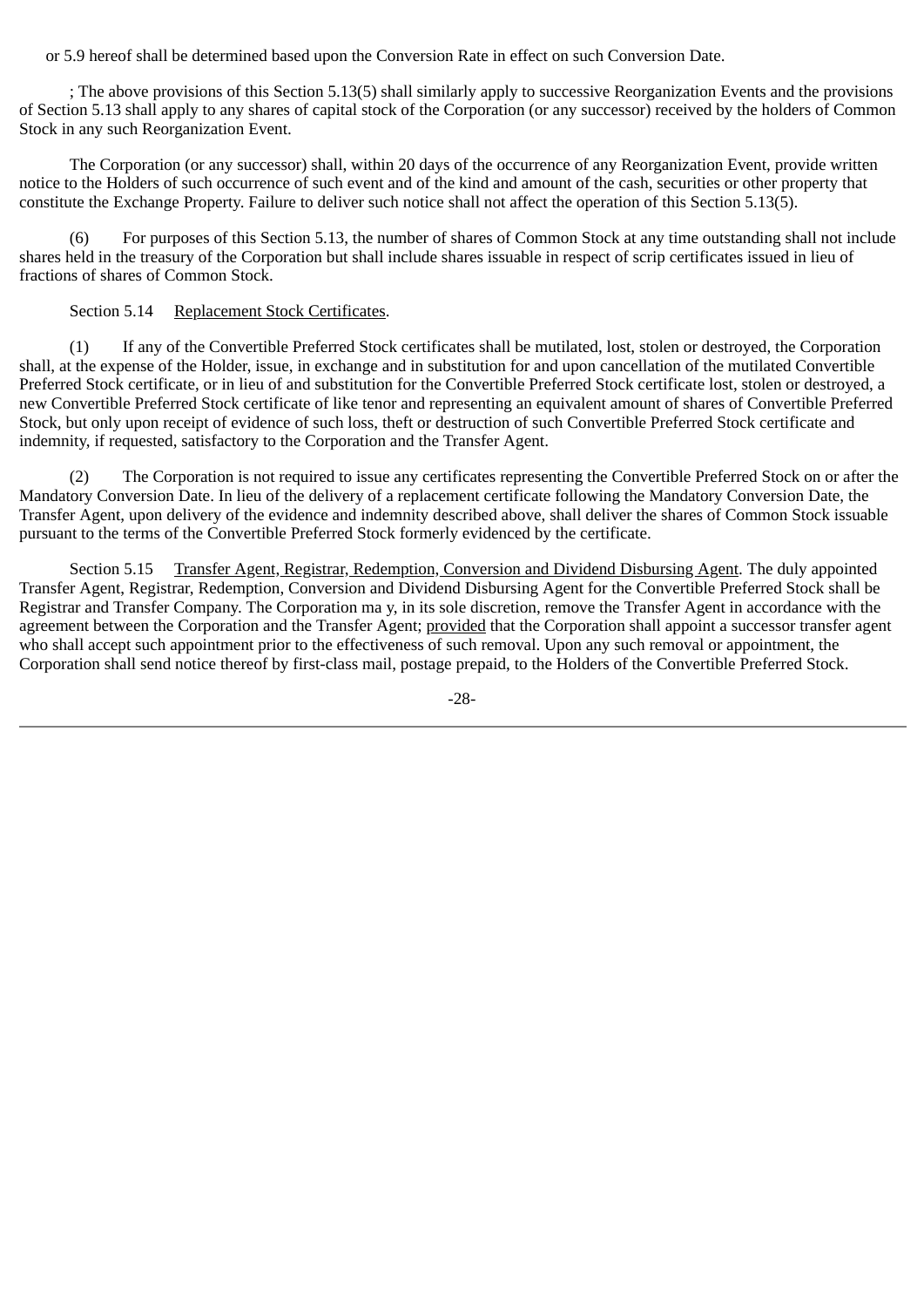#### Section 5.16 Miscellaneous.

 (1) All notices referred to herein shall be in writing, and, unless otherwise specified herein, all notices hereunder shall be deemed to have been given upon the earlier of receipt thereof or three Business Days after the mailing thereof if sent by registered or certified mail (unless first-class mail shall be specifically permitted for such notice under the terms of this Section 5.16) with postage prepaid, addressed: (i) if to the Corporation, to its office at 1 M & T Plaza, Buffalo, NY 14203, Attention: Chief Financial Officer or to the Transfer Agent at its Corporate Trust Office, or other agent of the Corporation designated as permitted by this Section 5.16, or (ii) if to any Holder of the Convertible Preferred Stock or holder of shares of Common Stock, as the case may be, to such holder at the address of such holder as listed in the stock record books of the Corporation (which may include the records of any transfer agent for the Convertible Preferred Stock or Common Stock, as the case may be), or (iii) to such other address as the Corporation or any such holder, as the case may be, shall have designated by notice similarly given.

 (2) The Corporation shall pay any and all stock transfer and documentary stamp taxes that may be payable in respect of any issuance or delivery of shares of Convertible Preferred Stock or shares of Common Stock or other securities issued on account of Convertible Preferred Stock pursuant hereto or certificates representing such shares or securities. The Corporation shall not, however, be required to pay any such tax that may be payable in respect of any transfer involved in the issuance or delivery of shares of Convertible Preferred Stock or Common Stock or other securities in a name other than that in which the shares of Convertible Preferred Stock with respect to which such shares or other securities are issued or delivered were registered, or in respect of any payment to any person other than a payment to the Holder thereof, and shall not be required to make any such issuance, delivery or payment unless and until the person otherwise entitled to such issuance, delivery or payment has paid to the Corporation the amount of any such tax or has established, to the satisfaction of the Corporation, that such tax has been paid or is not payable.

 (3) The Liquidation Preference and the annual dividend rate set forth herein each shall be subject to equitable adjustment whenever there shall occur a stock split, combination, reclassification or other similar event involving the Convertible Preferred Stock. Such adjustments shall be determined in good faith by the Board of Directors and submitted by the Board of Direct ors to the Transfer Agent.

(4) The Convertible Preferred Stock shall not be redeemable.

 (5) Any shares of Convertible Preferred Stock purchased or otherwise acquired by the Corporation in any manner whatsoever shall be retired and cancelled promptly after the acquisition thereof. All such shares shall upon their cancellation become authorized but unissued shares of Preferred Stock, par value \$1.00 per share, and may be reissued as part of a new series of Pre ferred Stock, par value \$1.00 per share, subject to the conditions and restrictions on issuance set forth herein, in the Certificate of Incorporation, or in any other Certificate of Amendment creating a series of Preferred Stock, par value \$1.00 per share, or any similar stock or as otherwise required by law.

-29-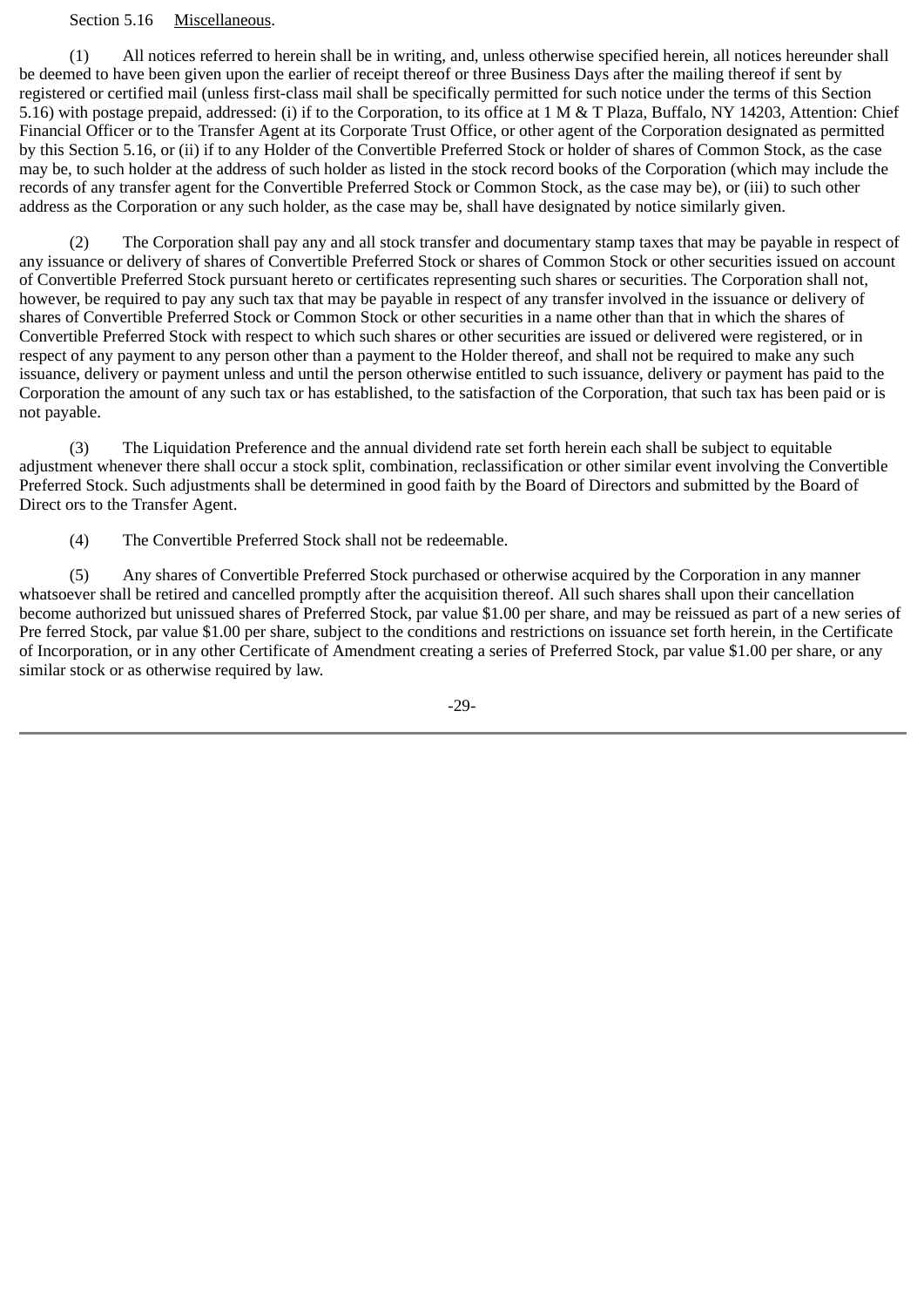(6) A series of preferred stock of the Corporation be and hereby is created, and the designation of such series, the number of shares to comprise such series, the dividend rate or rates payable with respect to the shares of such series, the redemption price, the voting rights, and any other relative rights, preferences and limitations pertaining to such series, are as follows:

 Part 1. Designation and Number of Shares. There is hereby created out of the authorized and unissued shares of preferred stock of the Corporation a series of preferred stock designated as the "Fixed Rate Cumulative Perpetual Preferred Stock, Series C" (the "Designated Preferred Stock"). The authorized number of shares of Designated Preferred Stock shall be 151,500.

 Part 2. Standard Provisions. The Standard Provisions contained in Annex A attached hereto are incorporated herein by reference in their entirety and shall be deemed to be a part of this Certificate of Designations to the same extent as if such provisions had been set forth in full herein.

 Part 3. Definitions. The following terms are used in this Certificate of Designations (including the Standard Provisions in Annex A hereto) as defined below:

- $(1)$  "Closing Date" means May 23, 2009.
- (2) "Common Stock" means the common stock, par value \$0.50 per share, of the Corporation.
- (3) "Dividend Payment Date" means February 15, May 15, August 15 and November 15 of each year.

 (4) "Junior Stock" means the Common Stock and any other class or series of stock of the Corporation the terms of which expressly provide that it ranks junior to Designated Preferred Stock as to dividend rights and/or as to rights on liquidation, dissolution or winding up of the Corporation.

(5) "Liquidation Amount" means \$1,000 per share of Designated Preferred Stock.

; (6) "Minimum Amount" means \$37,875,000.

 (7) "Parity Stock" means any class or series of stock of the Corporation (other than Designated Preferred Stock) the terms of which do not expressly provide that such class or series will rank senior or junior to Designated Preferred Stock as to dividend rights and/or as to rights on liquidation, dissolution or winding up of the Corporation (in each case without regard to whether dividends accrue cumulatively or non-cumulatively). Without limiting the foregoing, Parity Stock shall include the Corporation's Series B Mandatory Convertible Non-Cumulative Preferred Stock.

; (8) "Signing Date" means November 14, 2008.

 Part 4. Certain Voting Matters. Whether the vote or consent of the holders of a plurality, majority or other portion of the shares of Designated Preferred Stock and any Voting Parity

-30-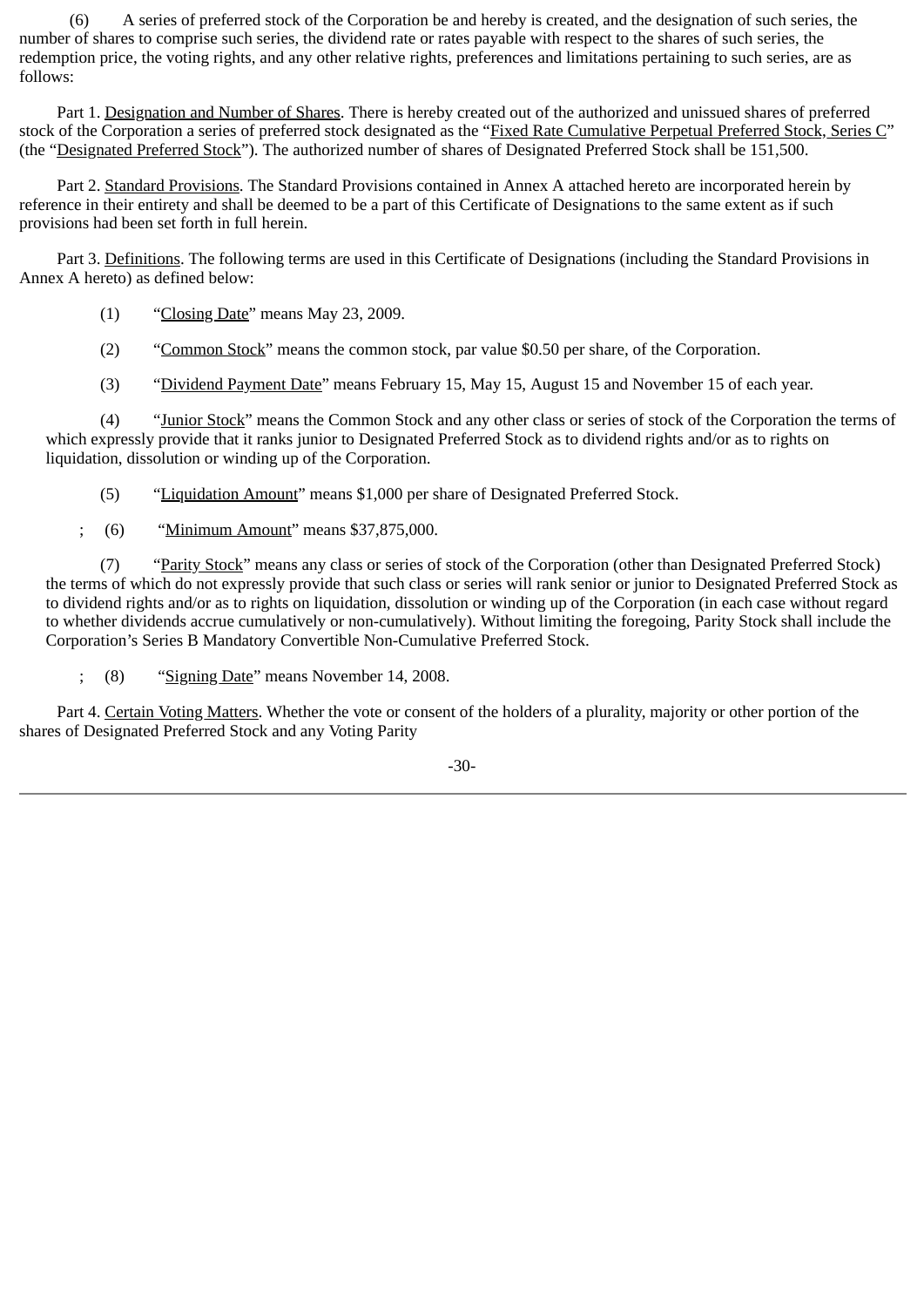Stock has been cast or given on any matter on which the holders of shares of Designated Preferred Stock are entitled to vote shall be determined by the Corporation by reference to the specified liquidation amount of the shares voted or covered by the consent as if the Corporation were liquidated on the record date for such vote or consent, if any, or, in the absence of a record date, on the date for such vote or consent. For purposes of determining the voting rights of the holders of Designated Preferred Stock under Section 7 of the Standard Provisions forming part of this Certificate of Designations, each holder will be entitled to one vote for each \$1,000 of liquidation preference to which such holder's shares are entitled.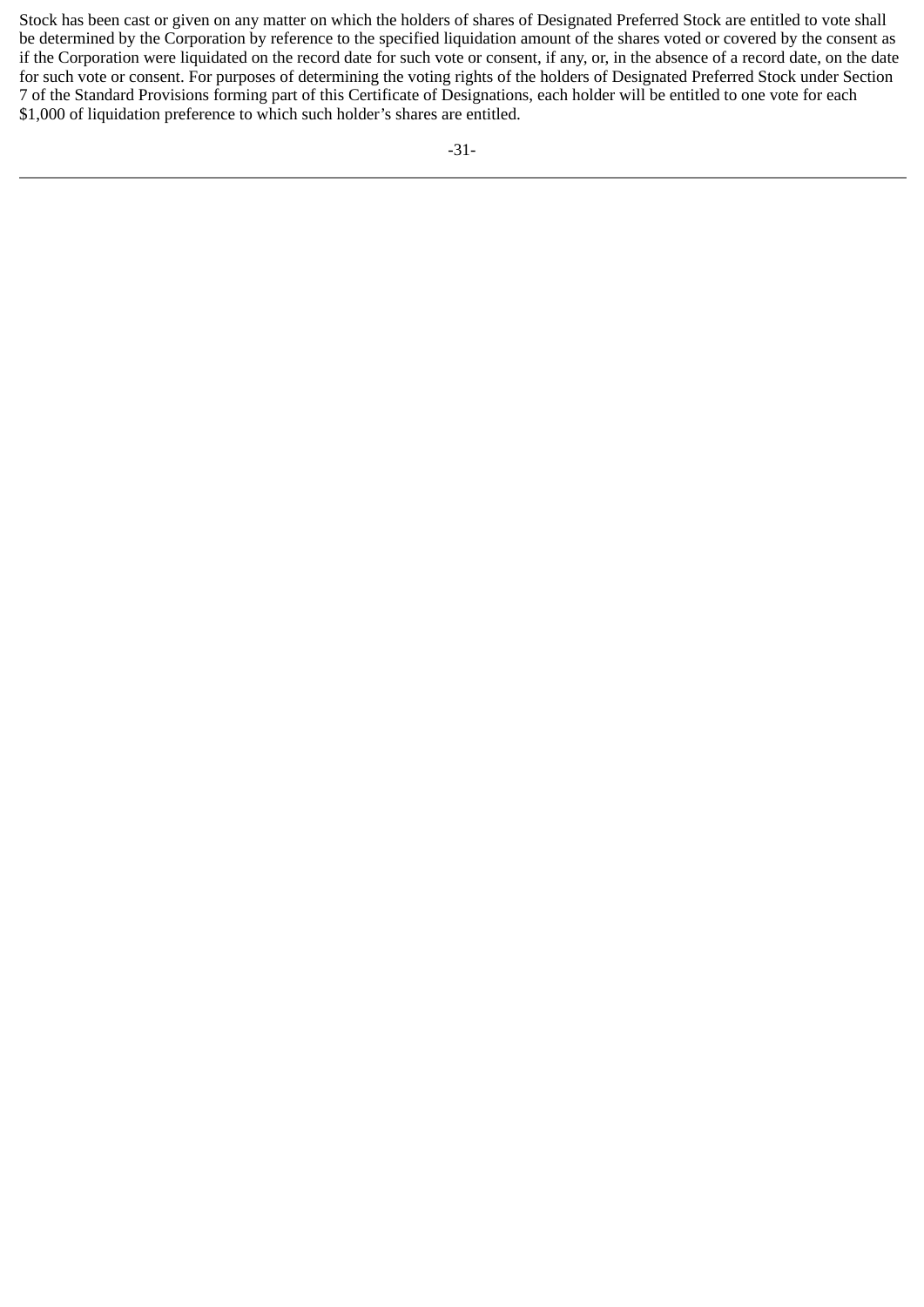#### **STANDARD PROVISIONS**

 Section 1. General Matters. Each share of Designated Preferred Stock shall be identical in all respects to every other share of Designated Preferred Stock. The Designated Preferred Stock shall be perpetual, subject to the provisions of Section 5 of these Standard Provisions that form a part of the Certificate of Designations. The Designated Preferred Stock shall rank equally with Parity Stock and shall rank senior to Junior Stock with respect to the payment of dividends and the distribution of assets in the event of any dissolution, liquidation or winding up of the Corporation.

Section 2. Standard Definitions. As used herein with respect to Designated Preferred Stock:

 (a) "Applicable Dividend Rate" means (i) during the period from the Original Issue Date to, but excluding, the first day of the first Dividend Period commencing on or after the fifth anniversary of the Original Issue, Date, 5% per annum and (ii) from and after the first day of the first Dividend Period commencing on or after the fifth anniversary of the Original Issue Date, 9% per annum.

 (b) "Appropriate Federal Banking Agency" means the "appropriate Federal banking agency" with respect to the Corporation as defined in Section 3(q) of the Federal Deposit Insurance Act (12 U.S.C. Section 1813(q)), or any successor provision.

 (c) "Business Combination" means a merger, consolidation, statutory share exchange or similar transaction that requires the approval of the Corporation's stockholders.

 (d) "Business Day" means any day except Saturday, Sunday and any day on which banking institutions in the State of New York generally are authorized or required by law or other governmental actions to close.

(e) "Bylaws" means the bylaws of the Corporation, as they may be amended from time to time.

 (f) "Certificate of Designations" means the Certificate of Designations or comparable instrument relating to the Designated Preferred Stock, of which these Standard Provisions form a part, as it may be amended from time to time.

 (g) "Charter" means the Corporation's certificate or articles of incorporation, articles of association, or similar organizational document.

(h) "Dividend Period" has the meaning set forth in Section 3(a).

(i) "Dividend Record Date" has the meaning set forth in Section 3(a).

- (j) "Liquidation Preference" has the meaning set forth in Section 4(a).
- (k) "Original Issue Date" means November 14, 2008.

#### -32-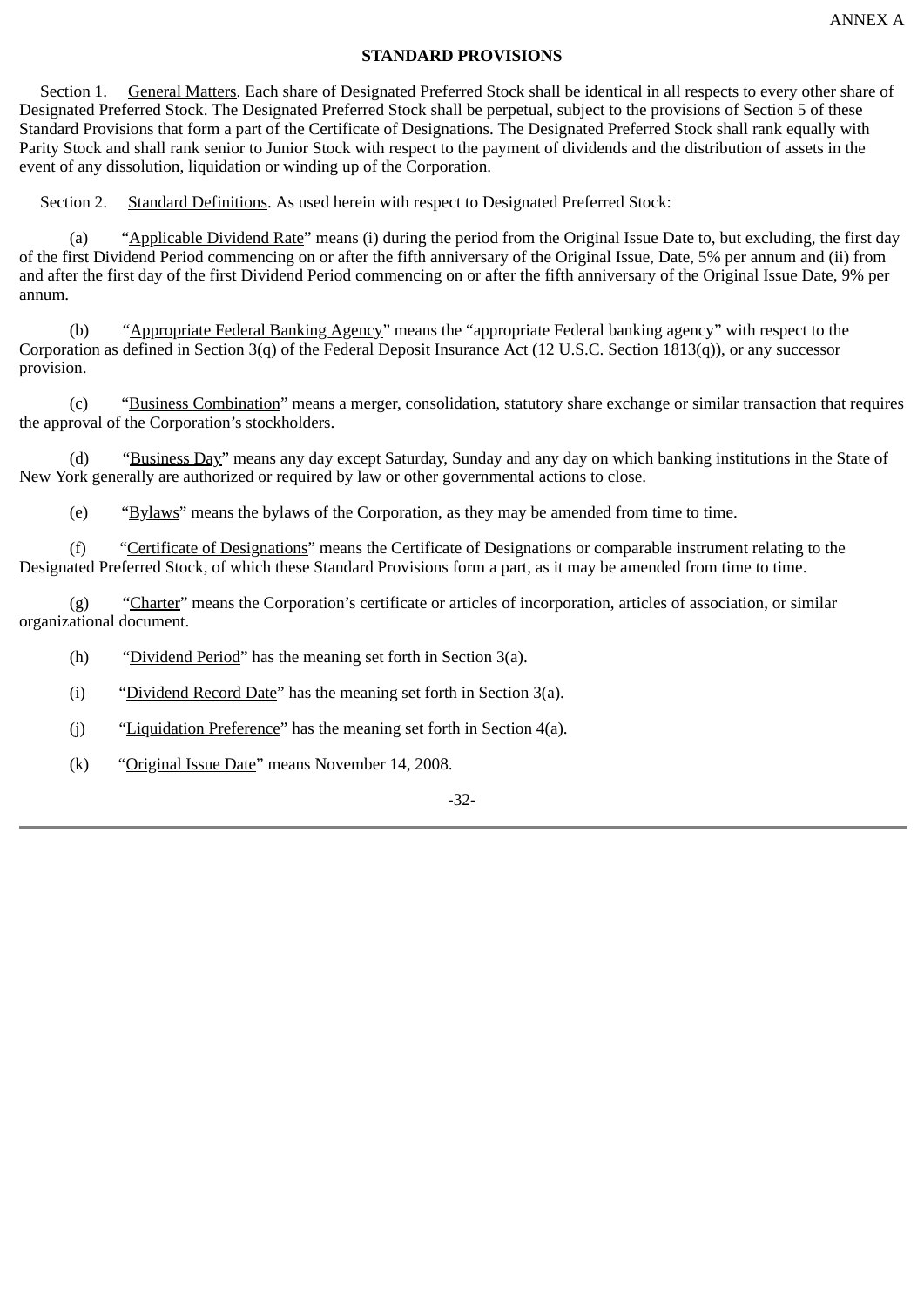(l) "Preferred Director" has the meaning set forth in Section 7(b).

(m) "Preferred Stock" means any and all series of preferred stock of the Corporation, including the Designated Preferred Stock.

 (n) "Qualified Equity Offering" means the sale and issuance for cash by the Corporation to persons other than the Corporation or any of its subsidiaries after the Original Issue Date of shares of perpetual Preferred Stock, Common Stock or any combination of such stock, that, in each case, qualify as and may be included in Tier 1 capital of the Corporation at the time of issuance under the applicable risk-based capital guidelines of the Corporation's Appropriate Federal Banking Agency (other than any such sales and issuances made pursuant to agreements or arrangements entered into, or pursuant to financing plans which were publicly announced, on or prior to October 13, 2008).

(o) "Share Dilution Amount" has the meaning set forth in Section 3(b).

 (p) "Standard Provisions" mean these Standard Provisions that form a part of the Certificate of Designations relating to the Designated Preferred Stock.

(q) "Successor Preferred Stock" has the meaning set forth in Section 5(a).

 (r) "Voting Parity Stock" means, with regard to any matter as to which the holders of Designated Preferred Stock are entitled to vote as specified in Sections 7(a) and 7(b) of these Standard Provisions that form a part of the Certificate of Designations, any and all series of Parity Stock upon which like voting rights have been conferred and are exercisable with respect to such matter.

Section 3. Dividends.

 (a) Rate. Holders of Designated Preferred Stock shall be entitled to receive, on each share of Designated Preferred Stock if, as and when declared by the Board of Directors or any duly authorized committee of the Board of Directors, but only out of assets legally available therefor, cumulative cash dividends with respect to each Dividend Period (as defined below) at a rate per annum equal to the Applicable Dividend Rate on (i) the Liquidation Amount per share of Designated Preferred Stock and (ii) the amount of accrued and unpaid dividends for any prior Dividend Period on such share of Designated Preferred Stock, if any. Such dividends shall begin to accrue and be cumulative from the Clo sing Date and shall include an accrual, as of the Closing Date, in the amount of \$1.11 per share, shall compound on each subsequent Dividend Payment Date (i.e., no dividends shall accrue on other dividends unless and until the first Dividend Payment Date for such other dividends has passed without such other dividends having been paid on such date) and shall be payable quarterly in arrears on each Dividend Payment Date, commencing with the first such Dividend Payment Date to occur after the Closing Date. In the event that any Dividend Payment Date would otherwise fall on a day that is not a Business Day, the dividend payment due on that date will be postponed to the next day that is a Business Day and no additional dividends will accrue as a result of that postponement. The period from and including any Dividend Payment Date to, but excluding, the next Dividend Payment Date is a "Dividend Period," provided that the initial Dividend Period shall be the period from and including the Closing Da te to, but excluding, the next Dividend Payment Date.

-33-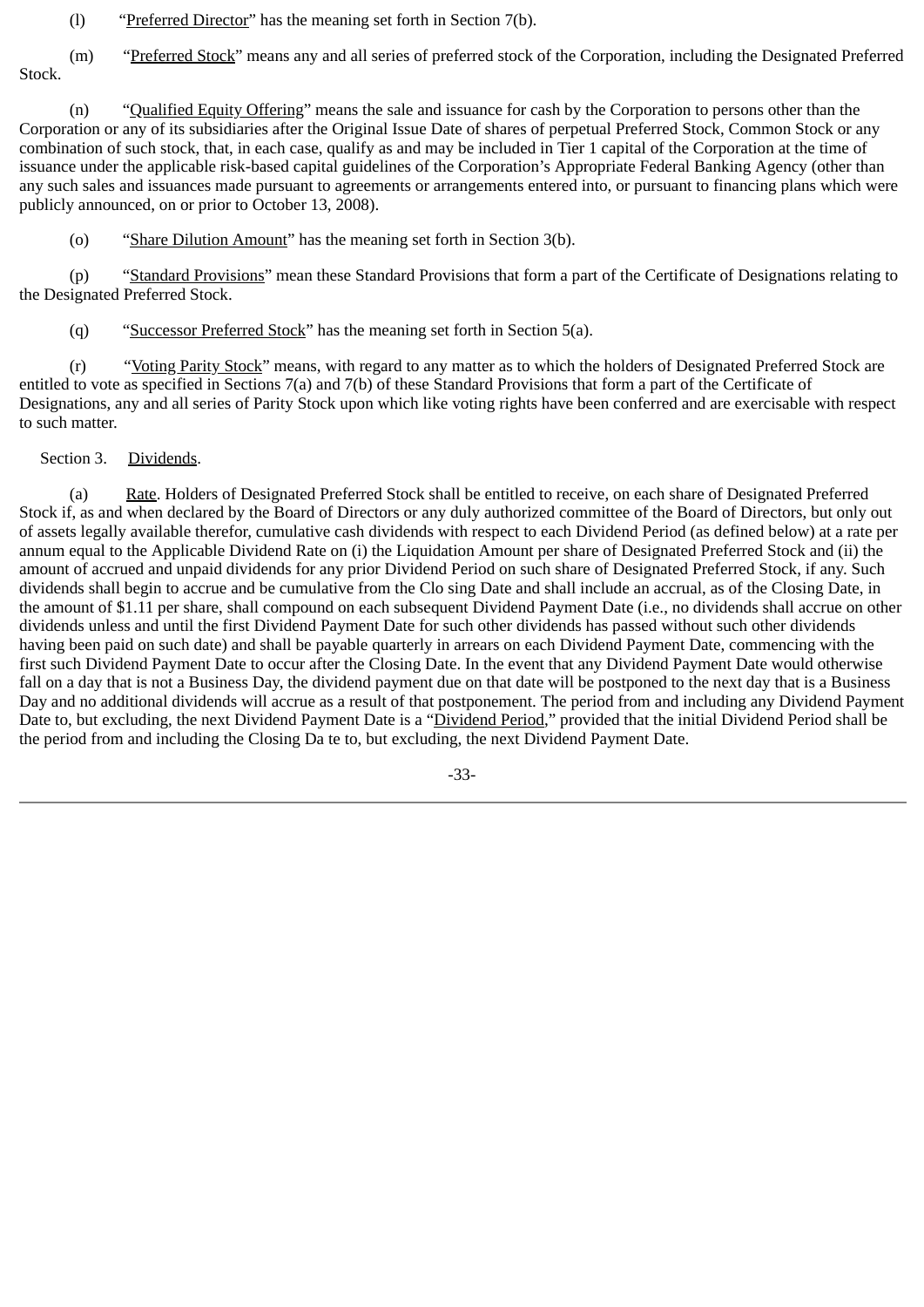Dividends that are payable on Designated Preferred Stock in respect of any Dividend Period shall be computed on the basis of a 360-day year consisting of twelve 30-day months. The amount of dividends payable on Designated Preferred Stock on any date prior to the end of a Dividend Period, and for the initial Dividend Period, shall be computed on the basis of a 360-day year consisting of twelve 30-day months, and actual days elapsed over a 30-day month.

 Dividends that are payable on Designated Preferred Stock on any Dividend Payment Date will be payable to holders of record of Designated Preferred Stock as they appear on the stock register of the Corporation on the applicable record date, which shall be the 15th calendar day immediately preceding such Dividend Payment Date or such other record date fixed by the Board of Directors or any duly authorized committee of the Board of Directors that is not more than 60 nor less than 10 days prior to such Dividend Payment Date (each, a "Dividend Record Date"). Any such day that is a Dividend Record Date shall be a Dividend Record Date whether or not such day i s a Business Day.

 Holders of Designated Preferred Stock shall not be entitled to any dividends, whether payable in cash, securities or other property, other than dividends (if any) declared and payable on Designated Preferred Stock as specified in this Section 3 (subject to the other provisions of the Certificate of Designations).

 (b) Priority of Dividends. So long as any share of Designated Preferred Stock remains outstanding, no dividend or distribution shall be declared or paid on the Common Stock or any other shares of Junior Stock (other than dividends payable solely in shares of Common Stock) or Parity Stock, subject to the immediately following paragraph in the case of Parity Stock, and no Common Stock, Junior Stock or Parity Stock shall be, directly or indirectly, purchased, redeemed or otherwise acquired for consideration by the Corporation or any of its subsidiaries unless all accrued and unpaid dividends for all past Dividend Periods, including the latest completed Dividend Period (including, if applicable as provided in Section 3(a) above, dividends on such amount), on all outstanding shares of Designated Preferred Stock have been or are contemporaneously declared and paid in full (or have been declared and a sum sufficient for the payment thereof has been set aside for the benefit of the holders of shares of Designated Preferred Stock on the applicable record date). The foregoing limitation shall not apply to (i) redemptions, purchases or other acquisitions of shares of Common Stock or other Junior Stock in connection with the administration of any employee benefit plan in the ordinary course of business (including purchases to offset the Share Dilution Amount (as defined below) pursuant to a publicly announced repurchase plan) and consistent with past practice, provided that any purchases to offset the Share Dilution Amount shall in no event exceed the Share Dilution Amount; (ii) purchases or other acquisitions by a broker-dealer subsidiary of the Corporation solely for the purpose of market-maki ng, stabilization or customer facilitation transactions in Junior Stock or Parity Stock in the ordinary course of its business; (iii) purchases by a broker-dealer subsidiary of the Corporation of capital stock of the Corporation for resale pursuant to an offering by the Corporation of such capital stock underwritten by such broker-dealer subsidiary; (iv) any dividends or distributions of rights or Junior Stock in connection with a stockholders' rights plan or any redemption or repurchase of rights pursuant to any stockholders' rights plan; (v) the acquisition by the Corporation or any of its subsidiaries of record ownership in Junior Stock or Parity Stock for the beneficial ownership of any other persons (other than the Corporation or any of its subsidiaries), including as trustees or

-34-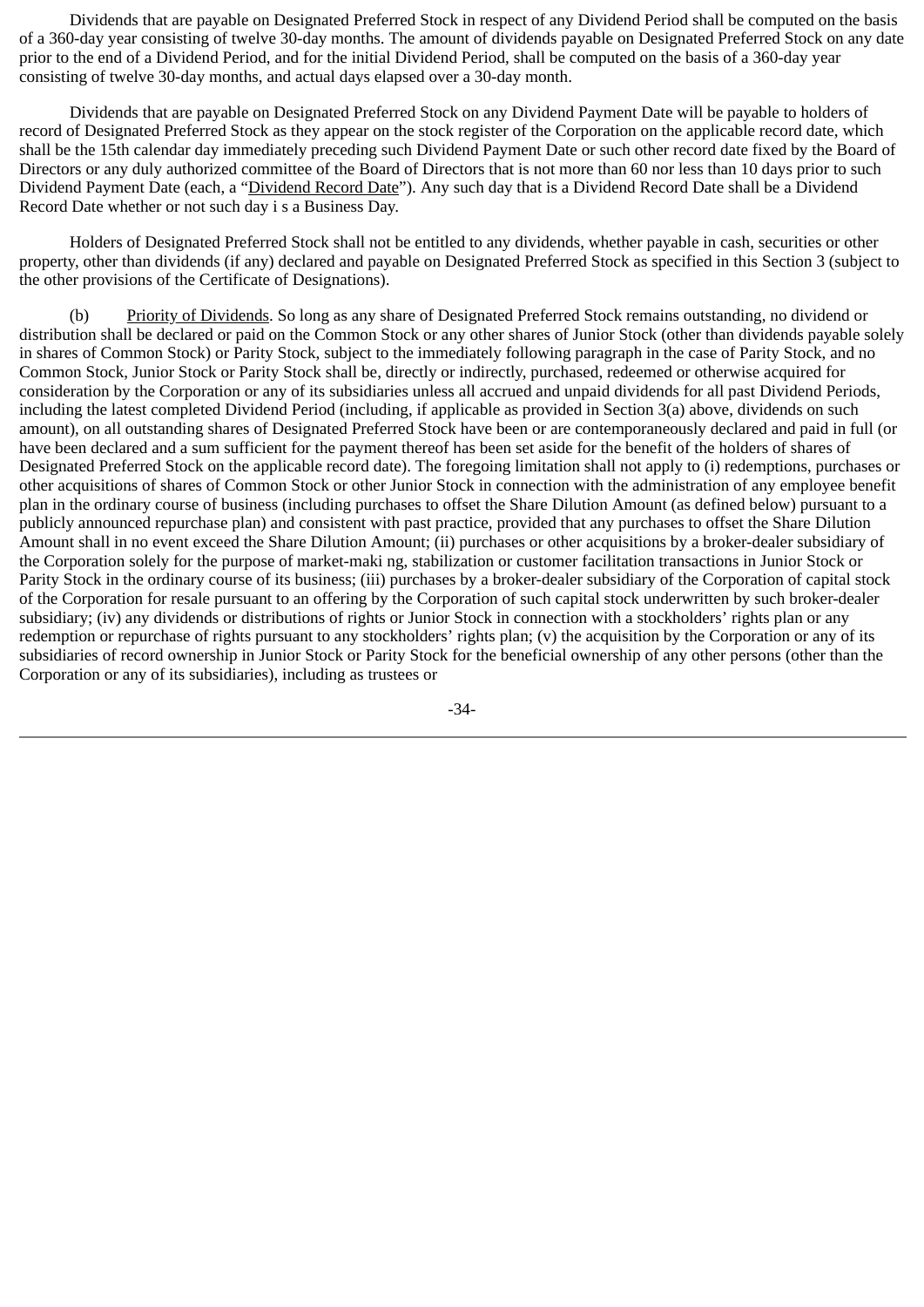custodians; and (vi) the exchange or conversion of Junior Stock for or into other Junior Stock or of Parity Stock for or into other Parity Stock (with the same or lesser aggregate liquidation amount) or Junior Stock, in each case, solely to the extent required pursuant to binding contractual agreements entered into prior to the Signing Date or any subsequent agreement for the accelerated exercise, settlement or exchange thereof for Common Stock. "Share Dilution Amount" means the increase in the number of diluted shares outstanding (determined in accordance with generally accepted accounting principles in the United States, and as measured from the date of the Corporation's consolidated financial statements most recently filed with the Securities and Exchange Commission prior to the Closing Date) resulting from the grant, vesting or exercise of equity-based compensation to employees and equitably adjusted for any stock split, stock dividend, reverse stock split, reclassification or similar transaction.

 When dividends are not paid (or declared and a sum sufficient for payment thereof set aside for the benefit of the holders thereof on the applicable record date) on any Dividend Payment Date (or, in the case of Parity Stock having dividend payment dates different from the Dividend Payment Dates, on a dividend payment date falling within a Dividend Period related to such Dividend Payment Date) in full upon Designated Preferred Stock and any shares of Parity Stock, all dividends declared on Designated Preferred Stock and all such Parity Stock and payable on such Dividend Payment Date (or, in the case of Parity Stock having dividend payment dates different from the Dividend Payment Dates, on a dividend payment date falling within the Dividend Period related to such Dividend Payment Date) shall be declared pro rata so that the respective amounts of such dividends declared shall bear the same ratio to each other as all accrued and unpaid dividends per share on the shares of Designated Preferred Stock (including, if applicable as provided in Section 3(a) above, dividends on such amount) and all Parity Stock payable on such Dividend Payment Date (or, in the case of Parity Stock having dividend payment dates different from the Dividend Payment Dates, on a dividend payment date falling within the Dividend Period related to such Dividend Payment Date) (subject to their having been declared by the Board of Directors or a duly authorized committee of the Board of Directors out of legally available funds and including, in the case of Parity Stock that bears cumulative dividends, all accrued but unpaid dividends) bear to each other. If the Board of Directors or a duly authorized committee of the Board of Directors determines not to pay any dividend or a full dividend on a Dividend Payment Date, the Corporation will provide written notice to the holders of Designated Preferred Stock prior to such Dividend Payment Date.

 Subject to the foregoing, and not otherwise, such dividends (payable in cash, securities or other property) as may be determined by the Board of Directors or any duly authorized committee of the Board of Directors may be declared and paid on any securities, including Common Stock and other Junior Stock, from time to time out of any funds legally available for such payment, and holders of Designated Preferred Stock shall not be entitled to participate in any such dividends.

#### Section 4. Liquidation Rights.

 (a) Voluntary or Involuntary Liquidation. In the event of any liquidation, dissolution or winding up of the affairs of the Corporation, whether voluntary or involuntary, holders of Designated Preferred Stock shall be entitled to receive for each share of Designated Preferred Stock, out of the assets of the Corporation or proceeds thereof (whether capital or surplus)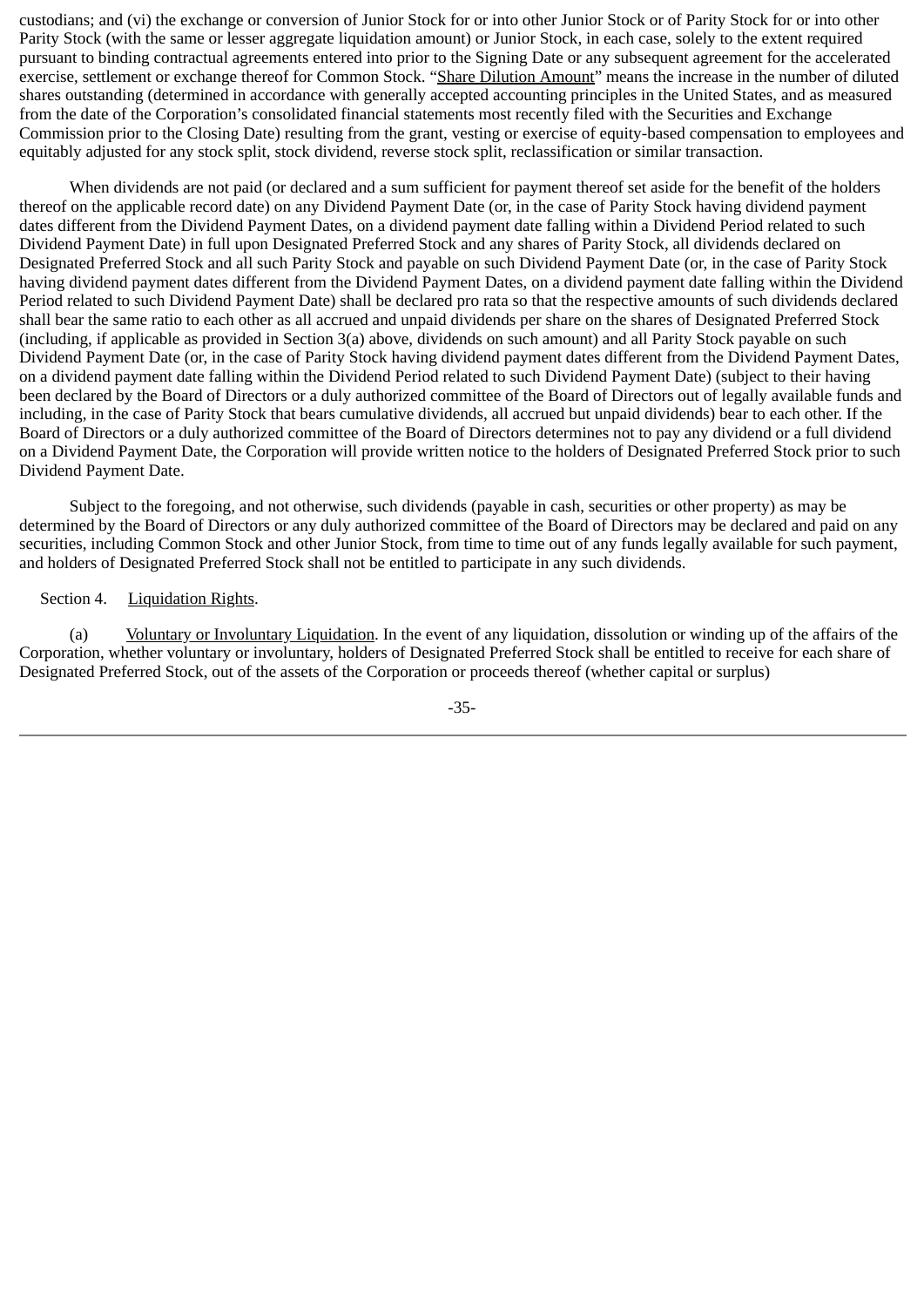available for distribution to stockholders of the Corporation, subject to the rights of any creditors of the Corporation, before any distribution of such assets or proceeds is made to or set aside for the holders of Common Stock and any other stock of the Corporation ranking junior to Designated Preferred Stock as to such distribution, payment in full in an amount equal to the sum of (i) the Liquidation Amount per share and (ii) the amount of any accrued and unpaid dividends (including, if applicable as provided in Section 3(a) above, dividends on such amount), whether or not declared, to the date of payment (such amounts collectively, the "Liquidation Preference").

 (b) Partial Payment. If in any distribution described in Section 4(a) above the assets of the Corporation or proceeds thereof are not sufficient to pay in full the amounts payable with respect to all outstanding shares of Designated Preferred Stock and the corresponding amounts payable with respect of any other stock of the Corporation ranking equally with Designated Preferred Stock as to such distribution, holders of Designated Preferred Stock and the holders of such other stock shall share ratably in any such distribution in proportion to the full respective distributions to which they are entitled.

 (c) Residual Distributions. If the Liquidation Preference has been paid in full to all holders of Designated Preferred Stock and the corresponding amounts payable with respect of any other stock of the Corporation ranking equally with Designated Preferred Stock as to such distribution has been paid in full, the holders of other stock of the Corporation shall be entitled to receive all remaining assets of the Corporation (or proceeds thereof) according to their respective rights and preferences.

 (d) Merger, Consolidation and Sale of Assets Not Liquidation. For purposes of this Section 4, the merger or consolidation of the Corporation with any other corporation or other entity, including a merger or consolidation in which the holders of Designated Preferred Stock receive cash, securities or other property for their shares, or the sale, lease or exchange (for cash, securities or other property) of all or substantially all of the assets of the Corporation, shall not constitute a liquidation, dissolution or winding up of the Corporation.

# Section 5. Redemption.

 (a) Optional Redemption. Except as provided below, the Designated Preferred Stock may not be redeemed prior to the first Dividend Payment Date falling on or after the third anniversary of the Original Issue Date. On or after the first Dividend Payment Date falling on or after the third anniversary of the Original Issue Date, the Corporation, at its option, subject to the approval of the Appropriate Federal Banking Agency, may redeem, in whole or in part, at any time and from time to time, out of funds legally available therefor, the shares of Designated Preferred Stock at the time outstanding, upon notice given as provided in Section 5(c) below, at a redemption price equ al to the sum of (i) the Liquidation Amount per share and (ii) except as otherwise provided below, any accrued and unpaid dividends (including, if applicable as provided in Section 3(a) above, dividends on such amount) (regardless of whether any dividends are actually declared) to, but excluding, the date fixed for redemption.

 Notwithstanding the foregoing, prior to the first Dividend Payment Date falling on or after the third anniversary of the Original Issue Date, the Corporation, at its option, subject to the

-36-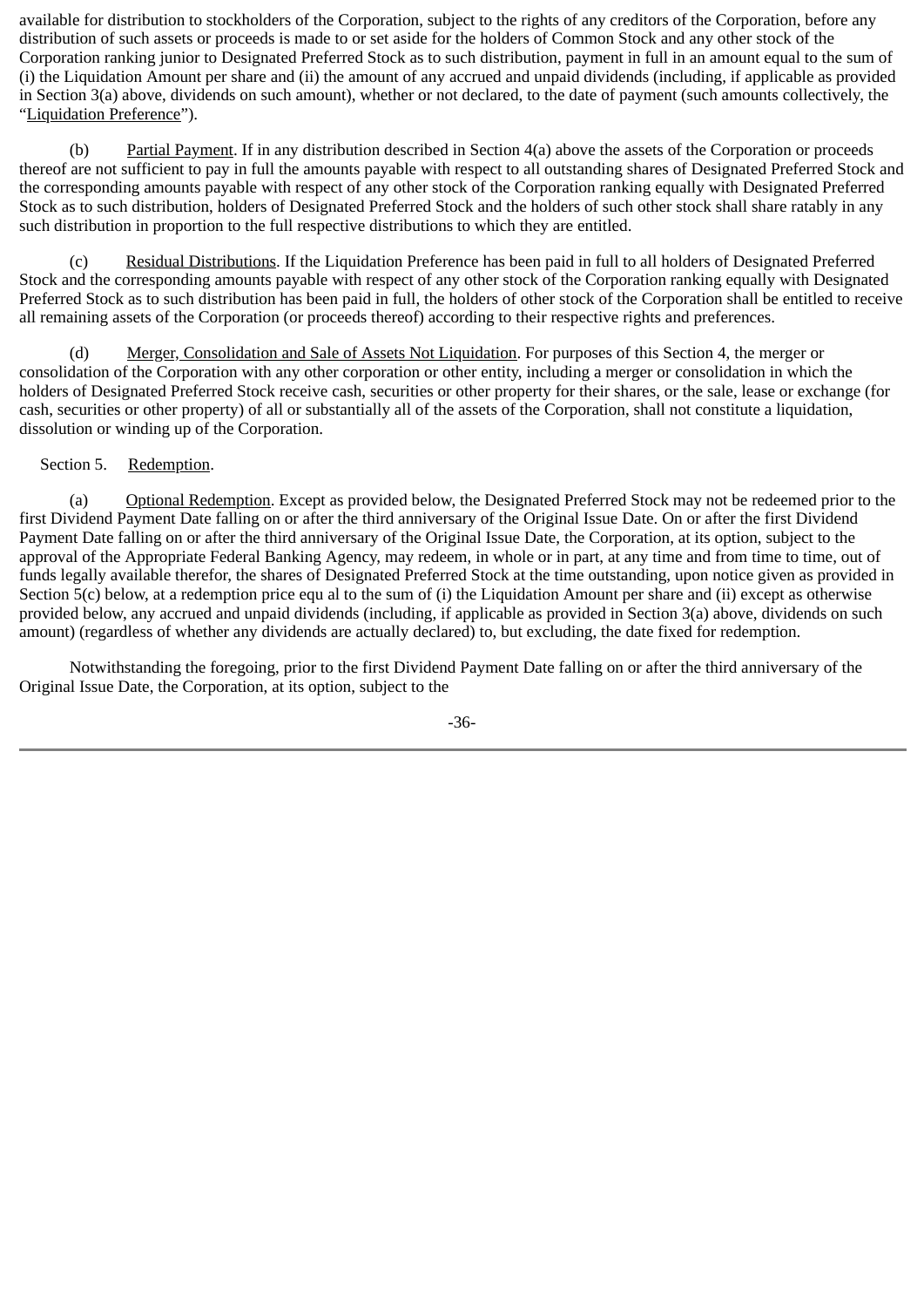approval of the Appropriate Federal Banking Agency, may redeem, in whole or in part, at any time and from time to time, the shares of Designated Preferred Stock at the time outstanding, upon notice given as provided in Section 5(c) below, at a redemption price equal to the sum of (i) the Liquidation Amount per share and (ii) except as otherwise provided below, any accrued and unpaid dividends (including, if applicable as provided in Section 3(a) above, dividends on such amount) (regardless of whether any dividends are actually declared) to, but excluding, the date fixed for redemption; provided that (x) the Corporation (or any successor by Business Combination) has received aggregate gross proceeds of not less than the Minimum Amount (plus the "Minimum Amount" as defined in the relev ant Certificate of Designations for the Fixed Rate Cumulative Perpetual Preferred Stock, Series A, of the Corporation and each other outstanding series of preferred stock of such successor that was originally issued to the United States Department of the Treasury (together, the "Successor Preferred Stock") in connection with the Troubled Asset Relief Program Capital Purchase Program) from one or more Qualified Equity Offerings (including Qualified Equity Offerings of such successor), and (y) the aggregate redemption price of the Designated Preferred Stock (and any Successor Preferred Stock) redeemed pursuant to this paragraph may not exceed the aggregate net cash proceeds received by the Corporation (or any successor by Business Combination) from such Qualified Equity Offerings (including Qualified Equity Offerings of such successor).

 The redemption price for any shares of Designated Preferred Stock shall be payable on the redemption date to the holder of such shares against surrender of the certificate(s) evidencing such shares to the Corporation or its agent. Any declared but unpaid dividends payable on a redemption date that occurs subsequent to the Dividend Record Date for a Dividend Period shall not be paid to the holder entitled to receive the redemption price on the redemption date, but rather shall be paid to the holder of record of the redeemed shares on such Dividend Record Date relating to the Dividend Payment Date as provided in Section 3 above.

(b) No Sinking Fund. The Designated Preferred Stock will not be subject to any mandatory redemption, sinking fund or other similar provisions. Holders of Designated Preferred Stock will have no right to require redemption or repurchase of any shares of Designated Preferred Stock.

 (c) Notice of Redemption. Notice of every redemption of shares of Designated Preferred Stock shall be given by first class mail, postage prepaid, addressed to the holders of record of the shares to be redeemed at their respective last addresses appearing on the books of the Corporation. Such mailing shall be at least 30 days and not more than 60 days before the date fixed for redemption. Any notice mailed as provided in this Subsection shall be conclusively presumed to have been duly given, whether or not the holder receives such notice, but failure duly to give such notice by mail, or any defect in such notice or in the mailing thereof, to any holder of shares of Designated Prefe rred Stock designated for redemption shall not affect the validity of the proceedings for the redemption of any other shares of Designated Preferred Stock. Notwithstanding the foregoing, if shares of Designated Preferred Stock are issued in book-entry form through The Depository Trust Company or any other similar facility, notice of redemption may be given to the holders of Designated Preferred Stock at such time and in any manner permitted by such facility. Each notice of redemption given to a holder shall state: (1) the redemption date; (2) the number of shares of Designated Preferred Stock to be redeemed and, if less than all the shares held by such holder are to be redeemed, the number of such shares

-37-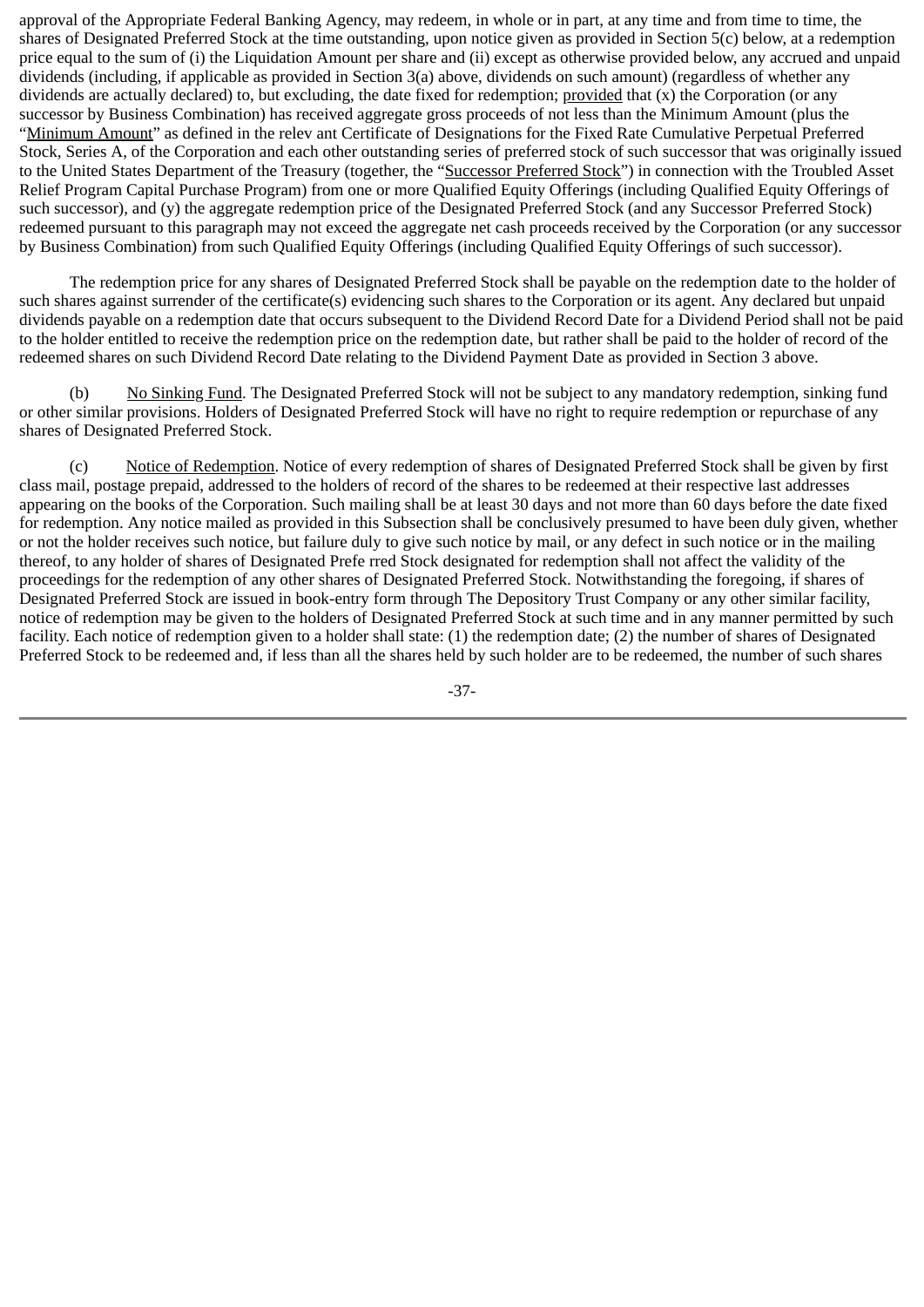to be redeemed from such holder; (3) the redemption price; and (4) the place or places where certificates for such shares are to be surrendered for payment of the redemption price.

 (d) Partial Redemption. In case of any redemption of part of the shares of Designated Preferred Stock at the time outstanding, the shares to be redeemed shall be selected either pro rata or in such other manner as the Board of Directors or a duly authorized committee thereof may determine to be fair and equitable. Subject to the provisions hereof, the Board of Directors or a duly authorized committee thereof shall have full power and authority to prescribe the terms and conditions upon which shares of Designated Preferred Stock shall be redeemed from time to time. If fewer than all the shares represented by any certificate are redeemed, a new certificate shall be issued representing the unredeemed shares without charge to the holder thereof.

Effectiveness of Redemption. If notice of redemption has been duly given and if on or before the redemption date specified in the notice all funds necessary for the redemption have been deposited by the Corporation, in trust for the pro rata benefit of the holders of the shares called for redemption, with a bank or trust company doing business in the Borough of Manhattan, The City of New York, and having a capital and surplus of at least \$500 million and selected by the Board of Directors, so as to be and continue to be available solely therefor, then, notwithstanding that any certificate for any share so called for redemption has not been surrendered for cancellation, on and after the redemption date dividends shall cease to accrue on all shares so called for redemption, all shares so called for redemption shall no longer be deemed outstanding and all rights with respect to such shares shall forthwith on such redemption date cease and terminate, except only the right of the holders thereof to receive the amount payable on such redemption from such bank or trust company, without interest. Any funds unclaimed at the end of three years from the redemption date shall, to the extent permitted by law, be released to the Corporation, after which time the holders of the shares so called for redemption shall look only to the Corporation for payment of the redemption price of such shares.

 (f) Status of Redeemed Shares. Shares of Designated Preferred Stock that are redeemed, repurchased or otherwise acquired by the Corporation shall revert to authorized but unissued shares of Preferred Stock (provided that any such cancelled shares of Designated Preferred Stock may be reissued only as shares of any series of Preferred Stock other than Designated Preferred Stock).

 Section 6. Conversion. Holders of Designated Preferred Stock shares shall have no right to exchange or convert such shares into any other securities.

#### Section 7. Voting Rights.

 (a) General. The holders of Designated Preferred Stock shall not have any voting rights except as set forth below or as otherwise from time to time required by law.

 (b) Preferred Stock Directors. Whenever, at any time or times, dividends payable on the shares of Designated Preferred Stock have not been paid for an aggregate of six quarterly Dividend Periods or more, whether or not consecutive, the authorized number of directors of the Corporation shall automatically be increased by two and the holders of the Designated Preferred Stock shall have the right, with holders of shares of any one or more other classes or series of

-38-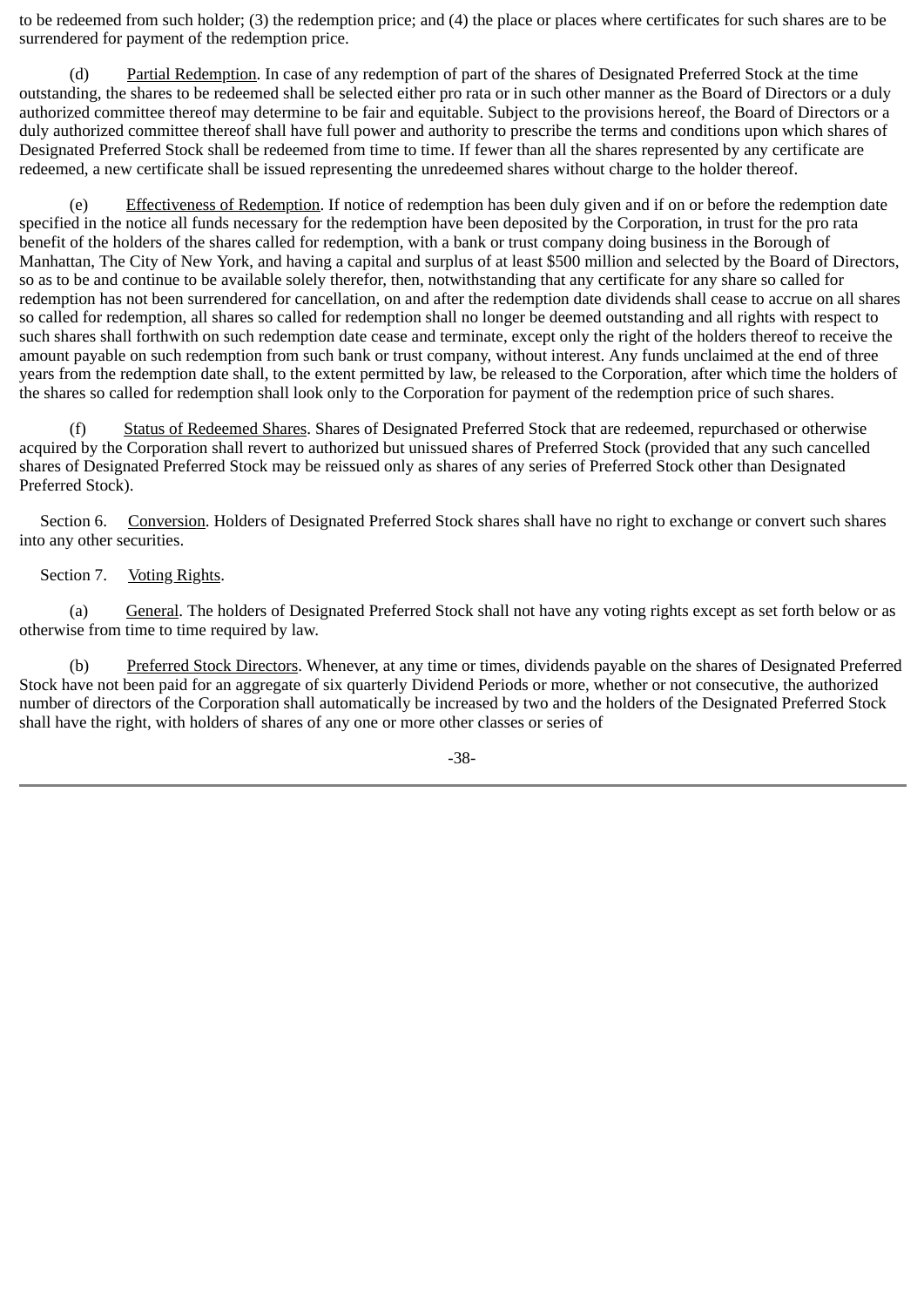Voting Parity Stock outstanding at the time, voting together as a class, to elect two directors (hereinafter the "Preferred Directors" and each a "Preferred Director") to fill such newly created directorships at the Corporation's next annual meeting of stockholders (or at a special meeting called for that purpose prior to such next annual meeting) and at each subsequent annual meeting of stockholders until all accrued and unpaid dividends for all past Dividend Periods, including the latest completed Dividend Period (including, if applicable as provided in Section 3(a) above, dividends on such amount), on all outstanding shares of Designated Preferred Stock have been declared and paid in full at which time such right shall terminate with respect to the Designated Preferred Stock, except as herein or by law expressly provided, subject to revesting in the event of each and every subsequent default of the character above mentioned; provided that it shall be a qualification for election for any Preferred Director that the election of such Preferred Director shall not cause the Corporation to violate any corporate governance requirements of any securities exchange or other trading facility on which securities of the Corporation may then be listed or traded that listed or traded companies must have a majority of independent directors. Upon any termination of the right of the holders of shares of Designated Preferred Stock and Voting Parity Stock as a class to vote for directors as provided above, the Preferred Directors shall cease to be qualified as directors, the term of office of all Preferred Directors then in office shall terminate immediately and the authorized number of directors shall be reduced by the number of Preferred Directors elected pursuant hereto. Any Pre ferred Director may be removed at any time, with or without cause, and any vacancy created thereby may be filled, only by the affirmative vote of the holders a majority of the shares of Designated Preferred Stock at the time outstanding voting separately as a class together with the holders of shares of Voting Parity Stock, to the extent the voting rights of such holders described above are then exercisable. If the office of any Preferred Director becomes vacant for any reason other than removal from office as aforesaid, the remaining Preferred Director may choose a successor who shall hold office for the unexpired term in respect of which such vacancy occurred.

 (c) Class Voting Rights as to Particular Matters. So long as any shares of Designated Preferred Stock are outstanding, in addition to any other vote or consent of stockholders required by law or by the Charter, the vote or consent of the holders of at least 66 2/3% of the shares of Designated Preferred Stock at the time outstanding, voting as a separate class, given in person or by proxy, either in writing without a meeting or by vote at any meeting called for the purpose, shall be necessary for effecting or validating:

 (i) Authorization of Senior Stock. Any amendment or alteration of the Certificate of Designations for the Designated Preferred Stock or the Charter to authorize or create or increase the authorized amount of, or any issuance of, any shares of, or any securities convertible into or exchangeable or exercisable for shares of, any class or series of capital stock of the Corporation ranking senior to Designated Preferred Stock with respect to either or both the payment of dividends and/or the distribution of assets on any liquidation, dissolution or winding up of the Corporation;

 (ii) Amendment of Designated Preferred Stock. Any amendment, alteration or repeal of any provision of the Certificate of Designations for the Designated Preferred Stock or the Charter (including, unless no vote on such merger or consolidation is required by Section 7(c)(iii) below, any amendment, alteration or repeal by means of a

-39-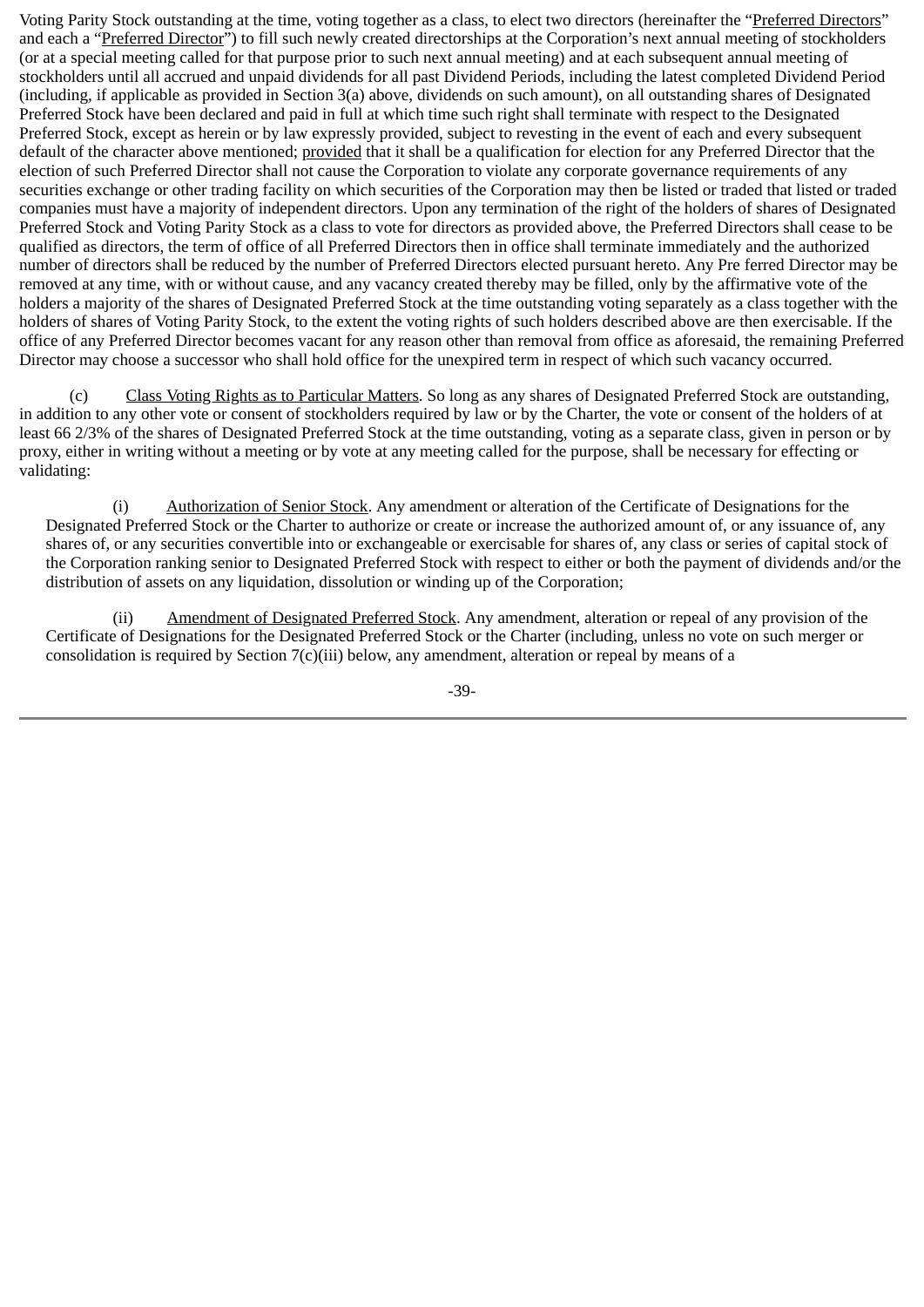merger, consolidation or otherwise) so as to adversely affect the rights, preferences, privileges or voting powers of the Designated Preferred Stock; or

 (iii) Share Exchanges, Reclassifications, Mergers and Consolidations. Any consummation of a binding share exchange or reclassification involving the Designated Preferred Stock, or of a merger or consolidation of the Corporation with another corporation or other entity, unless in each case (x) the shares of Designated Preferred Stock remain outstanding or, in the case of any such merger or consolidation with respect to which the Corporation is not the surviving or resulting entity, are converted into or exchanged for preference securities of the surviving or resulting entity or its ultimate parent, and  $(v)$  such shares remaining out standing or such preference securities, as the case may be, have such rights, preferences, privileges and voting powers, and limitations and restrictions thereof, taken as a whole, as are not materially less favorable to the holders thereof than the rights, preferences, privileges and voting powers, and limitations and restrictions thereof, of Designated Preferred Stock immediately prior to such consummation, taken as a whole;

provided, however, that for all purposes of this Section 7(c), any increase in the amount of the authorized Preferred Stock, including any increase in the authorized amount of Designated Preferred Stock necessary to satisfy preemptive or similar rights granted by the Corporation to other persons prior to the Signing Date, or the creation and issuance, or an increase in the authorized or issued amount, whether pursuant to preemptive or similar rights or otherwise, of any other series of Preferred Stock, or any securities convertible into or exchangeable or exercisable for any other series of Preferred Stock, ranking equally with and/or junior to Designated Preferred Stock with respect to the payment of dividends (whether such div idends are cumulative or noncumulative) and the distribution of assets upon liquidation, dissolution or winding up of the Corporation will not be deemed to adversely affect the rights, preferences, privileges or voting powers, and shall not require the affirmative vote or consent of, the holders of outstanding shares of the Designated Preferred Stock.

Changes after Provision for Redemption. No vote or consent of the holders of Designated Preferred Stock shall be required pursuant to Section 7(c) above if, at or prior to the time when any such vote or consent would otherwise be required pursuant to such Section, all outstanding shares of the Designated Preferred Stock shall have been redeemed, or shall have been called for redemption upon proper notice and sufficient funds shall have been deposited in trust for such redemption, in each case pursuant to Section 5 above.

 (e) Procedures for Voting and Consents. The rules and procedures for calling and conducting any meeting of the holders of Designated Preferred Stock (including, without limitation, the fixing of a record date in connection therewith), the solicitation and use of proxies at such a meeting, the obtaining of written consents and any other aspect or matter with regard to such a meeting or such consents shall be governed by any rules of the Board of Directors or any duly authorized committee of the Board of Directors, in its discretion, may adopt from time to time, which rules and procedures shall conform to the requirements of the Charter, the Bylaws, and applicable law and the rules of any national securities exchange or other trading facility on which Designated Preferred Stock is listed or traded at the time.

 $-40-$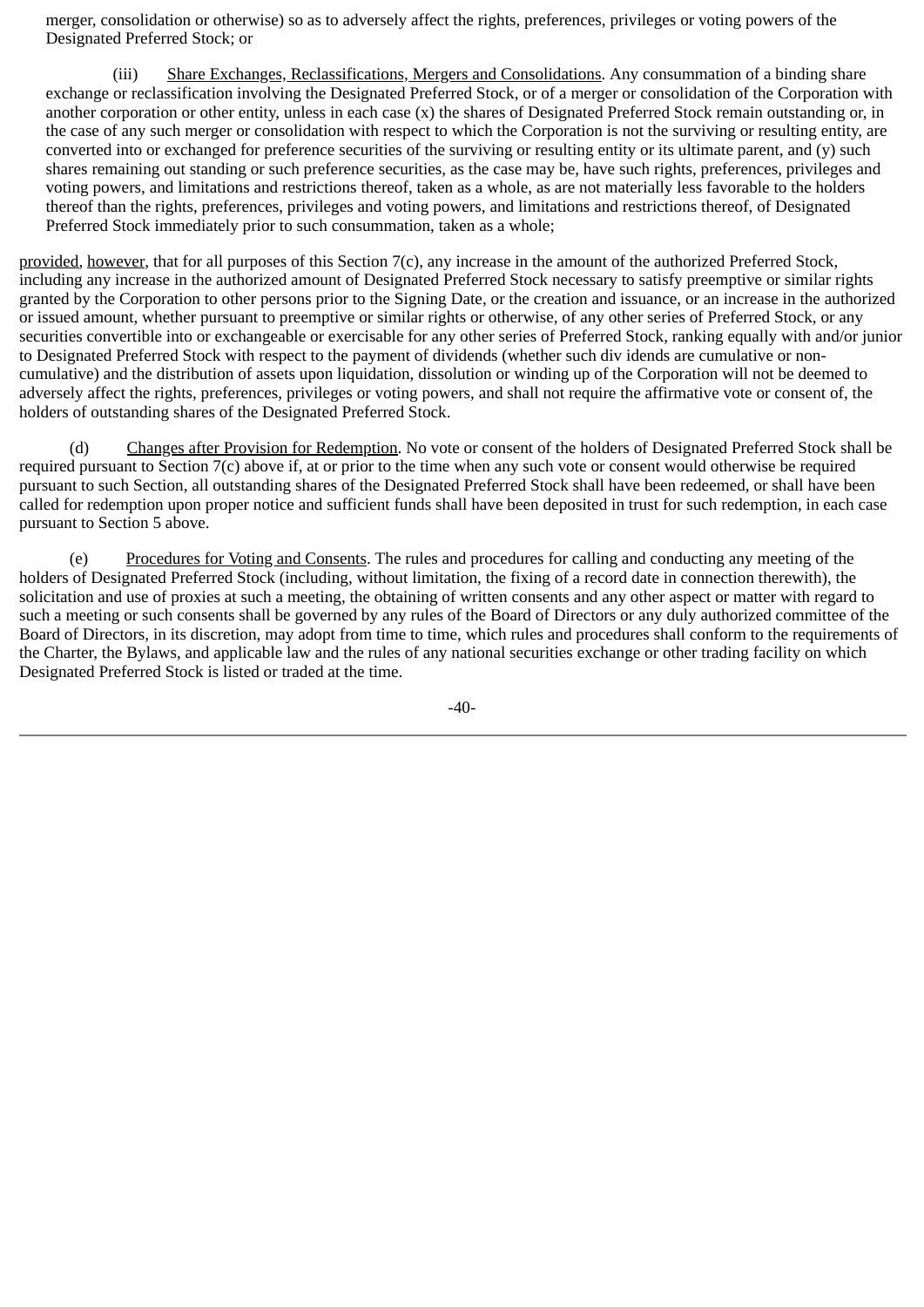Section 8. Record Holders. To the fullest extent permitted by applicable law, the Corporation and the transfer agent for Designated Preferred Stock may deem and treat the record holder of any share of Designated Preferred Stock as the true and lawful owner thereof for all purposes, and neither the Corporation nor such transfer agent shall be affected by any notice to the contrary.

Section 9. Notices. All notices or communications in respect of Designated Preferred Stock shall be sufficiently given if given in writing and delivered in person or by first class mail, postage prepaid, or if given in such other manner as may be permitted in this Certificate of Designations, in the Charter or Bylaws or by applicable law. Notwithstanding the foregoing, if shares of Designated Preferred Stock are issued in book-entry form through The Depository Trust Corporation or any similar facility, such notices may be given to the holders of Designated Preferred Stock in any manner permitted by such facility.

 Section 10. No Preemptive Rights. No share of Designated Preferred Stock shall have any rights of preemption whatsoever as to any securities of the Corporation, or any warrants, rights or options issued or granted with respect thereto, regardless of how such securities, or such warrants, rights or options, may be designated, issued or granted.

 Section 11. Replacement Certificates. The Corporation shall replace any mutilated certificate at the holder's expense upon surrender of that certificate to the Corporation. The Corporation shall replace certificates that become destroyed, stolen or lost at the holder's expense upon delivery to the Corporation of reasonably satisfactory evidence that the certificate has been destroyed, stolen or lost, together with any indemnity that may be reasonably required by the Corporation.

 Section 12. Other Rights. The shares of Designated Preferred Stock shall not have any rights, preferences, privileges or voting powers or relative, participating, optional or other special rights, or qualifications, limitations or restrictions thereof, other than as set forth herein or in the Charter or as provided by applicable law.

 FIFTH: The Secretary of State is designated as the agent of the Corporation upon whom process against the Corporation may be served. The post office address to which the Secretary of State shall mail a copy of any process against the Corporation served upon him is Attention: General Counsel, One M&T Plaza, 12th Floor, Buffalo, New York 14203-2399.

 SIXTH: No holder of shares of the Corporation of any class, now or hereafter authorized, shall have any preferential or preemptive right to subscribe for, purchase or receive any shares of the Corporation of any class, now or hereafter authorized, or any options or warrants for such shares, or any rights to subscribe to or purchase such shares, or any securities convertible into or exchangeable for such shares, which may at any time be issued, sold or offered for sale by the Corporation.

 SEVENTH: As to any act or omission occurring after the adoption of this provision, a director of the Corporation shall, to the maximum extent permitted by the laws of the State of New York, have no personal liability to the Corporation or any of its stockholders for damages for any breach of duty as a director, provided that this Article SEVENTH shall not eliminate or

-41-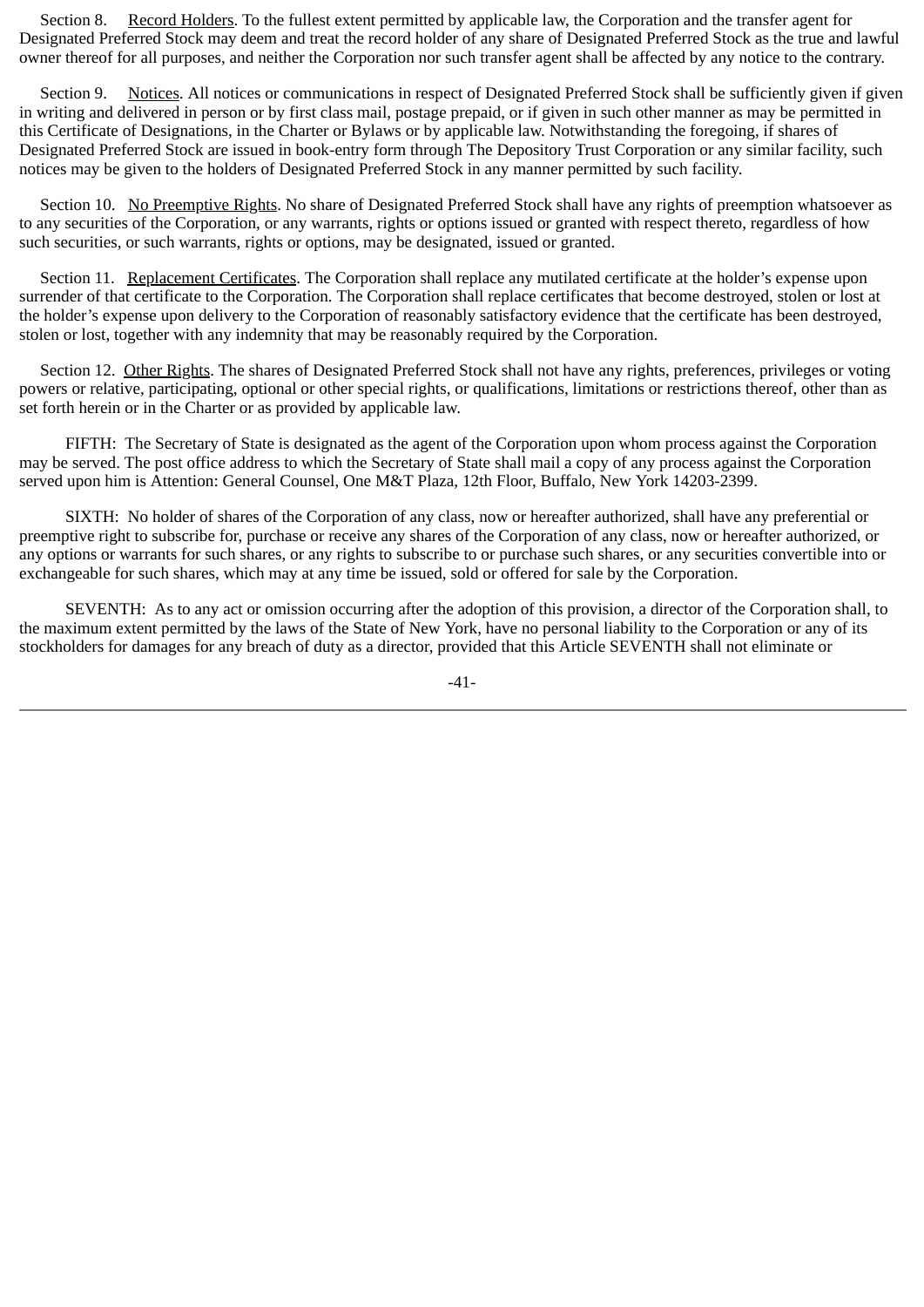reduce the liability of a director in any case where such elimination or reduction is not permitted by law.

 EIGHTH: Notwithstanding anything herein or in the Bylaws to the contrary, each of this Article EIGHTH and the following provisions of the Bylaws may not be amended, modified or repealed, nor may any provisions of this certificate of incorporation or the Bylaws be adopted that are inconsistent with this article or such provisions, without either (i) the unanimous approval of the entire Board of Directors or (ii) the affirmative vote of holders of not less than eighty percent (80%) of the outstanding shares of common stock of the Corporation:

- the last proviso of the second sentence of Article II, Section 1;
- Article II, Section 3,
- Article II, Section 12,
- the proviso to the first sentence of Article III, Section 1,
- Article III, Section 4,
- Article X, Section 2,
- Article X, Section 3,
- Article XII, and
- any references to the foregoing Sections elsewhere in the Bylaws.

The provisions of this Article EIGHTH shall automatically terminate without any action on the part of the Corporation, the Board of Directors or the stockholders upon the termination of the foregoing provisions of the Bylaws in accordance with Article X, Section 3 of the Bylaws.

**\_\_\_\_\_\_\_\_\_\_\_\_\_\_\_\_\_\_\_\_\_\_\_\_\_\_\_**

 (4) This restatement, with amendments, of the certificate of incorporation of M&T Bank Corporation was authorized, pursuant to section 807(a) of the Business Corporation Law, by the vote of the Board of Directors of the Corporation. The certificate of incorporation of the Corporation provides that the Board of Directors may fix the designation of one or more series of preferred stock, and may establish all relative rights, preferences and limitations pertaining to such series without the approval of the stockholders of the Corporation.

-42-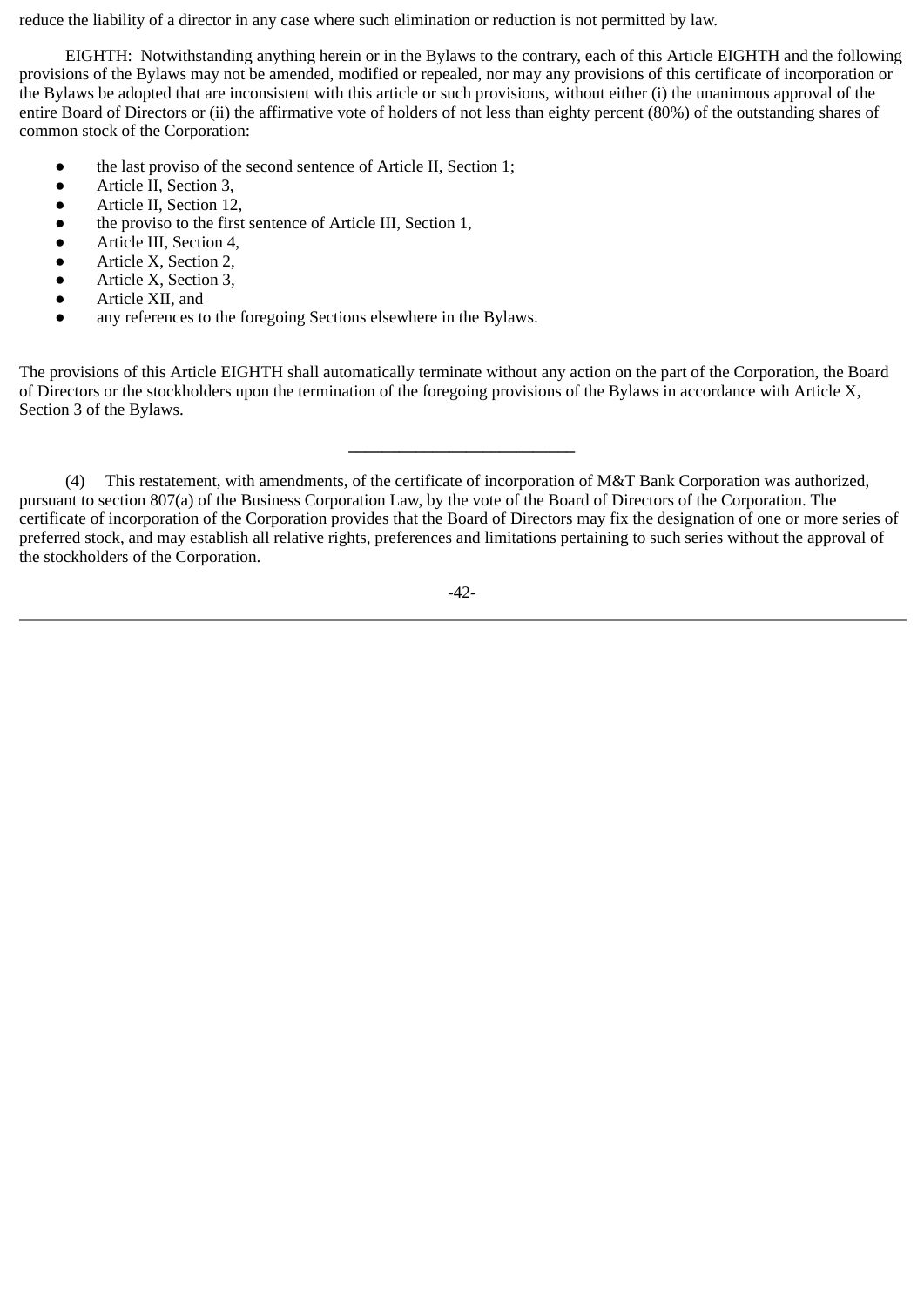IN WITNESS WHEREOF, the undersigned have executed, signed and verified this certificate this 22<sup>nd</sup> day of May, 2009.

M&T BANK CORPORATION

By: /s/ Mark J. Czarnecki Mark J. Czarnecki President

By: /s/ Brian R. Yoshida Brian R. Yoshida Administrative Vice President and Assistant Secretary

*[Signature Page to Amended and Restated Certificate]*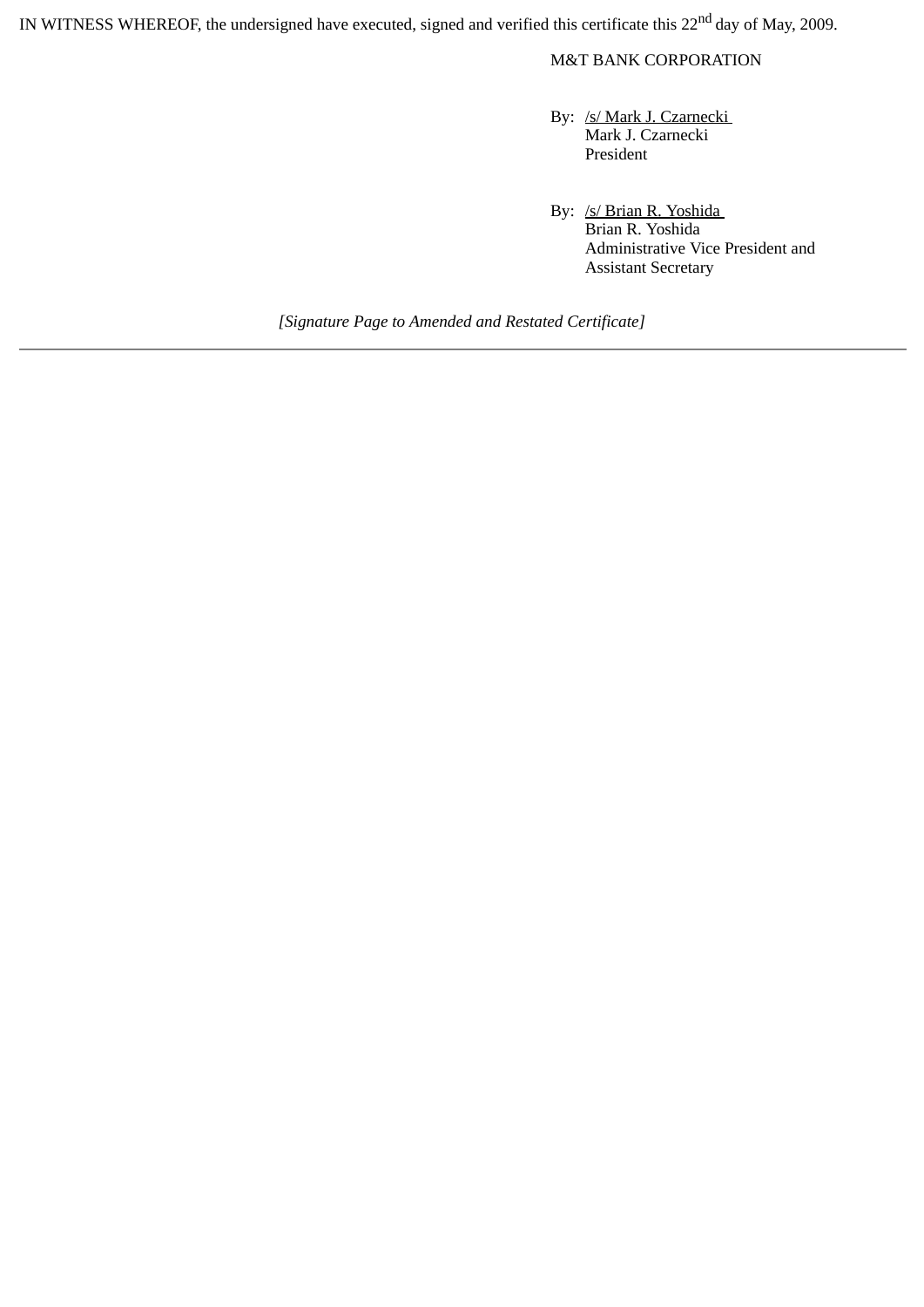STATE OF NEW YORK )  $\overline{\text{S}}$  SS.: COUNTY OF ERIE  $\qquad$  )

 Mark J. Czarnecki and Brian R. Yoshida, being first duly sworn, depose and say that they are respectively, the President and an Administrative Vice President and Assistant Secretary of M&T Bank Corporation, that they have read the foregoing certificate and know the contents thereof and that the statements therein contained are true.

> /s/ Mark J. Czarnecki Mark J. Czarnecki

/s/ Brian R. Yoshida Brian R. Yoshida

Sworn to before me this 22nd day of May, 2009.

/s/ Andrea R. Kozlowski Notary Public

ANDREA RUTA KOZLOWSKI Notary Public of the State of New York Qualified in Erie County My Commission Expires Mar. 10, 2011

*[Signature Page to Amended and Restated Certificate]*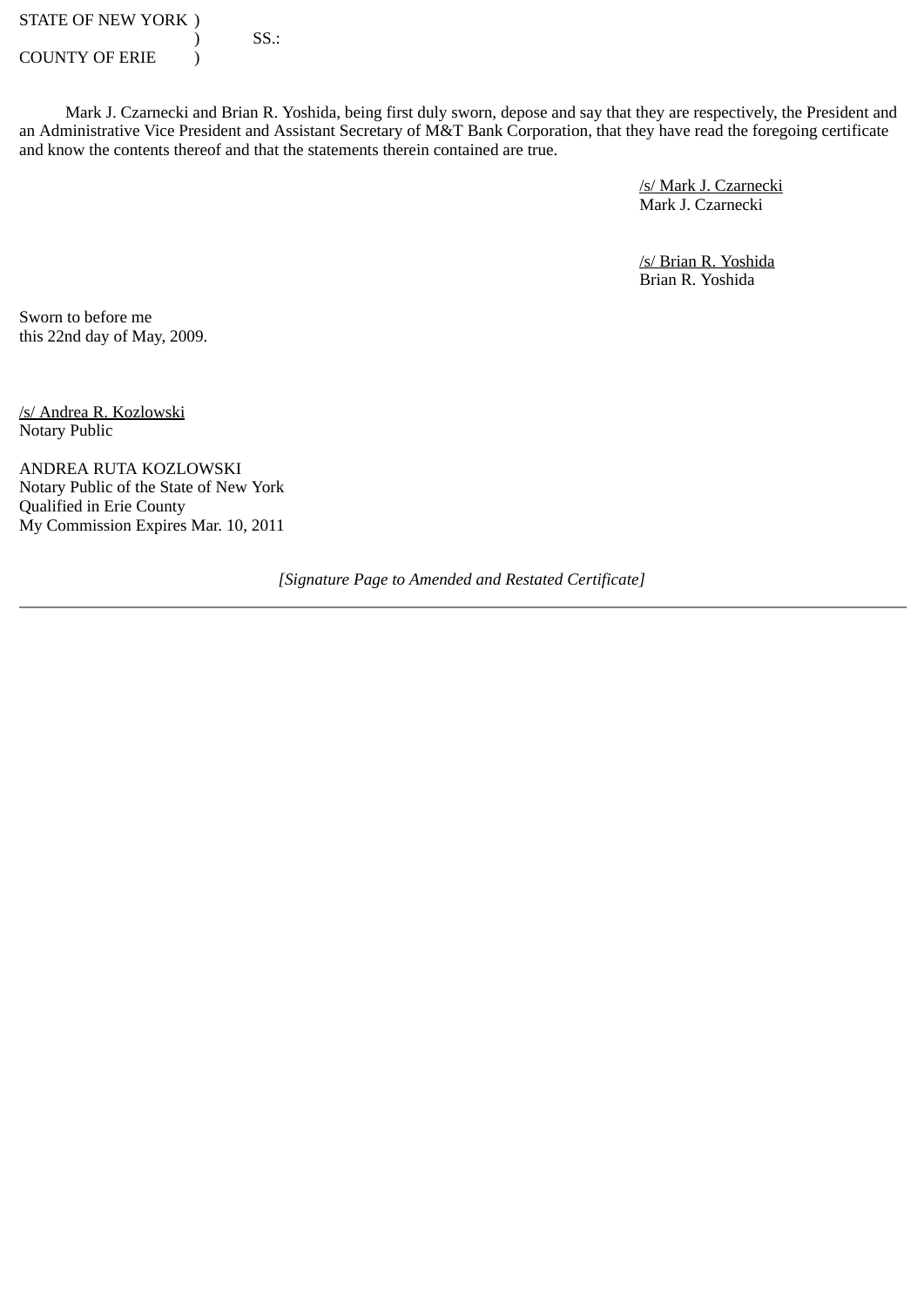# **RESTATED CERTIFICATE OF INCORPORATION**

#### **OF**

# **M&T BANK CORPORATION**

# **UNDER SECTION 807 OF THE BUSINESS CORPORATION LAW**

| Dated: | May 22, 2009                                             |
|--------|----------------------------------------------------------|
| Filer: | Brian R. Yoshida, Esq.                                   |
|        | Administrative Vice President and Deputy General Counsel |
|        | <b>M&amp;T Bank Corporation</b>                          |
|        | One M & T Plaza                                          |
|        | Buffalo, New York 14203                                  |
|        |                                                          |